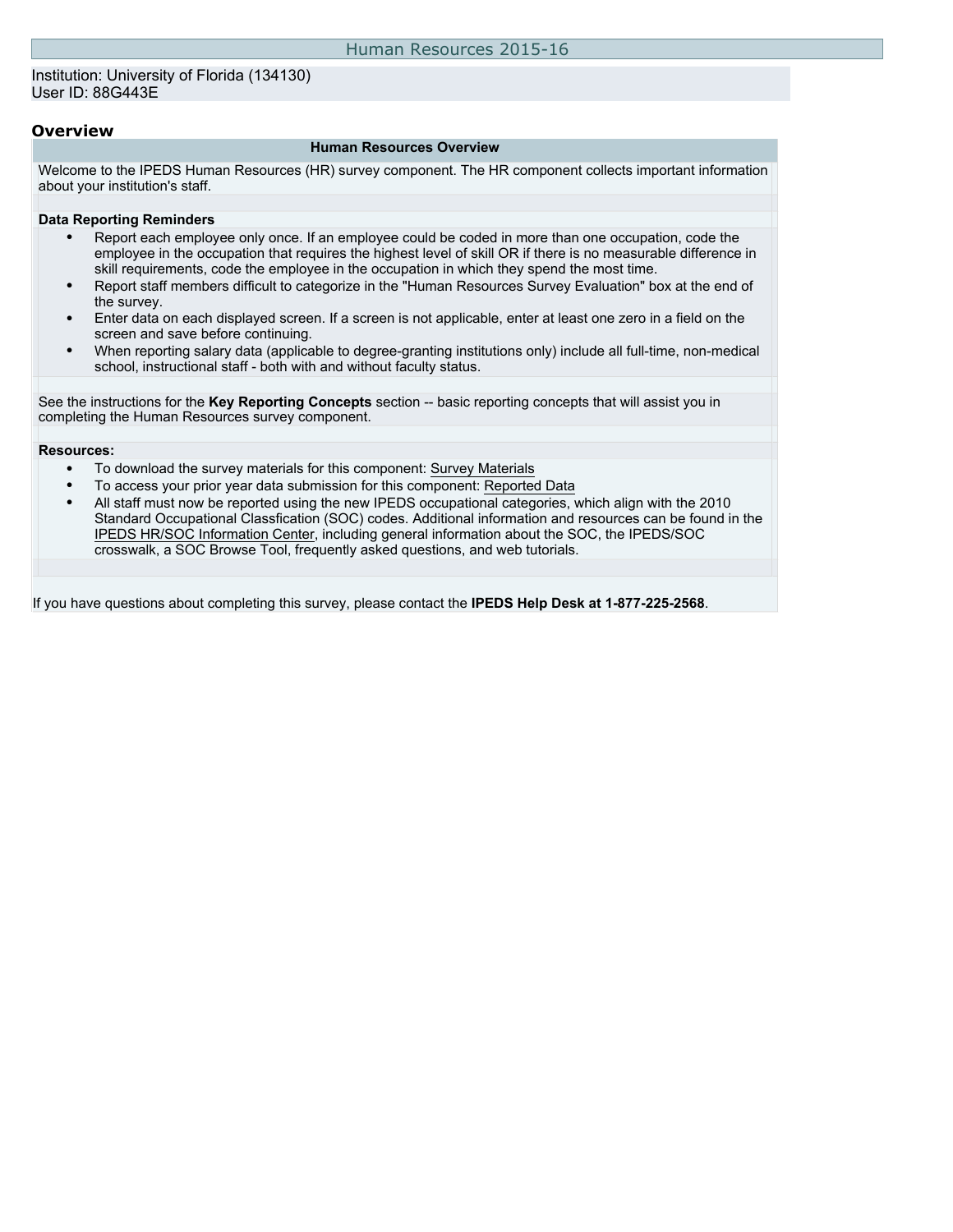# **Human Resources Screening Questions**

|                        | Does your institution have any part-time staff?                                                     |                                                                                                                                                                                                                                                                                                                                                                                          |
|------------------------|-----------------------------------------------------------------------------------------------------|------------------------------------------------------------------------------------------------------------------------------------------------------------------------------------------------------------------------------------------------------------------------------------------------------------------------------------------------------------------------------------------|
|                        | If you answer Yes to this question, you will be provided the screens to report part-time staff.     |                                                                                                                                                                                                                                                                                                                                                                                          |
| O <sub>No</sub>        |                                                                                                     |                                                                                                                                                                                                                                                                                                                                                                                          |
| $\odot$ <sup>Yes</sup> |                                                                                                     |                                                                                                                                                                                                                                                                                                                                                                                          |
|                        | Does your institution have graduate assistants?                                                     |                                                                                                                                                                                                                                                                                                                                                                                          |
|                        | If you answer Yes to this question, you will be provided the screens to report graduate assistants. |                                                                                                                                                                                                                                                                                                                                                                                          |
|                        | O <sub>No</sub>                                                                                     |                                                                                                                                                                                                                                                                                                                                                                                          |
|                        | $\odot$ Yes                                                                                         |                                                                                                                                                                                                                                                                                                                                                                                          |
|                        | Does your institution have 15 or more full-time staff?                                              |                                                                                                                                                                                                                                                                                                                                                                                          |
| O <sub>No</sub>        |                                                                                                     |                                                                                                                                                                                                                                                                                                                                                                                          |
| $\odot$ Yes            |                                                                                                     |                                                                                                                                                                                                                                                                                                                                                                                          |
|                        | Does your institution have a tenure system?                                                         |                                                                                                                                                                                                                                                                                                                                                                                          |
|                        |                                                                                                     | If you answer Yes to this question, you will be provided the screens to report some data by tenure status.                                                                                                                                                                                                                                                                               |
| O <sub>No</sub>        |                                                                                                     |                                                                                                                                                                                                                                                                                                                                                                                          |
|                        | $\boldsymbol{\Omega}$ Yes                                                                           |                                                                                                                                                                                                                                                                                                                                                                                          |
|                        | instructional staff who are working less-than-9-month contracts.)                                   | Did your institution hire any full-time permanent staff who were included on the payroll of the institution between July 1 and<br>October 31, 2015 either for the first time (new to the institution) or after a break in service AND who were still on the<br>payroll of the institution as of November 1, 2015? (Exclude persons who have returned from sabbatical leave and full-time |
|                        |                                                                                                     | If you answer Yes to this question, you will be provided the screens to report full-time permanent new hires in Part H.                                                                                                                                                                                                                                                                  |
| $O^{No}$               |                                                                                                     |                                                                                                                                                                                                                                                                                                                                                                                          |
|                        | $\odot$ Yes                                                                                         |                                                                                                                                                                                                                                                                                                                                                                                          |
|                        | Do ALL of the instructional staff at your institution fall into any of the following categories?    |                                                                                                                                                                                                                                                                                                                                                                                          |
|                        | However, Part G will still be required for reporting data for full-time non-instructional staff.    | If you answer Yes to any of the questions below, you will NOT be required to report Part G - Salaries for instructional staff.                                                                                                                                                                                                                                                           |
| $\odot$ <sup>No</sup>  | O <sup>Yes</sup>                                                                                    | Are ALL of the instructional staff military personnel?                                                                                                                                                                                                                                                                                                                                   |
| $\odot$ <sup>No</sup>  | O <sup>Yes</sup>                                                                                    | Do ALL of the instructional staff contribute their<br>services (e.g., members of a religious order)?                                                                                                                                                                                                                                                                                     |
| $\odot$ No             | O <sup>Yes</sup>                                                                                    | Do ALL of the instructional staff teach pre-clinical or<br>clinical medicine?                                                                                                                                                                                                                                                                                                            |
|                        | You may use the space below to provide context for the data you've reported above.                  |                                                                                                                                                                                                                                                                                                                                                                                          |
|                        |                                                                                                     |                                                                                                                                                                                                                                                                                                                                                                                          |
|                        |                                                                                                     |                                                                                                                                                                                                                                                                                                                                                                                          |
|                        |                                                                                                     |                                                                                                                                                                                                                                                                                                                                                                                          |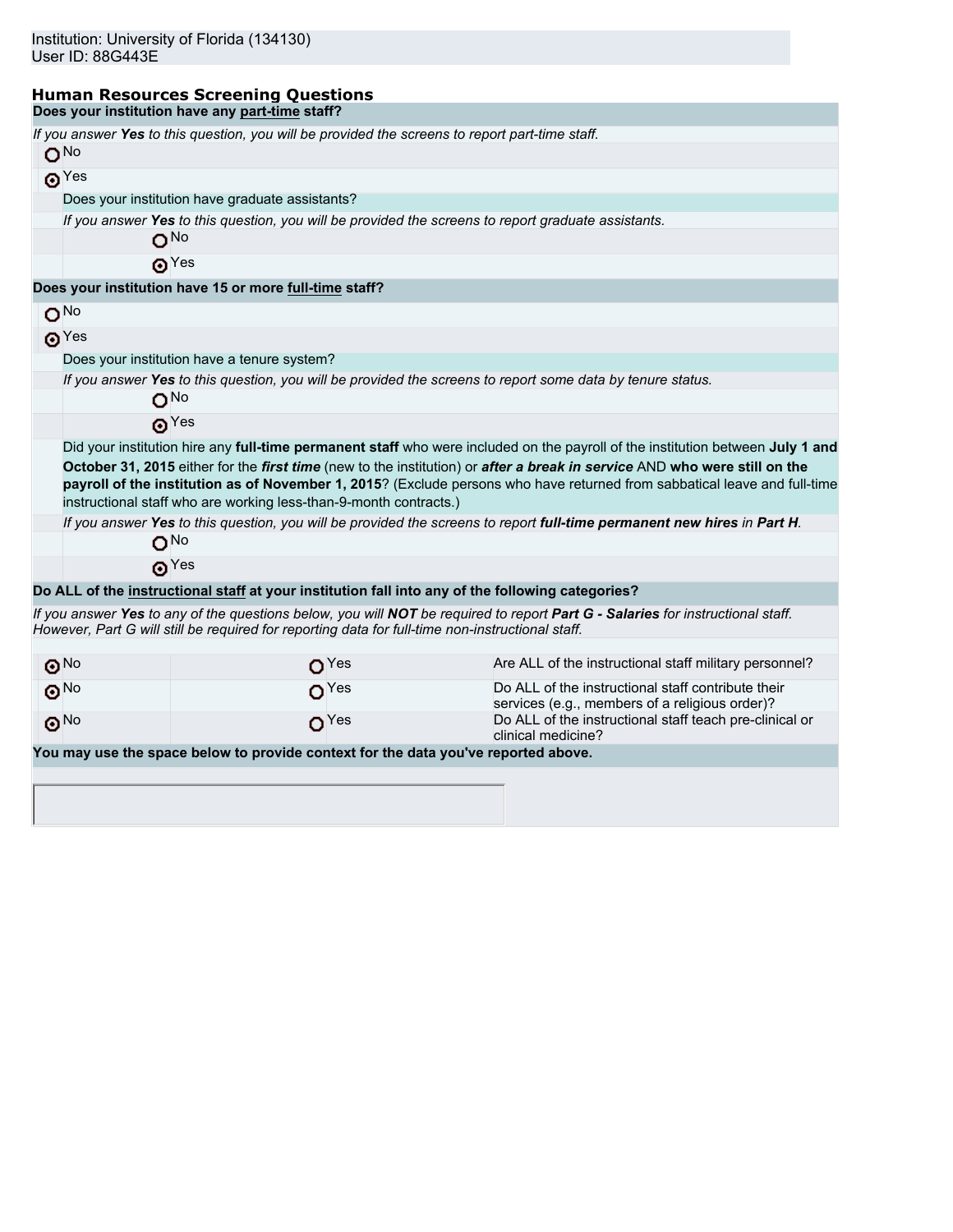### **Part A1 - Full-time Instructional Staff by Academic Rank and Tenure Status - Tenured Number of Full-time Instructional Staff**

## **With Faculty Status**

**Tenured**

**As of November 1, 2015**

•**Report Hispanic/Latino individuals of any race as Hispanic/Latino**

•**Report race for non-Hispanic/Latino individuals only**

**Men**

•**Include both Primarily Instruction and Instruction Combined with Research and/or Public Service**

•**Include both medical school and non-medical school staff**

| Academic Rank |     |                |                                       |   | No academic |                                                             |
|---------------|-----|----------------|---------------------------------------|---|-------------|-------------------------------------------------------------|
|               |     |                |                                       |   | rank        | Total                                                       |
|               |     |                |                                       |   |             |                                                             |
|               |     |                |                                       |   |             | O                                                           |
| 37            |     |                |                                       |   |             | 65                                                          |
|               |     |                |                                       |   |             | 0                                                           |
|               | 51  |                |                                       |   |             | 150                                                         |
|               |     |                |                                       |   |             | 26                                                          |
|               |     |                |                                       |   |             | $\Omega$                                                    |
| 611           |     |                |                                       |   |             | 882                                                         |
| 6             |     |                |                                       |   |             | 13                                                          |
| 2             |     |                |                                       |   |             |                                                             |
| 767           | 367 | 4              | 0                                     | O |             | 1,138                                                       |
|               |     | 99<br>12<br>14 | Associate Assistant<br>28<br>267<br>4 |   |             | Professors professors professors Instructors Lecturers<br>0 |

| <b>Women</b>                              |                |     |                     |                                                        |              |             |             |
|-------------------------------------------|----------------|-----|---------------------|--------------------------------------------------------|--------------|-------------|-------------|
| Race/ethnicity                            |                |     | Academic Rank       |                                                        |              | No academic |             |
|                                           |                |     | Associate Assistant |                                                        |              | rank        | Total       |
|                                           |                |     |                     | Professors professors professors Instructors Lecturers |              |             |             |
| Nonresident alien                         |                |     |                     |                                                        |              |             |             |
| Hispanic/Latino                           | 6              | 15  |                     |                                                        |              |             | 21          |
| American Indian or Alaska Native          |                |     |                     |                                                        |              |             | 0           |
| Asian                                     | 16             | 23  |                     |                                                        |              |             | 39          |
| <b>Black or African American</b>          |                | 12  |                     |                                                        |              |             | 19          |
| Native Hawaiian or Other Pacific Islander |                |     |                     |                                                        |              |             | 0           |
| White                                     | 173            | 139 |                     |                                                        |              |             | 312         |
| Two or more races                         | $\overline{2}$ |     |                     |                                                        |              |             | 3           |
| Race and ethnicity unknown                |                |     |                     |                                                        |              |             | $\mathbf 0$ |
| <b>Total women</b>                        | 204            | 191 | 0                   | 0                                                      | 0            | 0           | 395         |
|                                           |                |     |                     |                                                        |              |             |             |
| Total (men+women)                         | 971            | 558 | $\overline{4}$      | $\mathbf 0$                                            | $\mathbf{0}$ |             | 0, 1, 533   |
| Total from prior year                     |                |     |                     |                                                        |              |             | 1,559       |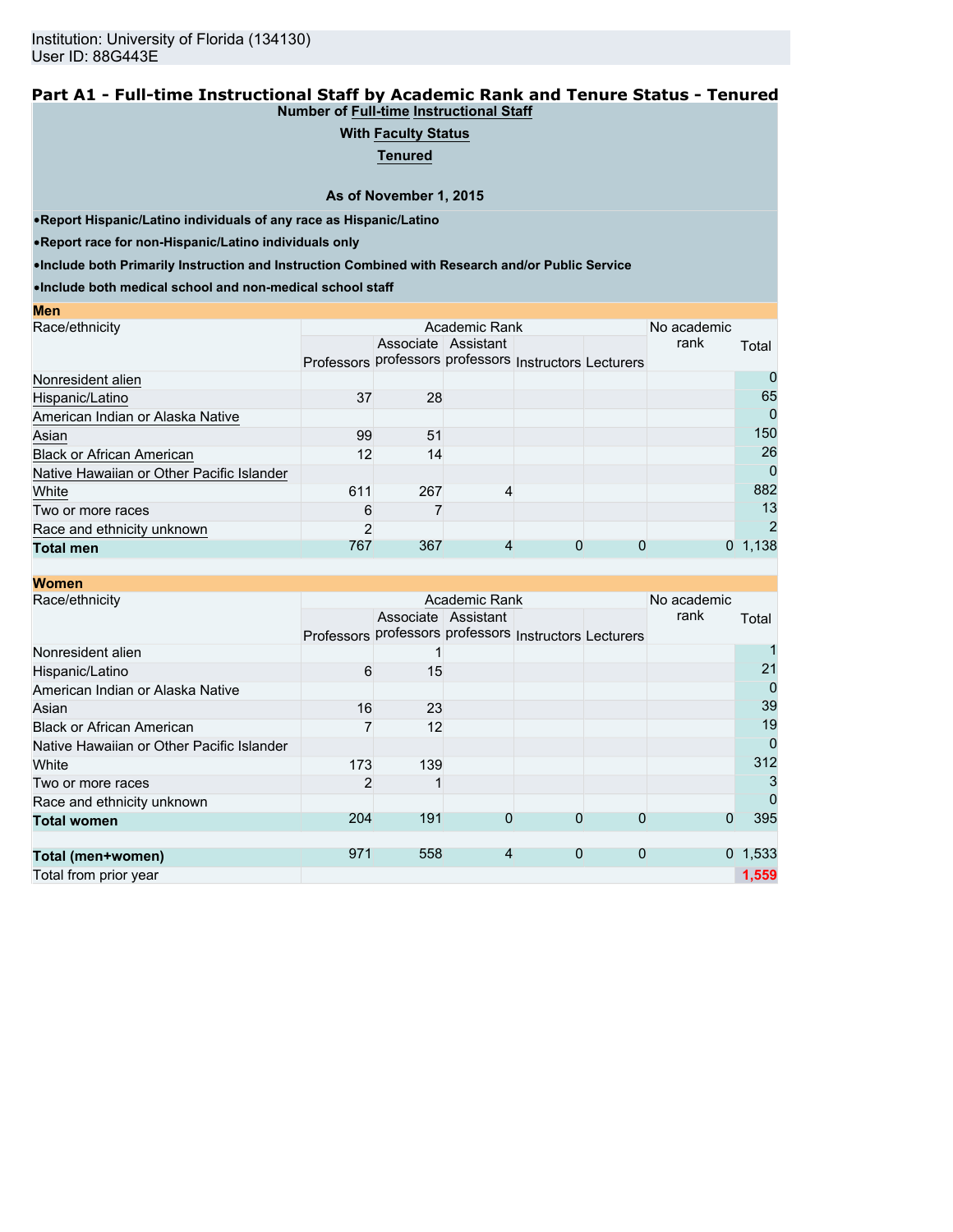## **Part A1 - Full-time Instructional Staff by Academic Rank and Tenure Status - On Tenure Track**

## **Number of Full-time Instructional Staff**

### **With Faculty Status**

**On Tenure Track**

#### **As of November 1, 2015**

•**Report Hispanic/Latino individuals of any race as Hispanic/Latino**

•**Report race for non-Hispanic/Latino individuals only**

•**Include both Primarily Instruction and Instruction Combined with Research and/or Public Service**

•**Include both medical school and non-medical school staff**

| <b>Men</b>                                |                                                        |                     |     |  |      |       |
|-------------------------------------------|--------------------------------------------------------|---------------------|-----|--|------|-------|
| Race/ethnicity                            |                                                        | No academic         |     |  |      |       |
|                                           |                                                        | Associate Assistant |     |  | rank | Total |
|                                           | Professors professors professors Instructors Lecturers |                     |     |  |      |       |
| Nonresident alien                         |                                                        | 5                   | 23  |  |      | 32    |
| Hispanic/Latino                           |                                                        | 5                   | 18  |  |      | 23    |
| American Indian or Alaska Native          |                                                        |                     |     |  |      | 0     |
| Asian                                     |                                                        | g                   | 30  |  |      | 43    |
| <b>Black or African American</b>          |                                                        |                     | 2   |  |      | 4     |
| Native Hawaiian or Other Pacific Islander |                                                        |                     |     |  |      | 0     |
| White                                     | 17                                                     | 25                  | 114 |  |      | 156   |
| Two or more races                         |                                                        |                     | 5   |  |      | 6     |
| Race and ethnicity unknown                |                                                        |                     |     |  |      |       |
| <b>Total men</b>                          | 25                                                     | 48                  | 192 |  |      | 265   |

| <b>Women</b>                              |                   |    |                     |                                             |             |             |             |
|-------------------------------------------|-------------------|----|---------------------|---------------------------------------------|-------------|-------------|-------------|
| Race/ethnicity                            |                   |    | Academic Rank       |                                             |             | No academic |             |
|                                           |                   |    | Associate Assistant |                                             |             | rank        | Total       |
|                                           | <b>Professors</b> |    |                     | professors professors Instructors Lecturers |             |             |             |
| Nonresident alien                         |                   |    | 11                  |                                             |             |             | 11          |
| Hispanic/Latino                           |                   | 2  | 6                   |                                             |             |             | 8           |
| American Indian or Alaska Native          |                   |    |                     |                                             |             |             | $\mathbf 0$ |
| Asian                                     | 3                 | 3  | 23                  |                                             |             |             | 29          |
| <b>Black or African American</b>          |                   | 3  |                     |                                             |             |             | 10          |
| Native Hawaiian or Other Pacific Islander |                   |    |                     |                                             |             |             | $\mathbf 0$ |
| White                                     | 6                 | 15 | 99                  |                                             |             |             | 120         |
| Two or more races                         |                   |    | 3                   |                                             |             |             | 3           |
| Race and ethnicity unknown                |                   |    | $\overline{2}$      |                                             |             |             | 2           |
| <b>Total women</b>                        | 9                 | 23 | 151                 | 0                                           | 0           | $\Omega$    | 183         |
|                                           |                   |    |                     |                                             |             |             |             |
| Total (men+women)                         | 34                | 71 | 343                 | $\mathbf 0$                                 | $\mathbf 0$ | $\Omega$    | 448         |
| Total from prior year                     |                   |    |                     |                                             |             |             | 401         |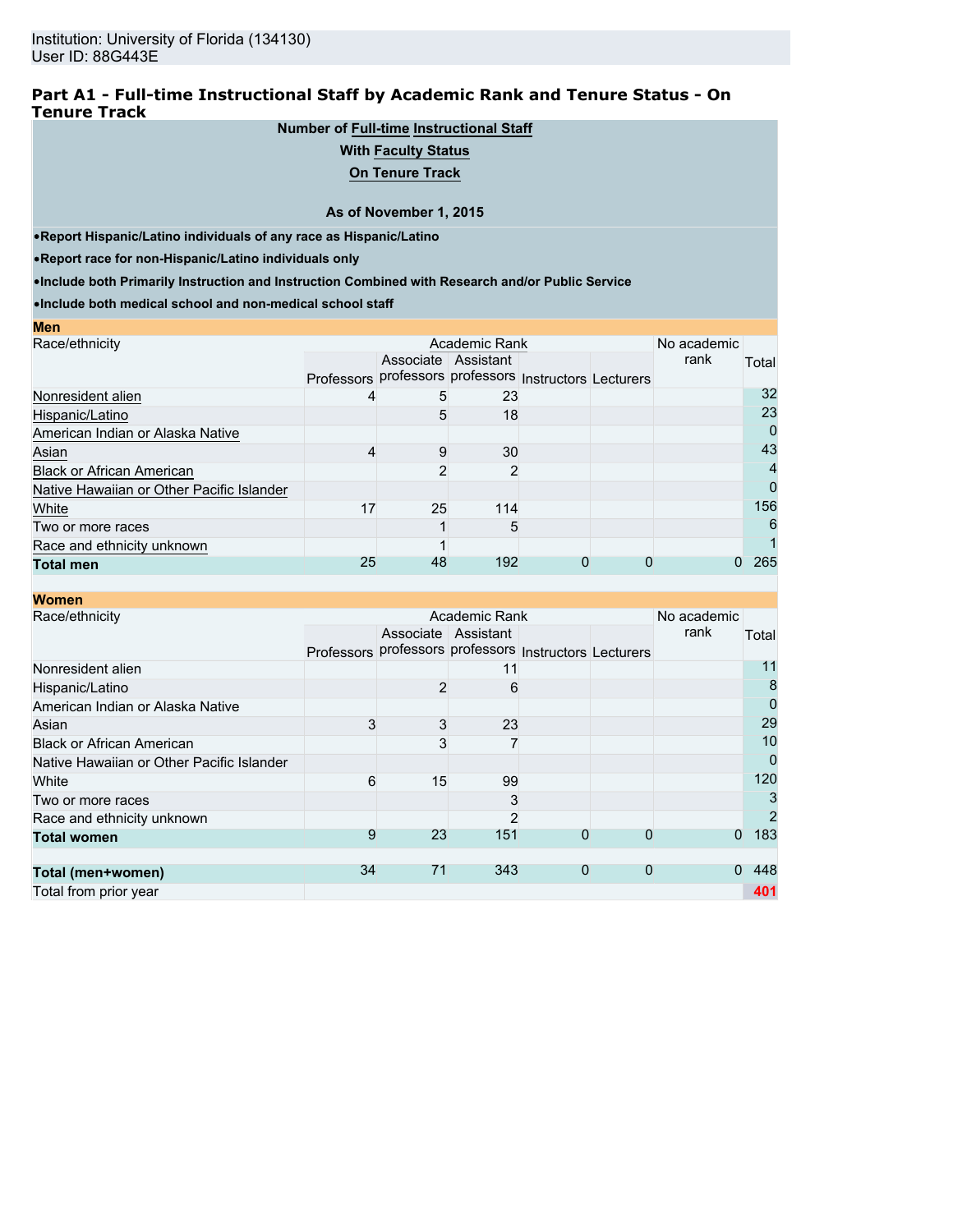## **Part A1 - Full-time Instructional Staff by Academic Rank and Tenure Status - Multi-Year Contract**

## **Number of Full-time Instructional Staff**

**With Faculty Status**

**Not on Tenure Track - Multi-Year or Continuing or At-will Contract**

#### **As of November 1, 2015**

•**Report Hispanic/Latino individuals of any race as Hispanic/Latino**

•**Report race for non-Hispanic/Latino individuals only**

•**Include both Primarily Instruction and Instruction Combined with Research and/or Public Service**

•**Include both medical school and non-medical school staff**

| <b>MCII</b>                               |  |                     |                                                        |  |      |       |
|-------------------------------------------|--|---------------------|--------------------------------------------------------|--|------|-------|
| Gender and race/ethnicity                 |  | No academic         |                                                        |  |      |       |
|                                           |  | Associate Assistant |                                                        |  | rank | Total |
|                                           |  |                     | Professors professors professors Instructors Lecturers |  |      |       |
| Nonresident alien                         |  |                     |                                                        |  |      |       |
| Hispanic/Latino                           |  |                     |                                                        |  |      |       |
| American Indian or Alaska Native          |  |                     |                                                        |  |      |       |
| Asian                                     |  |                     |                                                        |  |      |       |
| <b>Black or African American</b>          |  |                     |                                                        |  |      |       |
| Native Hawaiian or Other Pacific Islander |  |                     |                                                        |  |      |       |
| White                                     |  |                     |                                                        |  |      |       |
| Two or more races                         |  |                     |                                                        |  |      |       |
| Race and ethnicity unknown                |  |                     |                                                        |  |      |       |
| <b>Total men</b>                          |  |                     |                                                        |  |      |       |
|                                           |  |                     |                                                        |  |      |       |

| Women |  |
|-------|--|
|-------|--|

**Men**

| WUHEII                                    |  |                     |                                                        |  |      |       |
|-------------------------------------------|--|---------------------|--------------------------------------------------------|--|------|-------|
| Gender and race/ethnicity                 |  | No academic         |                                                        |  |      |       |
|                                           |  | Associate Assistant |                                                        |  | rank | Total |
|                                           |  |                     | Professors professors professors Instructors Lecturers |  |      |       |
| Nonresident alien                         |  |                     |                                                        |  |      |       |
| Hispanic/Latino                           |  |                     |                                                        |  |      |       |
| American Indian or Alaska Native          |  |                     |                                                        |  |      |       |
| Asian                                     |  |                     |                                                        |  |      |       |
| <b>Black or African American</b>          |  |                     |                                                        |  |      |       |
| Native Hawaiian or Other Pacific Islander |  |                     |                                                        |  |      |       |
| White                                     |  |                     |                                                        |  |      |       |
| Two or more races                         |  |                     |                                                        |  |      |       |
| Race and ethnicity unknown                |  |                     |                                                        |  |      |       |
| <b>Total women</b>                        |  |                     |                                                        |  |      |       |
|                                           |  |                     |                                                        |  |      |       |
| Total (men+women)                         |  |                     |                                                        |  |      |       |
| Total from prior year                     |  |                     |                                                        |  |      |       |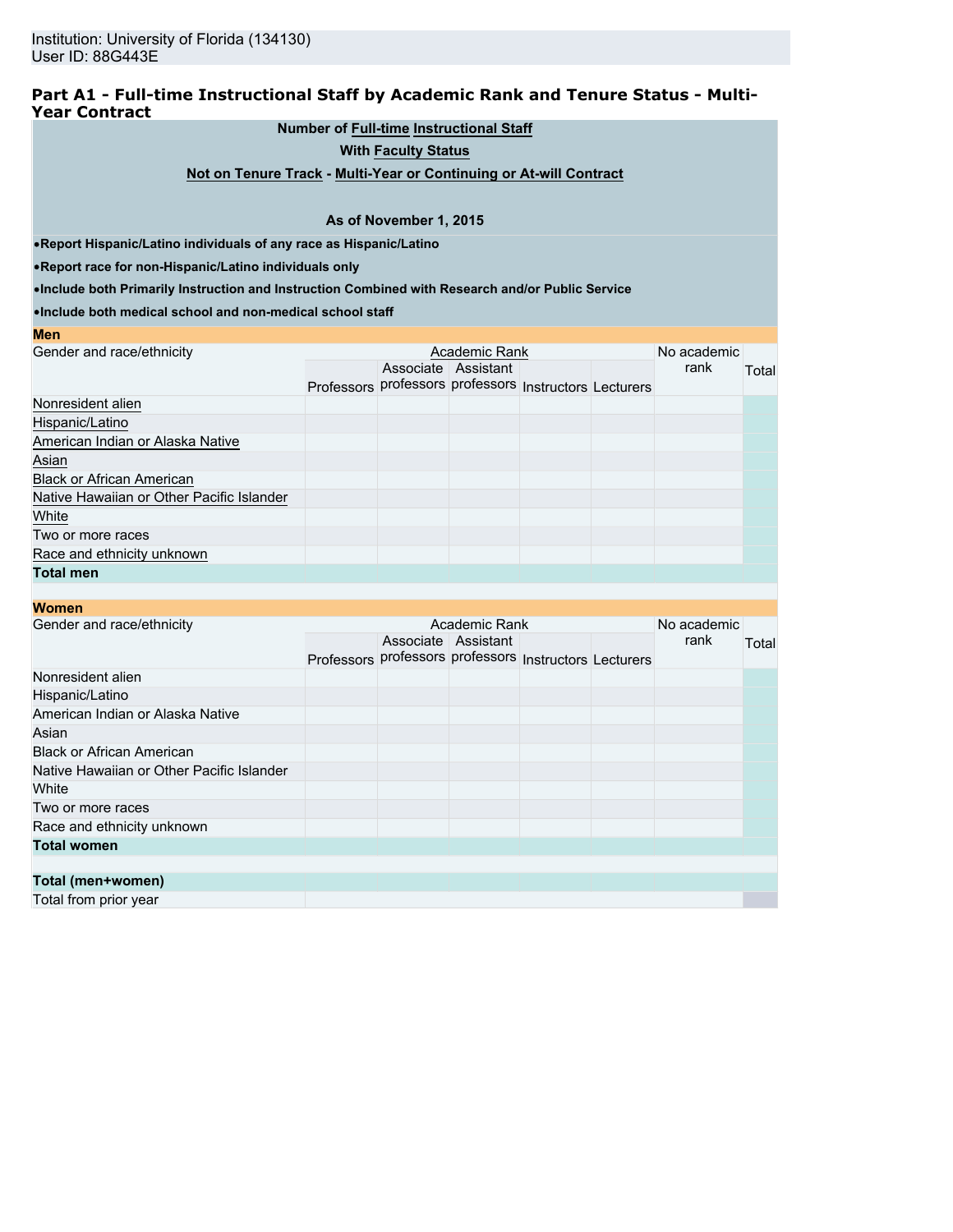## **Part A1 - Full-time Instructional Staff by Academic Rank and Tenure Status - Annual Contract**

## **Number of Full-time Instructional Staff**

**With Faculty Status**

## **Not on Tenure Track - Annual Contract**

#### **As of November 1, 2015**

•**Report Hispanic/Latino individuals of any race as Hispanic/Latino**

•**Report race for non-Hispanic/Latino individuals only**

**Men**

•**Include both Primarily Instruction and Instruction Combined with Research and/or Public Service**

•**Include both medical school and non-medical school staff**

| MEIL                                      |  |             |                                                        |     |                |          |
|-------------------------------------------|--|-------------|--------------------------------------------------------|-----|----------------|----------|
| Race/ethnicity                            |  | No academic |                                                        |     |                |          |
|                                           |  |             | Associate Assistant                                    |     | rank           | Total    |
|                                           |  |             | Professors professors professors Instructors Lecturers |     |                |          |
| Nonresident alien                         |  |             |                                                        |     | $\mathfrak{p}$ | 14       |
| Hispanic/Latino                           |  |             |                                                        |     |                | 13       |
| American Indian or Alaska Native          |  |             |                                                        |     |                | $\Omega$ |
| Asian                                     |  |             |                                                        |     | ⇁              | 15       |
| <b>Black or African American</b>          |  |             |                                                        |     | 4              | 13       |
| Native Hawaiian or Other Pacific Islander |  |             |                                                        |     |                |          |
| White                                     |  |             |                                                        | 88  | 48             | 154      |
| Two or more races                         |  |             |                                                        |     |                |          |
| Race and ethnicity unknown                |  |             |                                                        |     |                | h.       |
| <b>Total men</b>                          |  | 10          |                                                        | 122 | 62             | 218      |

| <b>Women</b>                              |                   |                |                                             |          |     |                 |       |
|-------------------------------------------|-------------------|----------------|---------------------------------------------|----------|-----|-----------------|-------|
| Race/ethnicity                            |                   | No academic    |                                             |          |     |                 |       |
|                                           |                   |                | Associate Assistant                         |          |     | rank            | Total |
|                                           | <b>Professors</b> |                | professors professors Instructors Lecturers |          |     |                 |       |
| Nonresident alien                         |                   |                |                                             |          |     | 3               | 10    |
| Hispanic/Latino                           |                   |                |                                             |          | 13  | 5               | 20    |
| American Indian or Alaska Native          |                   |                |                                             |          |     |                 |       |
| Asian                                     |                   |                |                                             |          | 18  | $5\overline{)}$ | 25    |
| <b>Black or African American</b>          |                   |                |                                             |          | 13  | 3               | 18    |
| Native Hawaiian or Other Pacific Islander |                   |                |                                             |          |     |                 | 0     |
| White                                     | 3                 |                | 13                                          |          | 121 | 57              | 195   |
| Two or more races                         |                   |                |                                             |          |     |                 |       |
| Race and ethnicity unknown                |                   |                |                                             |          |     |                 | 2     |
| <b>Total women</b>                        |                   | $\overline{2}$ | 16                                          | $\Omega$ | 173 | 74              | 272   |
|                                           |                   |                |                                             |          |     |                 |       |
| Total (men+women)                         | 14                | 12             | 33                                          | 0        | 295 | 136             | 490   |
| Total from prior year                     |                   |                |                                             |          |     |                 | 512   |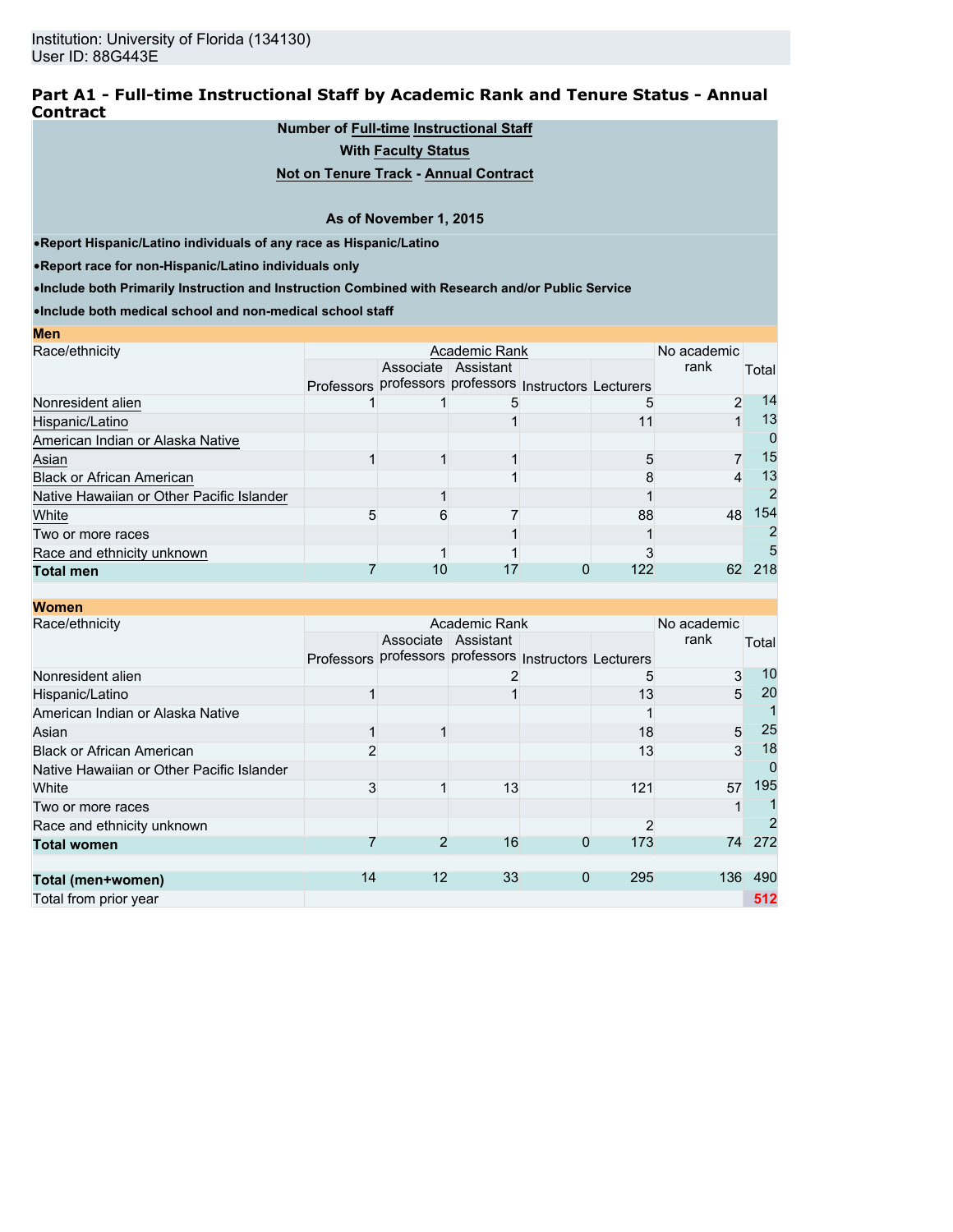## **Part A1 - Full-time Instructional Staff by Academic Rank and Tenure Status - Less-Than-Annual Contract**

**Number of Full-time Instructional Staff**

**With Faculty Status**

**Not on Tenure Track - Less-than-annual Contract**

#### **As of November 1, 2015**

•**Report Hispanic/Latino individuals of any race as Hispanic/Latino**

•**Report race for non-Hispanic/Latino individuals only**

**Men**

•**Include both Primarily Instruction and Instruction Combined with Research and/or Public Service**

•**Include both medical school and non-medical school staff**

| <b>INIGHT</b>                             |                                                        |                     |  |      |       |
|-------------------------------------------|--------------------------------------------------------|---------------------|--|------|-------|
| Race/ethnicity                            |                                                        | No academic         |  |      |       |
|                                           |                                                        | Associate Assistant |  | rank | Total |
|                                           | Professors professors professors Instructors Lecturers |                     |  |      |       |
| Nonresident alien                         |                                                        |                     |  |      |       |
| Hispanic/Latino                           |                                                        |                     |  |      |       |
| American Indian or Alaska Native          |                                                        |                     |  |      |       |
| Asian                                     |                                                        |                     |  |      |       |
| <b>Black or African American</b>          |                                                        |                     |  |      |       |
| Native Hawaiian or Other Pacific Islander |                                                        |                     |  |      |       |
| White                                     |                                                        |                     |  |      |       |
| Two or more races                         |                                                        |                     |  |      |       |
| Race and ethnicity unknown                |                                                        |                     |  |      |       |
| <b>Total men</b>                          |                                                        |                     |  |      |       |

## **Women** Race/ethnicity **Academic Rank Academic Rank** Professors professors professors Instructors Lecturers Associate Assistant No academic<br>rank **Total** Nonresident alien Hispanic/Latino American Indian or Alaska Native Asian and the company of the company of the company of the company of the company of the company of the company Black or African American Native Hawaiian or Other Pacific Islander White was a structured by the contract of the contract of the contract of the contract of the contract of the Two or more races Race and ethnicity unknown **Total women Total (men+women)** Total from prior year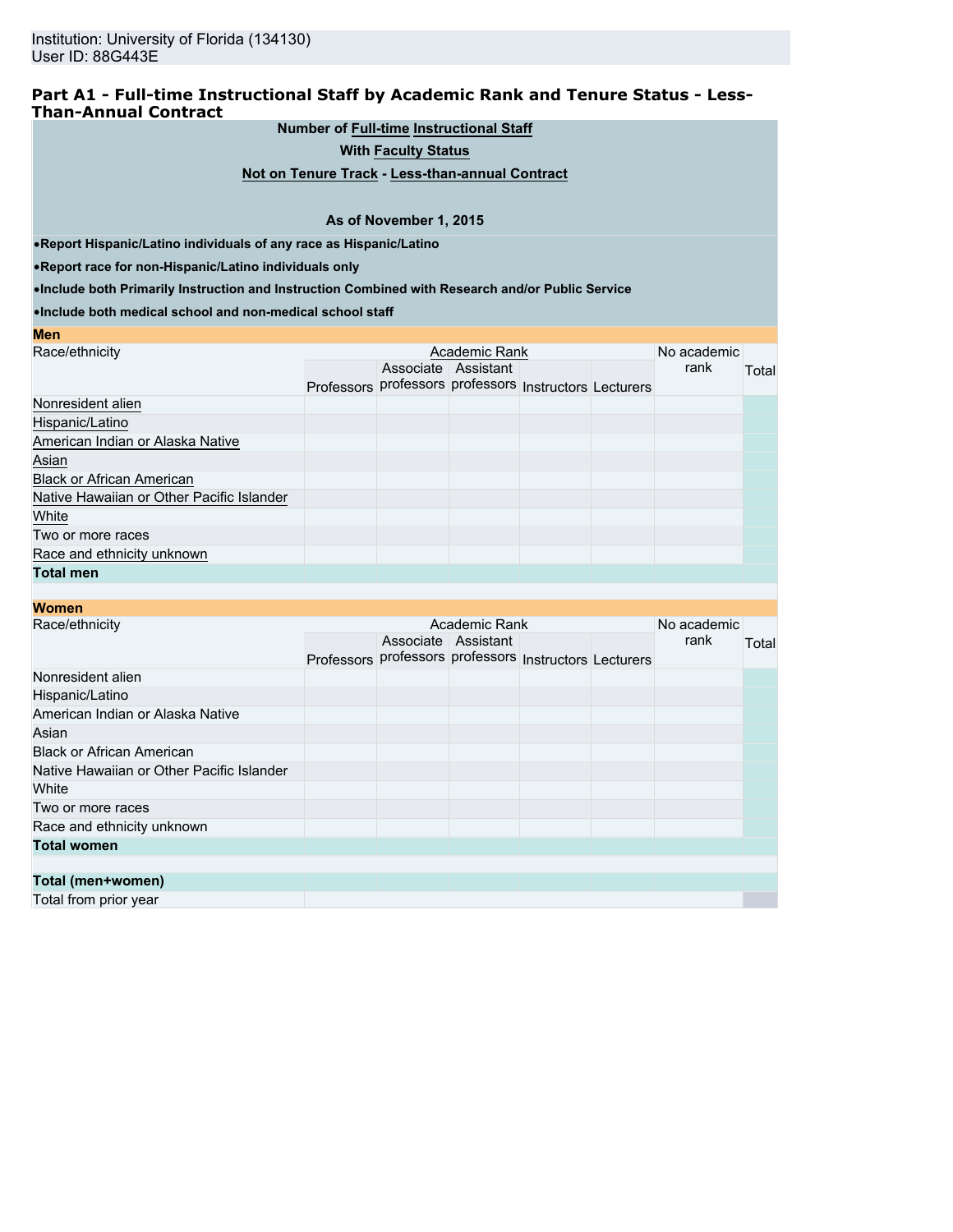#### **Part A1 - Full-time Instructional Staff - Without Faculty Status Number of Full-time Instructional Staff**

## **Without Faculty Status**

#### **As of November 1, 2015**

•**Report Hispanic/Latino individuals of any race as Hispanic/Latino**

•**Report race for non-Hispanic/Latino individuals only**

•**Include both Primarily Instruction and Instruction Combined with Research and/or Public Service**

•**Include both medical school and non-medical school staff**

#### **Men** Race/ethnicity **National Status Community** Race/ethnicity Without Faculty Status **National Status** Nonresident alien Hispanic/Latino American Indian or Alaska Native Asian and the control of the control of the control of the control of the control of the control of the control of the control of the control of the control of the control of the control of the control of the control of th Black or African American Native Hawaiian or Other Pacific Islander<br>White white the contract of the contract of the contract of the contract of the contract of the contract of the contract of the contract of the contract of the contract of the contract of the contract of the contract of the cont Two or more races Race and ethnicity unknown **Total men**

| <b>Women</b>                              |                               |
|-------------------------------------------|-------------------------------|
| Race/ethnicity                            | <b>Without Faculty Status</b> |
| Nonresident alien                         |                               |
| Hispanic/Latino                           |                               |
| American Indian or Alaska Native          |                               |
| Asian                                     |                               |
| <b>Black or African American</b>          |                               |
| Native Hawaiian or Other Pacific Islander |                               |
| White                                     |                               |
| Two or more races                         |                               |
| Race and ethnicity unknown                |                               |
| <b>Total women</b>                        |                               |
|                                           |                               |
| Total (men+women)                         |                               |
| Total from prior voor                     |                               |

Total from prior year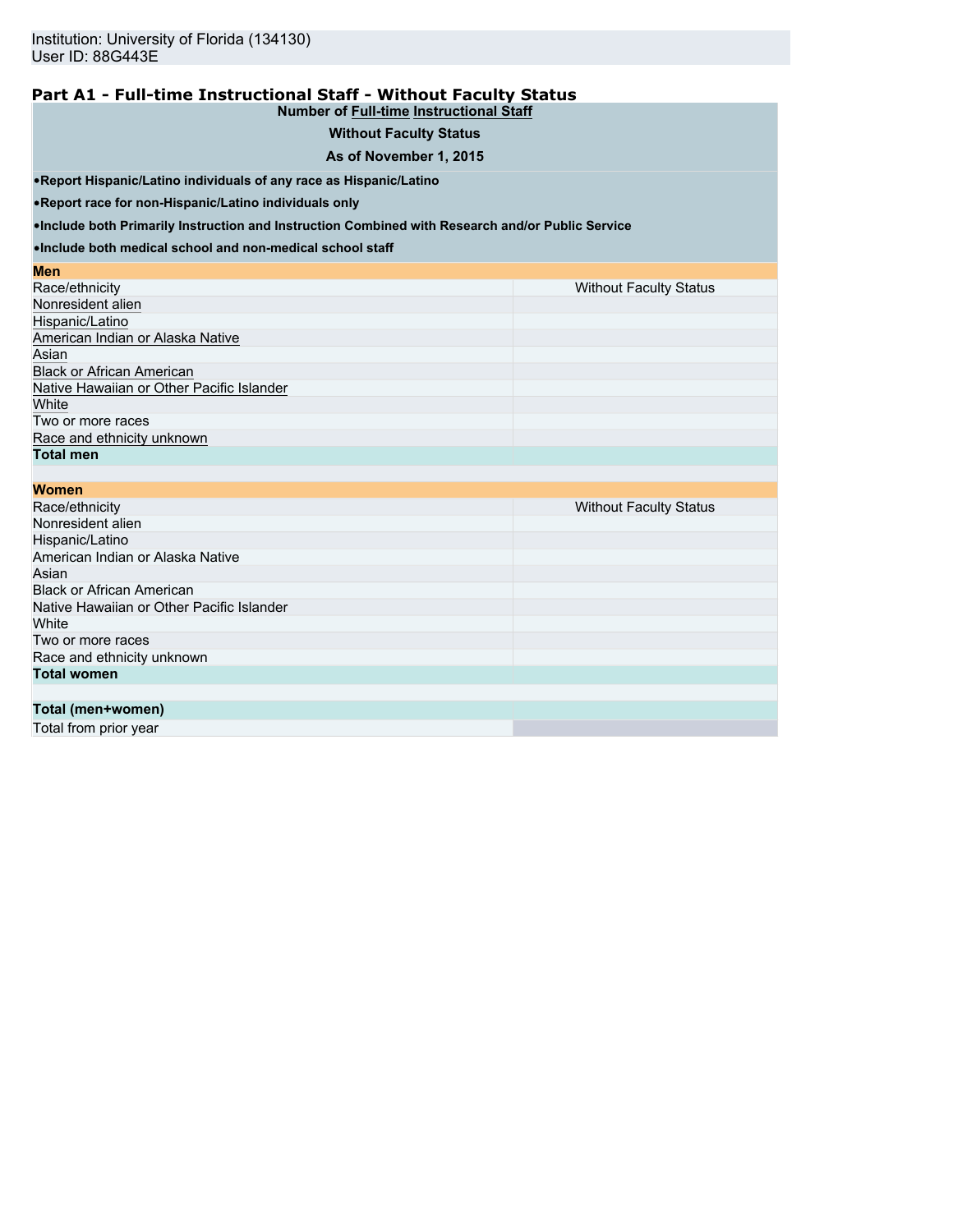# **Part A2 - Full-time Instructional Staff by Function**

## **Number of Full-time Instructional Staff**

## **As of November 1, 2015**

•**Report Primarily Instruction and Instruction combined with Research and/or Public Service separately, as indicated below**

•**Report Non-medical school and Medical school staff separately, as indicated below**

|                                                |         | Without<br><b>With Faculty Status</b> |                                                    |                     |                              |               |           |  |
|------------------------------------------------|---------|---------------------------------------|----------------------------------------------------|---------------------|------------------------------|---------------|-----------|--|
|                                                | Tenured | On                                    |                                                    | Not on Tenure Track |                              | Faculty       |           |  |
|                                                |         | Tenure<br>Track                       | Multi-year,<br>continuing, or at-<br>will contract | Annual<br>contract  | Less-than-annual<br>contract | <b>Status</b> |           |  |
| Non-medical school staff                       | 1,270   | 346                                   | $\Omega$                                           | 455                 | $\Omega$                     |               | 02,071    |  |
| Non-medical school staff from<br>prior year    | 1,271   | 289                                   |                                                    | 476                 |                              |               | 2,036     |  |
| <b>Primarily Instruction</b>                   | 1,130   | 341                                   | $\Omega$                                           | 423                 | $\Omega$                     |               | $0$ 1,894 |  |
| <b>B</b> Exclusively credit                    | 1,130   | 341                                   |                                                    | 423                 |                              |               | 1,894     |  |
| <b>B</b> Exclusively not-for-credit            |         |                                       |                                                    |                     |                              |               | 0         |  |
| Combined credit/not-for-<br>credit             |         |                                       |                                                    |                     |                              |               | 0         |  |
| Instruction/research/public<br>service staff   | 140     | 5                                     |                                                    | 32                  |                              |               | 177       |  |
|                                                | 263     | 102                                   | $\Omega$                                           | 35                  | $\Omega$                     | $\Omega$      | 400       |  |
| Medical school staff                           |         |                                       |                                                    |                     |                              |               |           |  |
| Medical school staff from prior<br>vear        | 288     | 112                                   |                                                    | 36                  |                              |               | 436       |  |
| <b>Primarily Instruction</b>                   | 188     | 87                                    | $\Omega$                                           | 28                  | $\Omega$                     | $\mathbf{0}$  | 303       |  |
| Exclusively credit                             | 188     | 87                                    |                                                    | 28                  |                              |               | 303       |  |
| Exclusively not-for-credit                     |         |                                       |                                                    |                     |                              |               | 0         |  |
| Combined credit/not-for-<br>credit             |         |                                       |                                                    |                     |                              |               | 0         |  |
| Instruction/research/public<br>service staff   | 75      | 15                                    |                                                    | 7                   |                              |               | 97        |  |
|                                                |         |                                       |                                                    |                     |                              |               |           |  |
| Total carried forward from<br>previous screens | 1,533   | 448                                   |                                                    | 490                 |                              |               | 2,471     |  |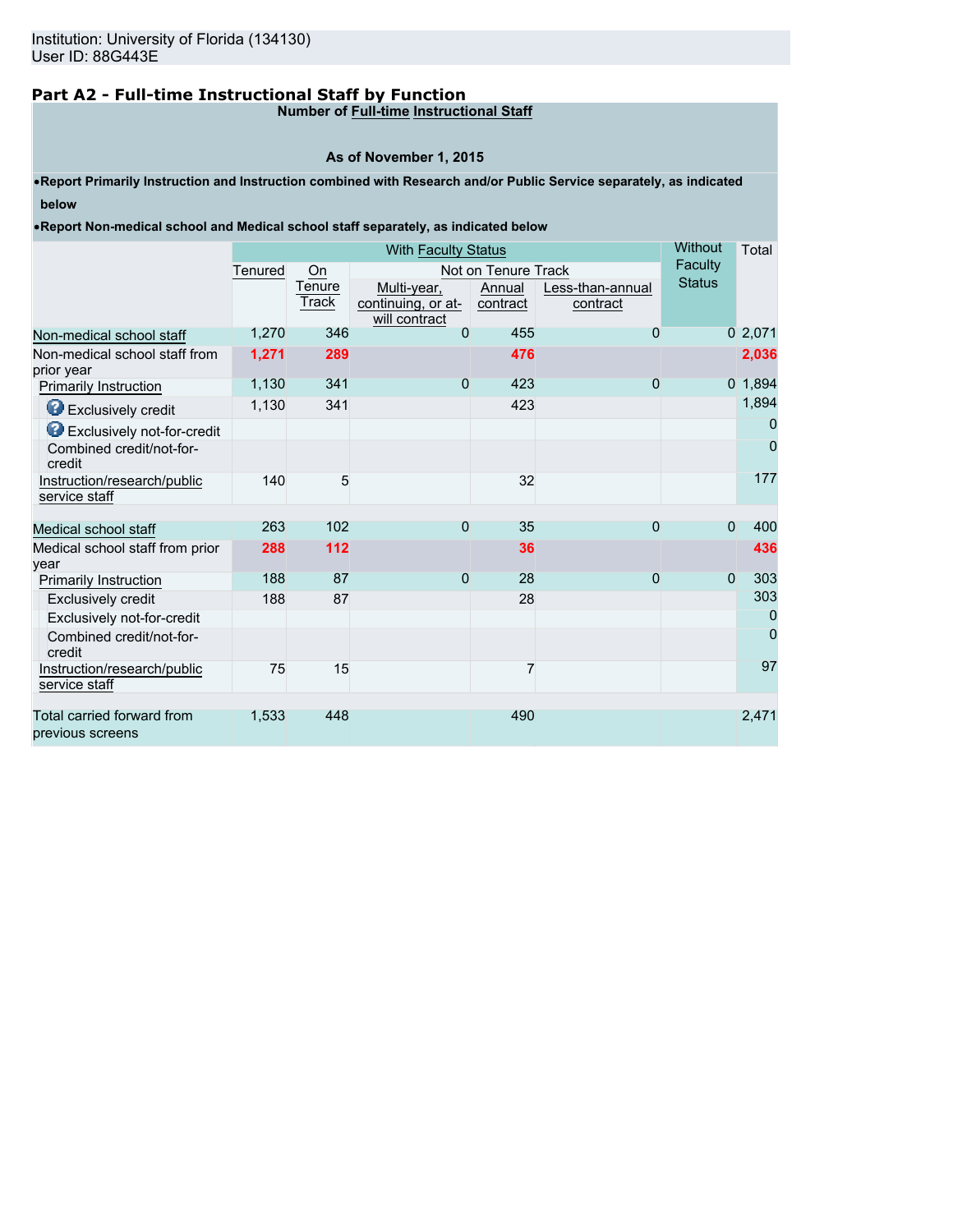## **Part A3 - Full-time Instructional Staff - Totals**

**Total number of Full-time Instructional Staff**

|                                           | As of November 1, 2015 |             |                   |
|-------------------------------------------|------------------------|-------------|-------------------|
| Race/ethnicity                            | Total men              | Total women | Total (men+women) |
| Nonresident alien                         | 46                     | 22          | 68                |
| Hispanic/Latino                           | 101                    | 49          | 150               |
| American Indian or Alaska Native          | 0                      |             |                   |
| Asian                                     | 208                    | 93          | 301               |
| <b>Black or African American</b>          | 43                     | 47          | 90                |
| Native Hawaiian or Other Pacific Islander | 2                      | 0           | 2                 |
| White                                     | 1,192                  | 627         | 1,819             |
| Two or more races                         | 21                     |             | 28                |
| Race and ethnicity unknown                | 8                      | 4           | 12                |
| <b>Total</b>                              | 1,621                  | 850         | 2,471             |
| Total from prior year                     |                        |             | 2,472             |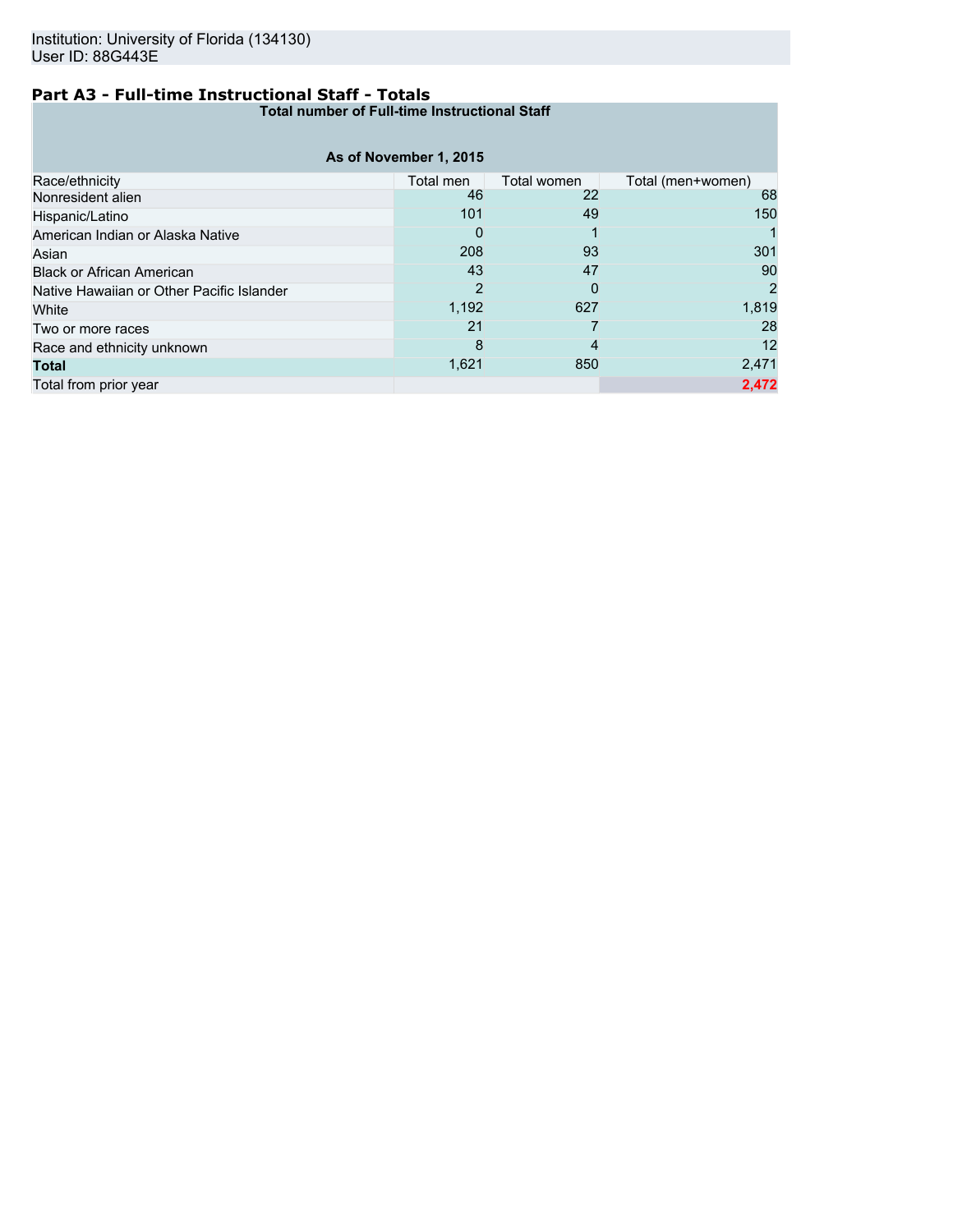## **by Occupational Category**

## **As of November 1, 2015**

•**Report Hispanic/Latino individuals of any race as Hispanic/Latino**

•**Report race for non-Hispanic/Latino individuals only**

**Men**

•**Include both medical school and non-medical school staff**

| <b>Instructional Staff</b><br>(carried forward)<br>from Part A) | Research staff | <b>Public Service staff</b> |
|-----------------------------------------------------------------|----------------|-----------------------------|
| 46                                                              | 45             | 37                          |
| 101                                                             | 12             | 55                          |
|                                                                 |                |                             |
| 208                                                             | 75             | 105                         |
| 43                                                              |                | 24                          |
|                                                                 |                |                             |
| 1,192                                                           | 180            | 423                         |
| 21                                                              |                |                             |
|                                                                 |                | 3                           |
| 1,621                                                           | 328            | 655                         |
|                                                                 |                |                             |

| <b>Women</b>                              |                                                                |                |                             |
|-------------------------------------------|----------------------------------------------------------------|----------------|-----------------------------|
| Race/ethnicity                            | <b>Instructional Staff</b><br>(carried forward<br>from Part A) | Research staff | <b>Public Service staff</b> |
| Nonresident alien                         | 22                                                             | 17             | 18                          |
| Hispanic/Latino                           | 49                                                             | 14             | 57                          |
| American Indian or Alaska Native          |                                                                |                |                             |
| Asian                                     | 93                                                             | 36             | 68                          |
| <b>Black or African American</b>          | 47                                                             | 3              | 36                          |
| Native Hawaiian or Other Pacific Islander | <sup>0</sup>                                                   |                |                             |
| White                                     | 627                                                            | 94             | 428                         |
| Two or more races                         |                                                                |                | 6                           |
| Race and ethnicity unknown                |                                                                | 6              | 3                           |
| <b>Total women</b>                        | 850                                                            | 170            | 616                         |
|                                           |                                                                |                |                             |
| Total (men+women)                         | 2,471                                                          | 498            | 1,271                       |
| Total from prior year                     | 2,472                                                          | 482            | 1.275                       |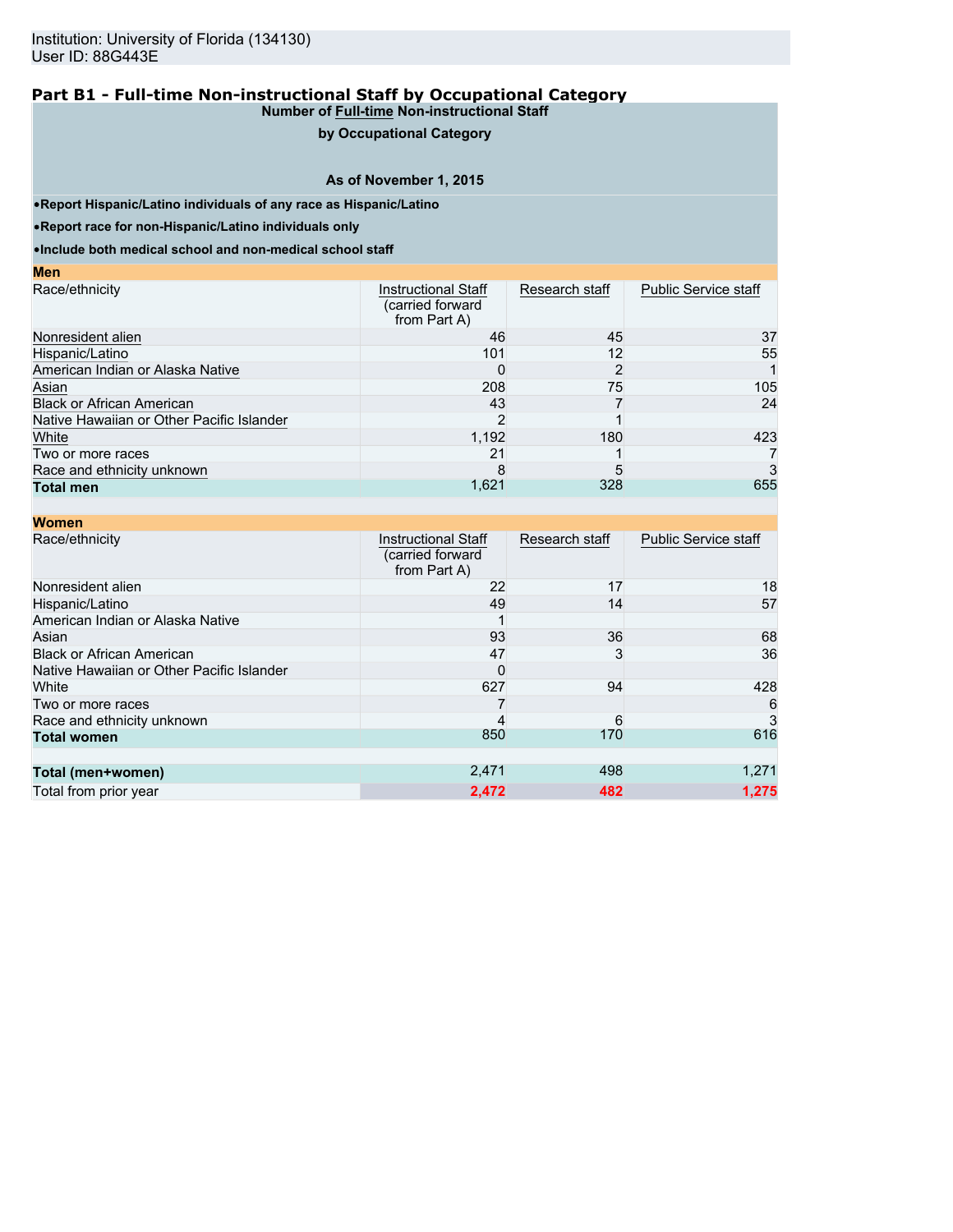## **by Occupational Category**

## **As of November 1, 2015**

•**Report Hispanic/Latino individuals of any race as Hispanic/Latino**

•**Report race for non-Hispanic/Latino individuals only**

•**Include both medical school and non-medical school staff**

#### **Men**

| Race/ethnicity                | Archivists, Curators, and Librarians |         | Library            | Student and Academic Affairs and Other |
|-------------------------------|--------------------------------------|---------|--------------------|----------------------------------------|
|                               | Museum Technicians                   | 25-4020 | <b>Technicians</b> | <b>Education Services Occupations</b>  |
|                               | 25-4010                              |         | 25-4030            | $25 - 2000 + 25 - 3000 + 25 - 9000$    |
| Nonresident alien             |                                      |         |                    |                                        |
| Hispanic/Latino               |                                      |         |                    | 10                                     |
| American Indian or            |                                      |         |                    |                                        |
| Alaska Native                 |                                      |         |                    |                                        |
| Asian                         |                                      |         | 2                  | 8                                      |
| <b>Black or African</b>       |                                      |         |                    | 20                                     |
| American                      |                                      |         |                    |                                        |
| Native Hawaiian or            |                                      |         |                    |                                        |
| <b>Other Pacific Islander</b> |                                      |         |                    |                                        |
| White                         | 27                                   | 20      | 19                 | 129                                    |
| Two or more races             |                                      |         |                    |                                        |
| Race and ethnicity            |                                      |         |                    |                                        |
| unknown                       |                                      |         |                    |                                        |
| <b>Total men</b>              | 31                                   | 23      | 26                 | 170                                    |

| Women                                        |                                                                       |         |                                   |                                                                                                                        |
|----------------------------------------------|-----------------------------------------------------------------------|---------|-----------------------------------|------------------------------------------------------------------------------------------------------------------------|
| Race/ethnicity                               | Archivists, Curators, and Librarians<br>Museum Technicians<br>25-4010 | 25-4020 | Library<br>Technicians<br>25-4030 | Student and Academic Affairs and Other<br><b>Education Services Occupations</b><br>$25 - 2000 + 25 - 3000 + 25 - 9000$ |
| Nonresident alien                            |                                                                       |         |                                   |                                                                                                                        |
| Hispanic/Latino                              |                                                                       |         | 5                                 | 46                                                                                                                     |
| American Indian or<br>Alaska Native          |                                                                       |         |                                   | 2                                                                                                                      |
| Asian                                        |                                                                       | 3       | 3                                 | 9                                                                                                                      |
| <b>Black or African</b><br>American          |                                                                       | 2       | 6                                 | 67                                                                                                                     |
| Native Hawaiian or<br>Other Pacific Islander |                                                                       |         |                                   |                                                                                                                        |
| White                                        | 23                                                                    | 39      | 18                                | 295                                                                                                                    |
| Two or more races                            |                                                                       |         |                                   | 5                                                                                                                      |
| Race and ethnicity<br>unknown                |                                                                       |         | $\overline{2}$                    | 3                                                                                                                      |
| <b>Total women</b>                           | 26                                                                    | 46      | 34                                | 428                                                                                                                    |
| Total (men+women)                            | 57                                                                    | 69      | 60                                | 598                                                                                                                    |
| Total from prior year                        | 56                                                                    | 72      | 59                                | 545                                                                                                                    |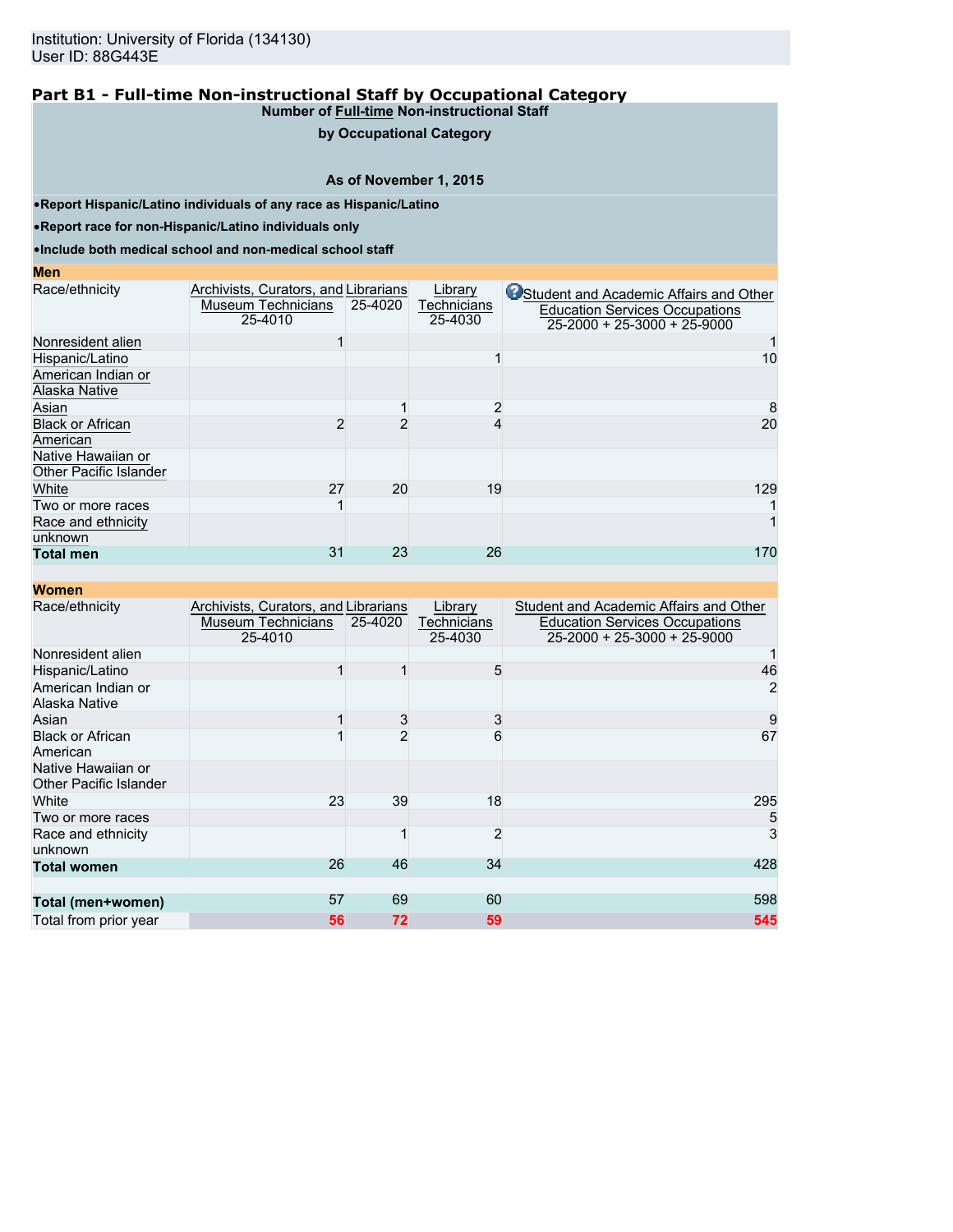#### **by Occupational Category**

## **As of November 1, 2015**

•**Report Hispanic/Latino individuals of any race as Hispanic/Latino**

•**Report race for non-Hispanic/Latino individuals only**

•**Include both medical school and non-medical school staff**

#### **Men**

| Race/ethnicity                                  | Management<br>Occupations<br>11-0000 | Business and<br>Financial<br>Operations<br>Occupations<br>13-0000 | Computer, Engineering,<br>and Science Occupations<br>$15-0000 + 17-0000 + 19-$<br>0000 | Community, Social Service,<br>Legal, Arts, Design,<br>Entertainment, Sports, and<br><b>Media Occupations</b><br>21-0000 + 23-0000 + 27-0000 | Healthcare<br>Practitioners<br>and Technical<br>Occupations<br>29-0000 |
|-------------------------------------------------|--------------------------------------|-------------------------------------------------------------------|----------------------------------------------------------------------------------------|---------------------------------------------------------------------------------------------------------------------------------------------|------------------------------------------------------------------------|
| Nonresident<br>alien                            |                                      |                                                                   | 31                                                                                     |                                                                                                                                             |                                                                        |
| Hispanic/Latino                                 | 22                                   | 28                                                                | 89                                                                                     | 8                                                                                                                                           |                                                                        |
| American Indian<br>or Alaska Native             |                                      |                                                                   | 5                                                                                      |                                                                                                                                             |                                                                        |
| Asian                                           | 8                                    |                                                                   | 79                                                                                     |                                                                                                                                             | 5                                                                      |
| <b>Black or African</b><br>American             | 21                                   | 15                                                                | 36                                                                                     | 5                                                                                                                                           | 8                                                                      |
| Native Hawaiian<br>or Other Pacific<br>Islander |                                      |                                                                   | 3                                                                                      |                                                                                                                                             |                                                                        |
| White                                           | 389                                  | 157                                                               | 864                                                                                    | 103                                                                                                                                         | 58                                                                     |
| Two or more<br>races                            | 6                                    | 2                                                                 | 16                                                                                     | 4                                                                                                                                           |                                                                        |
| Race and<br>ethnicity<br>unknown                | 2                                    | 3                                                                 | 11                                                                                     | 2                                                                                                                                           |                                                                        |
| <b>Total men</b>                                | 448                                  | 210                                                               | 1,134                                                                                  | 122                                                                                                                                         | 79                                                                     |

| Race/ethnicity                                         | Management<br>Occupations<br>11-0000 | <b>Business and</b><br>Financial<br><b>Operations</b><br>Occupations<br>13-0000 | Computer, Engineering,<br>and Science Occupations<br>$15-0000 + 17-0000 + 19$<br>0000 | Community, Social Service,<br>Legal, Arts, Design,<br>Entertainment, Sports, and<br><b>Media Occupations</b><br>21-0000 + 23-0000 + 27-0000 | Healthcare<br>Practitioners<br>and Technical<br>Occupations<br>29-0000 |
|--------------------------------------------------------|--------------------------------------|---------------------------------------------------------------------------------|---------------------------------------------------------------------------------------|---------------------------------------------------------------------------------------------------------------------------------------------|------------------------------------------------------------------------|
| Nonresident<br>alien                                   |                                      |                                                                                 | 29                                                                                    |                                                                                                                                             |                                                                        |
| Hispanic/Latino                                        | 22                                   | 50                                                                              | 72                                                                                    | 36                                                                                                                                          | 36                                                                     |
| American Indian<br>or Alaska Native                    |                                      |                                                                                 | 2                                                                                     | 2                                                                                                                                           |                                                                        |
| Asian                                                  | 15                                   | 33                                                                              | 112                                                                                   | 6                                                                                                                                           | 14                                                                     |
| <b>Black or African</b><br>American                    | 32                                   | 71                                                                              | 44                                                                                    | 30                                                                                                                                          | 48                                                                     |
| Native Hawaiian<br>or Other Pacific<br><b>Islander</b> |                                      |                                                                                 | $\overline{2}$                                                                        |                                                                                                                                             |                                                                        |
| White                                                  | 365                                  | 536                                                                             | 541                                                                                   | 188                                                                                                                                         | 366                                                                    |
| Two or more<br>races                                   | 6                                    | 8                                                                               | 15                                                                                    | 4                                                                                                                                           | 6                                                                      |
| Race and<br>ethnicity<br>unknown                       | $\overline{2}$                       |                                                                                 | 8                                                                                     | 1                                                                                                                                           | $\overline{2}$                                                         |
| <b>Total women</b>                                     | 444                                  | 700                                                                             | 825                                                                                   | 268                                                                                                                                         | 473                                                                    |
| <b>Total</b><br>(men+women)                            | 892                                  | 910                                                                             | 1,959                                                                                 | 390                                                                                                                                         | 552                                                                    |
| Total from prior<br>year                               | 864                                  | 887                                                                             | 1,961                                                                                 | 349                                                                                                                                         | 563                                                                    |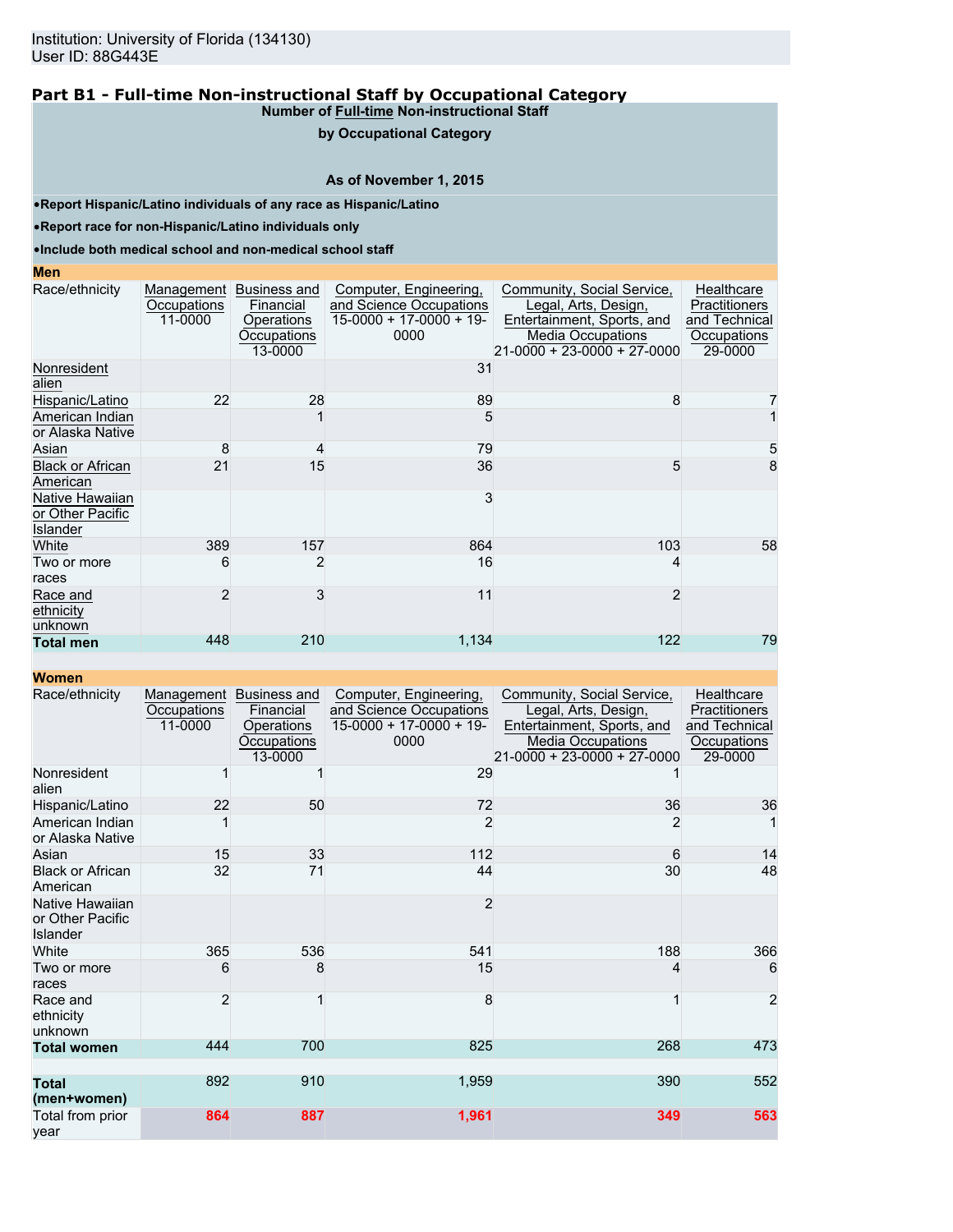**by Occupational Category**

## **As of November 1, 2015**

•**Report Hispanic/Latino individuals of any race as Hispanic/Latino**

•**Report race for non-Hispanic/Latino individuals only**

•**Include both medical school and non-medical school staff**

#### **Men**

|                                                           | Race/ethnicity Service Occupations<br>$31-0000 + 33-0000 + 35-0000 + 37-0000$<br>$+39-0000$ | Sales and<br>Related<br>Occupations Support<br>41-0000 | Office and<br>Occupations<br>43-0000 | Natural Resources,<br>Administrative Construction, and<br>Maintenance<br>Occupations<br>45-0000 + 47-0000 + 49- Occupations<br>0000 | Production,<br>Transportation,<br>and Material<br>Moving<br>$51-0000 + 53$<br>0000 | Grand<br>Total<br>(All full-<br>time<br>staff) |
|-----------------------------------------------------------|---------------------------------------------------------------------------------------------|--------------------------------------------------------|--------------------------------------|-------------------------------------------------------------------------------------------------------------------------------------|------------------------------------------------------------------------------------|------------------------------------------------|
| Nonresident<br>alien                                      |                                                                                             |                                                        |                                      |                                                                                                                                     |                                                                                    | 162                                            |
| Hispanic/Latino                                           | 27                                                                                          |                                                        | 27                                   | 35                                                                                                                                  | 4                                                                                  | 427                                            |
| American<br>Indian or<br>Alaska Native                    | 2                                                                                           |                                                        |                                      | 6                                                                                                                                   |                                                                                    | 20                                             |
| Asian                                                     | 15                                                                                          |                                                        | 6                                    | 2                                                                                                                                   |                                                                                    | 518                                            |
| <b>Black or</b><br>African<br>American                    | 210                                                                                         |                                                        | 35                                   | 50                                                                                                                                  | 15                                                                                 | 498                                            |
| Native<br>Hawaiian or<br>Other Pacific<br><b>Islander</b> |                                                                                             |                                                        |                                      |                                                                                                                                     |                                                                                    | $\overline{7}$                                 |
| White                                                     | 149                                                                                         |                                                        | 193                                  | 471                                                                                                                                 | 29                                                                                 | 4,404                                          |
| Two or more<br>races                                      | 3                                                                                           |                                                        | 4                                    |                                                                                                                                     |                                                                                    | 73                                             |
| Race and<br>ethnicity<br>unknown                          | 2                                                                                           |                                                        |                                      |                                                                                                                                     |                                                                                    | 38                                             |
| <b>Total men</b>                                          | 409                                                                                         | 3                                                      | 266                                  | 573                                                                                                                                 | 49                                                                                 | 6,147                                          |

| <b>Women</b>                                                     |                                                                                     |                                                        |                                      |                                                                                                                                       |                                                                                    |                                                |
|------------------------------------------------------------------|-------------------------------------------------------------------------------------|--------------------------------------------------------|--------------------------------------|---------------------------------------------------------------------------------------------------------------------------------------|------------------------------------------------------------------------------------|------------------------------------------------|
| Race/ethnicity                                                   | <b>Service Occupations</b><br>$31-0000 + 33-0000 + 35-0000 + 37-0000$<br>$+39-0000$ | Sales and<br>Related<br>Occupations Support<br>41-0000 | Office and<br>Occupations<br>43-0000 | Natural Resources,<br>Administrative Construction, and<br>Maintenance<br>Occupations<br>$45-0000 + 47-0000 + 49$ -Occupations<br>0000 | Production,<br>Transportation,<br>and Material<br>Moving<br>$51-0000 + 53$<br>0000 | Grand<br>Total<br>(All full-<br>time<br>staff) |
| Nonresident<br>alien                                             | 2                                                                                   |                                                        |                                      |                                                                                                                                       |                                                                                    | 92                                             |
| Hispanic/Latino                                                  | 55                                                                                  | 1                                                      | 102                                  | 3                                                                                                                                     | 1                                                                                  | 551                                            |
| American<br>Indian or<br>Alaska Native                           |                                                                                     |                                                        | 4                                    |                                                                                                                                       |                                                                                    | 13                                             |
| Asian                                                            | 20                                                                                  |                                                        | 28                                   |                                                                                                                                       |                                                                                    | 441                                            |
| <b>Black or</b><br>African<br>American                           | 251                                                                                 | 3                                                      | 288                                  | 5                                                                                                                                     |                                                                                    | 934                                            |
| <b>Native</b><br>Hawaiian or<br><b>Other Pacific</b><br>Islander |                                                                                     |                                                        |                                      |                                                                                                                                       |                                                                                    | 4                                              |
| White                                                            | 149                                                                                 |                                                        | 1,237                                | 24                                                                                                                                    | $\overline{2}$                                                                     | 4,933                                          |
| Two or more<br>races                                             | 5                                                                                   |                                                        | 19                                   |                                                                                                                                       |                                                                                    | 81                                             |
|                                                                  | 5                                                                                   |                                                        | 8                                    |                                                                                                                                       |                                                                                    | 46                                             |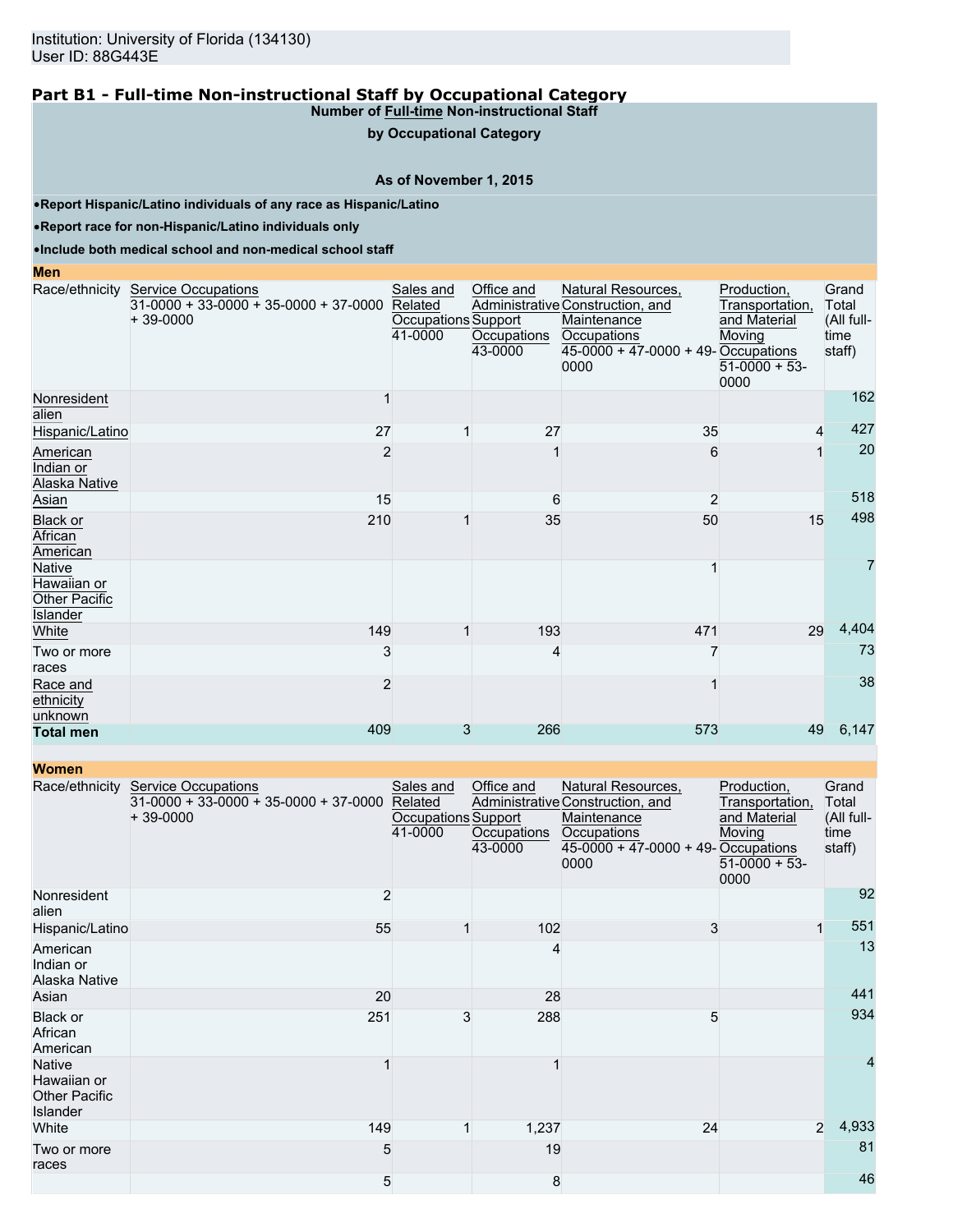| Race and<br>ethnicity<br>unknown |     |   |       |     |   |           |
|----------------------------------|-----|---|-------|-----|---|-----------|
| <b>Total women</b>               | 488 | 5 | 1,687 | 32  | 3 | 7,095     |
|                                  |     |   |       |     |   |           |
| <b>Total</b>                     | 897 | 8 | 1,953 | 605 |   | 52 13,242 |
| (men+women)                      |     |   |       |     |   |           |
| Total from prior                 | 879 |   | 2,004 | 607 |   | 53 13,135 |
| year                             |     |   |       |     |   |           |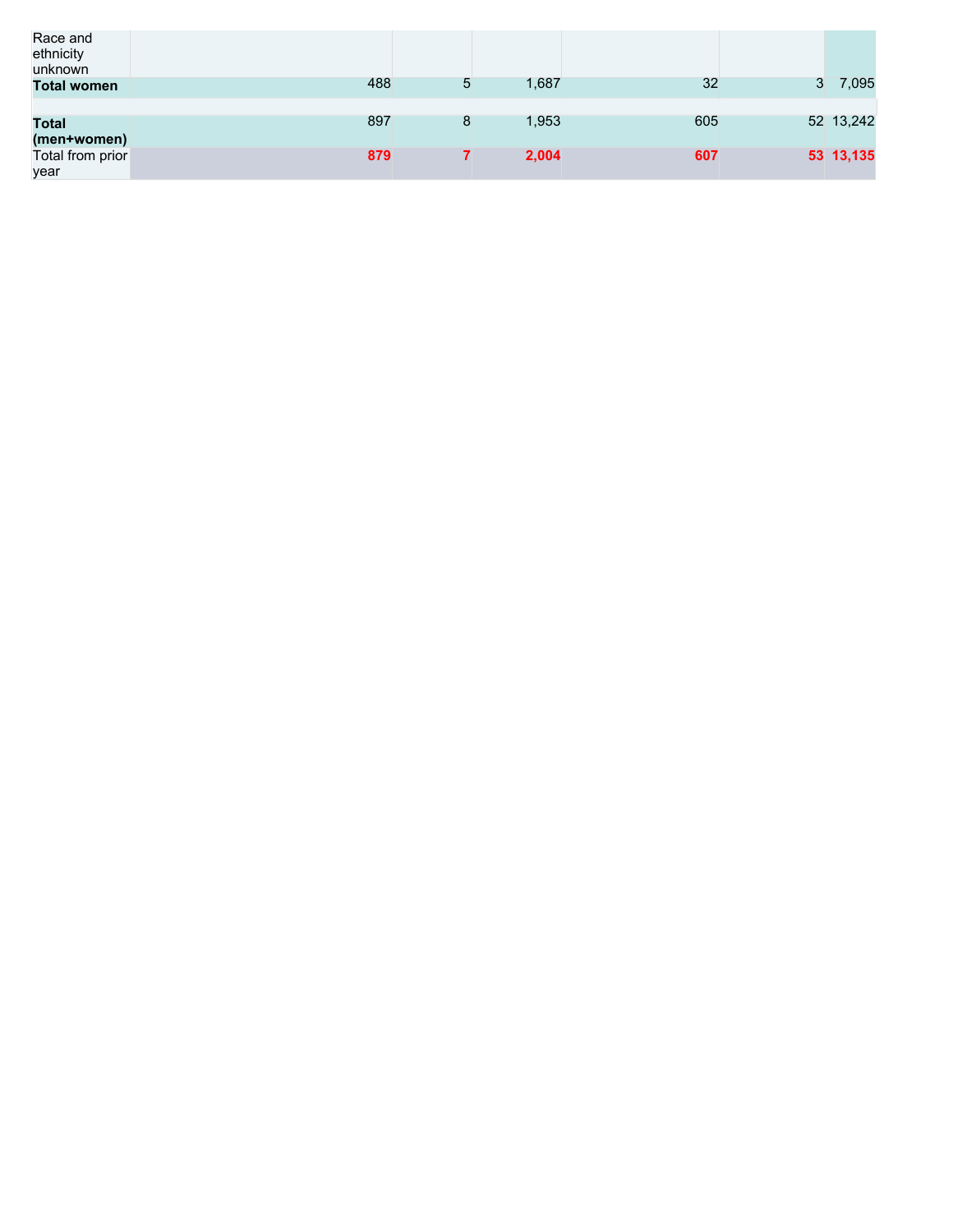## **Part B2 - Full-time Non-instructional Staff by Occupational Category and Tenure Status**

## **Number of Full-time Non-instructional Staff**

### **As of November 1, 2015**

| Non-medical school staff                               |         |                            |                            |                     |                  | <b>Without</b> | Total       |  |
|--------------------------------------------------------|---------|----------------------------|----------------------------|---------------------|------------------|----------------|-------------|--|
| Occupational category                                  |         | <b>With Faculty Status</b> |                            |                     |                  |                |             |  |
|                                                        | Tenured | On                         |                            | Not on Tenure Track |                  | Faculty        |             |  |
|                                                        |         | Tenure                     | Multi-year,                | Annual              | Less-than-annual | <b>Status</b>  |             |  |
|                                                        |         | Track                      | continuing, or at contract |                     | contract         |                |             |  |
|                                                        |         |                            | -will contract             |                     |                  |                |             |  |
| Research staff                                         | 93      | 33                         |                            | 222                 |                  |                | 348         |  |
| <b>Public Service staff</b>                            | 127     | 112                        |                            | 249                 |                  |                | 488         |  |
| Archivists, Curators, and Museum                       |         |                            |                            |                     |                  | 57             | 57          |  |
| <b>Technicians</b>                                     |         |                            |                            |                     |                  |                |             |  |
| 25-4010                                                |         |                            |                            |                     |                  |                |             |  |
| Librarians                                             | 36      | 28                         |                            | 5                   |                  |                | 69          |  |
| 25-4020                                                |         |                            |                            |                     |                  |                |             |  |
| Library Technicians                                    |         |                            |                            |                     |                  | 60             | 60          |  |
| 25-4030                                                |         |                            |                            |                     |                  |                |             |  |
| <b>O</b> Student and Academic Affairs and              | 25      |                            |                            | 60                  |                  | 459            | 544         |  |
| <b>Other Education Services</b>                        |         |                            |                            |                     |                  |                |             |  |
| Occupations                                            |         |                            |                            |                     |                  |                |             |  |
| $25-2000 + 25-3000 + 25-9000$                          |         |                            |                            |                     |                  |                |             |  |
| <b>Management Occupations</b>                          | 163     | 17                         |                            | 50                  |                  | 476            | 706         |  |
| 11-0000                                                |         |                            |                            |                     |                  |                |             |  |
| <b>Business and Financial Operations</b>               |         |                            |                            |                     |                  | 714            | 714         |  |
| Occupations                                            |         |                            |                            |                     |                  |                |             |  |
| 13-0000                                                |         |                            |                            |                     |                  |                |             |  |
| Computer, Engineering, and Science                     |         |                            |                            |                     |                  |                | 1,524 1,524 |  |
| Occupations                                            |         |                            |                            |                     |                  |                |             |  |
| $15-0000 + 17-0000 + 19-0000$                          |         |                            |                            |                     |                  |                |             |  |
| Community, Social Service, Legal,                      |         |                            |                            |                     |                  | 361            | 361         |  |
| Arts, Design, Entertainment, Sports,                   |         |                            |                            |                     |                  |                |             |  |
| and Media Occupations<br>$21-0000 + 23-0000 + 27-0000$ |         |                            |                            |                     |                  |                |             |  |
| <b>Healthcare Practitioners and</b>                    |         |                            |                            |                     |                  | 187            | 187         |  |
| <b>Technical Occupations</b>                           |         |                            |                            |                     |                  |                |             |  |
| 29-0000                                                |         |                            |                            |                     |                  |                |             |  |
| Total                                                  | 444     | 190                        | 0                          | 586                 | 0                |                | 3,838 5,058 |  |
| Total from prior year                                  | 459     | 170                        |                            | 596                 |                  |                | 3.749 4.974 |  |
|                                                        |         |                            |                            |                     |                  |                |             |  |

## **Medical school staff**

| Occupational category                                                                                             |         | <b>With Faculty Status</b> |                                           |                     |                              |               |     |  |
|-------------------------------------------------------------------------------------------------------------------|---------|----------------------------|-------------------------------------------|---------------------|------------------------------|---------------|-----|--|
|                                                                                                                   | Tenured | $\overline{On}$            |                                           | Not on Tenure Track |                              | Faculty       |     |  |
|                                                                                                                   |         | Tenure<br>Track            | Multi-year,<br>continuing, or at contract | Annual              | Less-than-annual<br>contract | <b>Status</b> |     |  |
|                                                                                                                   |         |                            | -will contract                            |                     |                              |               |     |  |
| Research staff                                                                                                    |         |                            |                                           | 150                 |                              |               | 150 |  |
| <b>Public Service staff</b>                                                                                       |         |                            |                                           | 783                 |                              |               | 783 |  |
| Archivists, Curators, and Museum<br><b>Technicians</b><br>25-4010                                                 |         |                            |                                           |                     |                              |               | 0   |  |
| Librarians<br>25-4020                                                                                             |         |                            |                                           |                     |                              |               | 0   |  |
| <b>Library Technicians</b><br>25-4030                                                                             |         |                            |                                           |                     |                              |               | 0   |  |
| Student and Academic Affairs and<br><b>Other Education Services</b><br>Occupations<br>25-2000 + 25-3000 + 25-9000 |         |                            |                                           |                     |                              | 54            | 54  |  |
| <b>Management Occupations</b><br>11-0000                                                                          | 18      |                            |                                           | 39                  |                              | 128           | 186 |  |
| <b>Business and Financial Operations</b><br>Occupations                                                           |         |                            |                                           |                     |                              | 196           | 196 |  |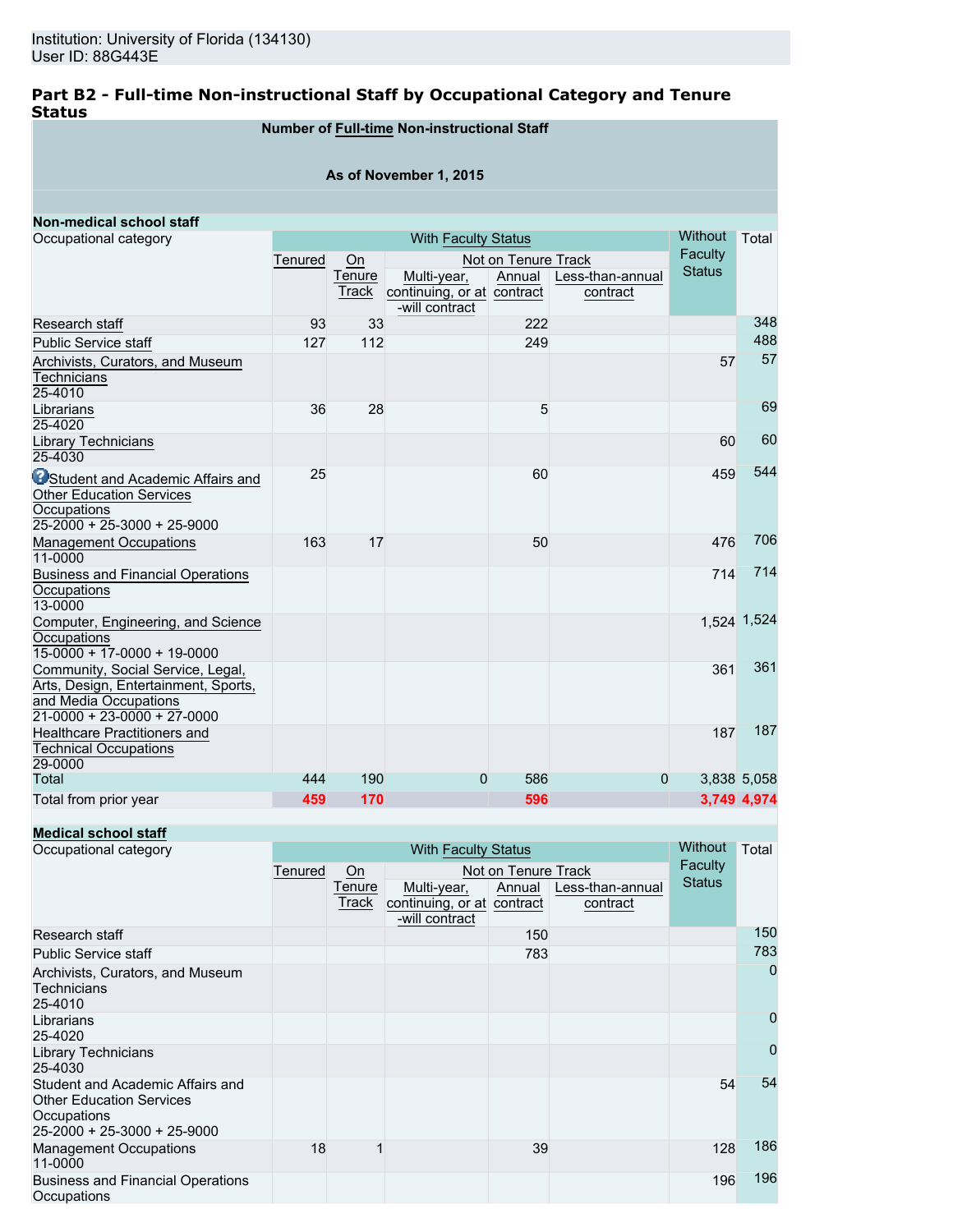| 13-0000                                                                                                                             |    |              |   |     |   |     |             |
|-------------------------------------------------------------------------------------------------------------------------------------|----|--------------|---|-----|---|-----|-------------|
| Computer, Engineering, and Science<br>Occupations<br>$15-0000 + 17-0000 + 19-0000$                                                  |    |              |   |     |   | 435 | 435         |
| Community, Social Service, Legal,<br>Arts, Design, Entertainment, Sports,<br>and Media Occupations<br>$21-0000 + 23-0000 + 27-0000$ |    |              |   |     |   | 29  | 29          |
| Healthcare Practitioners and<br><b>Technical Occupations</b><br>29-0000                                                             |    |              |   |     |   | 365 | 365         |
| Total                                                                                                                               | 18 |              | 0 | 972 | 0 |     | 1,207 2,198 |
| Total from prior year                                                                                                               | 20 | $\mathbf{2}$ |   | 952 |   |     | 1,165 2,139 |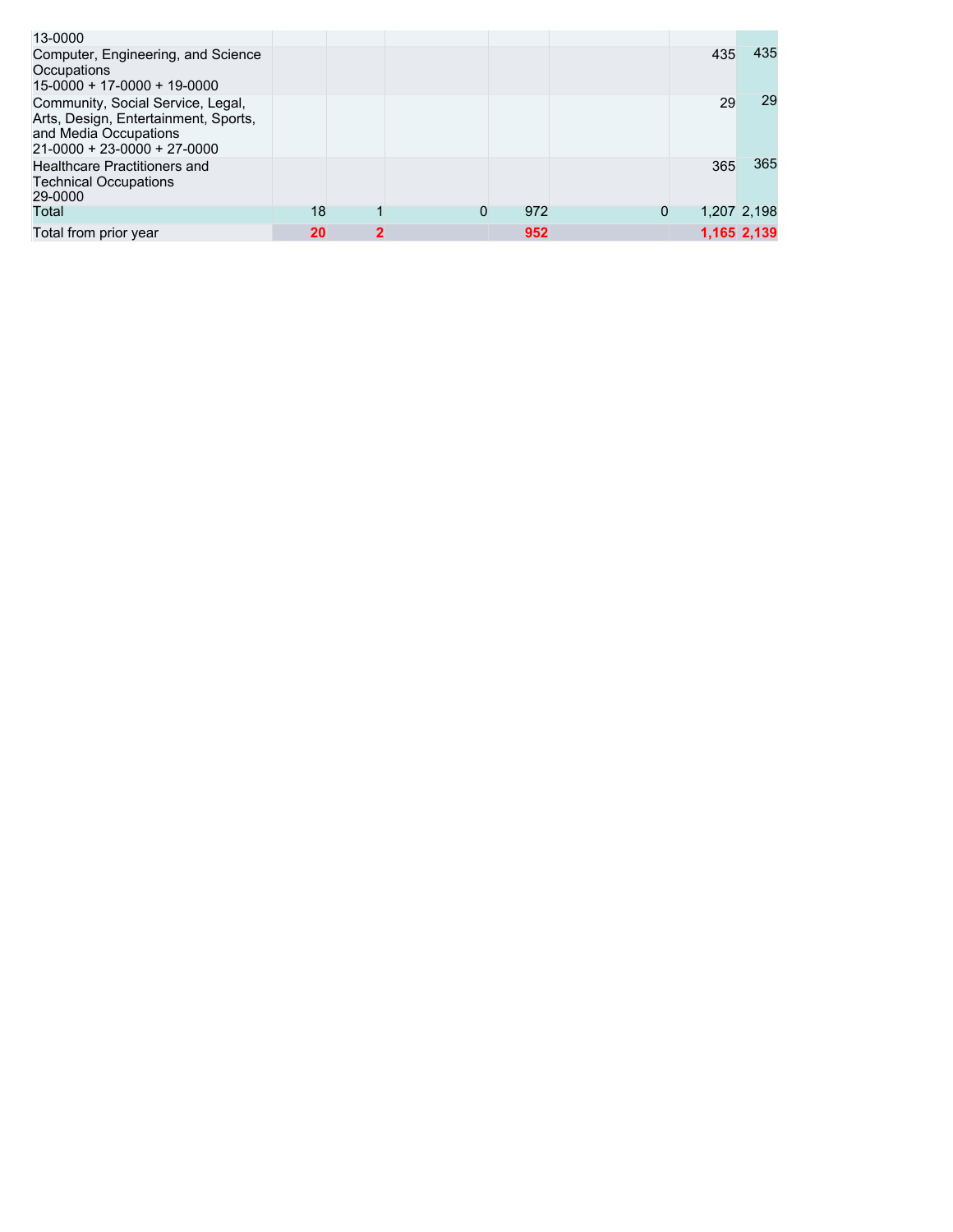## **Part B2 - Full-time Non-instructional Staff by Medical School Status Number of Full-time Non-instructional Staff**

| As of November 1, 2015                                                                         |                                               |                             |                         |  |  |  |  |  |  |  |  |
|------------------------------------------------------------------------------------------------|-----------------------------------------------|-----------------------------|-------------------------|--|--|--|--|--|--|--|--|
|                                                                                                |                                               |                             |                         |  |  |  |  |  |  |  |  |
| Occupational category                                                                          | Total<br>(carried<br>forward<br>from Part B1) | Non-medical school<br>staff | Medical school<br>staff |  |  |  |  |  |  |  |  |
| Service Occupations<br>$31-0000 + 33-0000 + 35-0000 + 37-0000 + 39-0000$                       | 897                                           | 819                         | 78                      |  |  |  |  |  |  |  |  |
| Sales and Related Occupations<br>41-0000                                                       | 8                                             | 8                           | $\Omega$                |  |  |  |  |  |  |  |  |
| Office and Administrative Support Occupations<br>43-0000                                       | 1,953                                         | 1.448                       | 505                     |  |  |  |  |  |  |  |  |
| Natural Resources, Construction, and Maintenance<br>Occupations<br>45-0000 + 47-0000 + 49-0000 | 605                                           | 605                         | $\mathbf 0$             |  |  |  |  |  |  |  |  |
| Production, Transportation, and Material Moving Occupations<br>51-0000 + 53-0000               | 52                                            | 50                          | $\overline{2}$          |  |  |  |  |  |  |  |  |
| Total                                                                                          |                                               | 2,930                       | 585                     |  |  |  |  |  |  |  |  |
| Total from prior year                                                                          |                                               | 2,963                       | 587                     |  |  |  |  |  |  |  |  |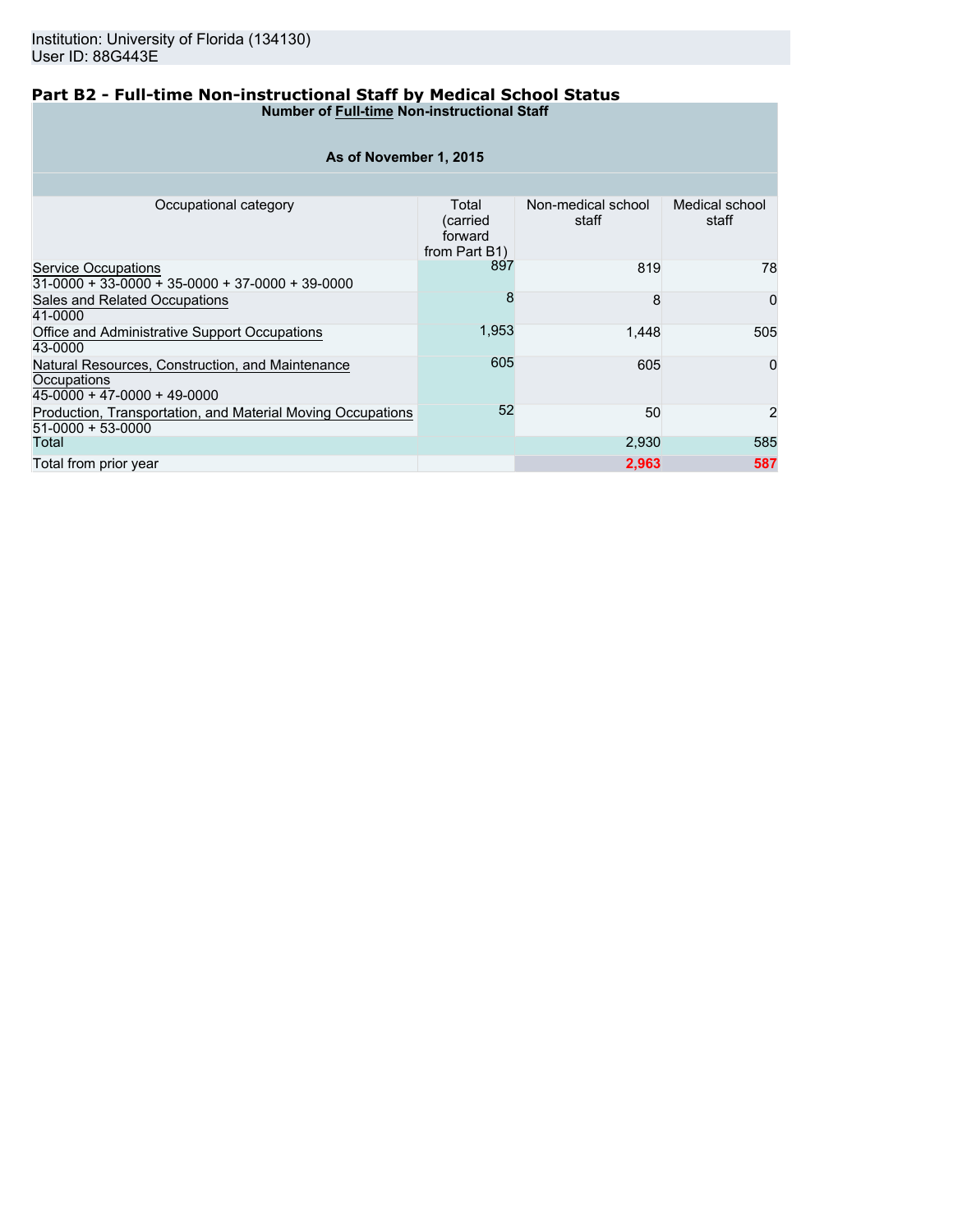## **Part C - Full-time Summary Non-medical school staff**

## **Summary of Full-time Non-medical School Staff**

|                                                                                                                                   |           |                       | As of November 1, 2015                         |                     |                                                 |                           |                |
|-----------------------------------------------------------------------------------------------------------------------------------|-----------|-----------------------|------------------------------------------------|---------------------|-------------------------------------------------|---------------------------|----------------|
| . Data will not be generated on this screen until the relevant screens in the previous section have been completed.               |           |                       |                                                |                     |                                                 |                           |                |
| Occupational category                                                                                                             |           |                       | <b>With Faculty Status</b>                     |                     |                                                 | <b>Without</b><br>Faculty | Total          |
|                                                                                                                                   | Tenured   | On<br>Tenure<br>Track | continuing, contract<br>or at-will<br>contract | Not on Tenure Track | Multi-year, Annual Less-than-annual<br>contract | <b>Status</b>             |                |
| Primarily Instruction                                                                                                             | 1,130     | 341                   | $\Omega$                                       | 423                 | $\Omega$                                        | $\mathbf{0}$              | 1,894          |
| <b>Exclusively credit</b>                                                                                                         | 1,130     | 341                   |                                                | 423                 |                                                 |                           | 1,894          |
| Exclusively not-for-credit                                                                                                        |           |                       |                                                |                     |                                                 |                           | 0              |
| Combined credit/not-for-credit                                                                                                    |           |                       |                                                |                     |                                                 |                           | $\overline{0}$ |
| Instruction/research/public service staff                                                                                         | 140<br>93 | 5<br>33               |                                                | 32<br>222           |                                                 |                           | 177<br>348     |
| Research staff<br><b>Public Service staff</b>                                                                                     | 127       | 112                   |                                                | 249                 |                                                 |                           | 488            |
| Archivists, Curators, and Museum<br>Technicians<br>25-4010                                                                        |           |                       |                                                |                     |                                                 | 57                        | 57             |
| Librarians<br>25-4020                                                                                                             | 36        | 28                    |                                                | 5                   |                                                 |                           | 69             |
| Library Technicians<br>25-4030                                                                                                    |           |                       |                                                |                     |                                                 | 60                        | 60             |
| Student and Academic Affairs and Other<br><b>Education Services Occupations</b><br>25-2000 + 25-3000 + 25-9000                    | 25        |                       |                                                | 60                  |                                                 | 459                       | 544            |
| <b>Management Occupations</b><br>11-0000                                                                                          | 163       | 17                    |                                                | 50                  |                                                 | 476                       | 706            |
| <b>Business and Financial Operations</b><br>Occupations<br>13-0000                                                                |           |                       |                                                |                     |                                                 | 714                       | 714            |
| Computer, Engineering, and Science<br>Occupations<br>15-0000 + 17-0000 + 19-0000                                                  |           |                       |                                                |                     |                                                 | 1,524                     | 1,524          |
| Community, Social Service, Legal, Arts,<br>Design, Entertainment, Sports, and Media<br>Occupations<br>21-0000 + 23-0000 + 27-0000 |           |                       |                                                |                     |                                                 | 361                       | 361            |
| <b>Healthcare Practitioners and Technical</b><br>Occupations<br>29-0000                                                           |           |                       |                                                |                     |                                                 | 187                       | 187            |
| <b>Service Occupations</b><br>$31-0000 + 33-0000 + 35-0000 + 37-0000 +$<br>39-0000                                                |           |                       |                                                |                     |                                                 |                           | 819            |
| Sales and Related Occupations<br>41-0000                                                                                          |           |                       |                                                |                     |                                                 |                           | 8              |
| Office and Administrative Support<br>Occupations<br>43-0000                                                                       |           |                       |                                                |                     |                                                 |                           | 1,448          |
| Natural Resources, Construction, and<br><b>Maintenance Occupations</b><br>45-0000 + 47-0000 + 49-0000                             |           |                       |                                                |                     |                                                 |                           | 605            |
| Production, Transportation, and Material<br><b>Moving Occupations</b><br>51-0000 + 53-0000                                        |           |                       |                                                |                     |                                                 |                           | 50             |
| Total                                                                                                                             |           |                       |                                                |                     |                                                 |                           | 10,059         |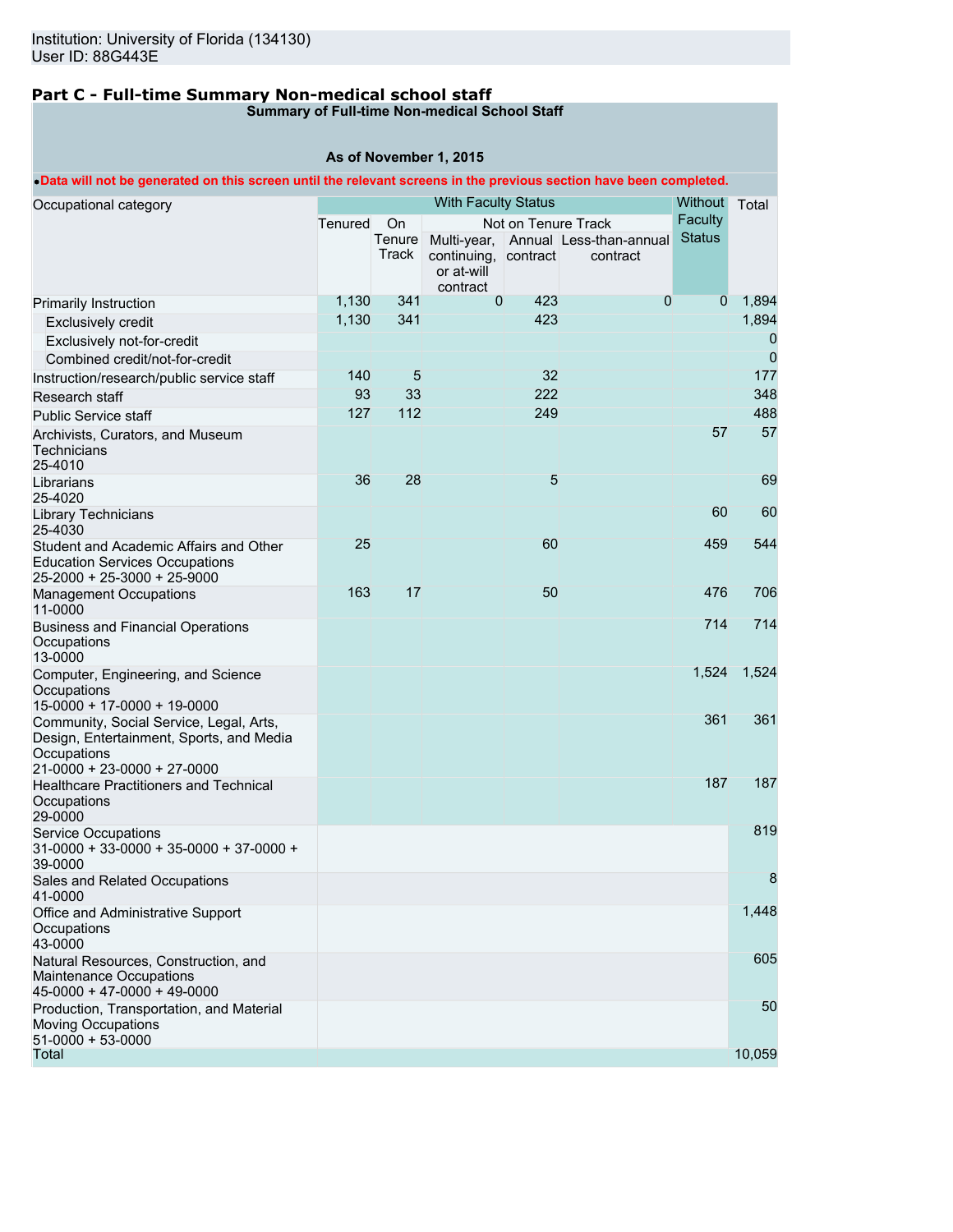# **Part C - Full-time Summary Medical school staff**

## **Summary of Full-time Medical School Staff**

## **As of November 1, 2015**

## •**Data will not be generated on this screen until the relevant screens in the previous section have been completed.**

| Occupational category                                                                                                             |         |                       | <b>With Faculty Status</b>                     |                     |                                                 | Without Total                   |                |
|-----------------------------------------------------------------------------------------------------------------------------------|---------|-----------------------|------------------------------------------------|---------------------|-------------------------------------------------|---------------------------------|----------------|
|                                                                                                                                   | Tenured | On<br>Tenure<br>Track | continuing, contract<br>or at-will<br>contract | Not on Tenure Track | Multi-year, Annual Less-than-annual<br>contract | <b>Faculty</b><br><b>Status</b> |                |
| Primarily Instruction                                                                                                             | 188     | 87                    | $\mathbf 0$                                    | 28                  | $\theta$                                        | $\mathbf 0$                     | 303            |
| <b>Exclusively credit</b>                                                                                                         | 188     | 87                    |                                                | 28                  |                                                 |                                 | 303            |
| Exclusively not-for-credit                                                                                                        |         |                       |                                                |                     |                                                 |                                 | 0              |
| Combined credit/not-for-credit                                                                                                    |         |                       |                                                |                     |                                                 |                                 | 0              |
| Instruction/research/public service staff                                                                                         | 75      | 15                    |                                                | 7                   |                                                 |                                 | 97             |
| Research staff                                                                                                                    |         |                       |                                                | 150                 |                                                 |                                 | 150            |
| <b>Public Service staff</b>                                                                                                       |         |                       |                                                | 783                 |                                                 |                                 | 783            |
| Archivists, Curators, and Museum<br>Technicians<br>25-4010                                                                        |         |                       |                                                |                     |                                                 |                                 | 0              |
| Librarians<br>25-4020                                                                                                             |         |                       |                                                |                     |                                                 |                                 | 0              |
| Library Technicians<br>25-4030                                                                                                    |         |                       |                                                |                     |                                                 |                                 | 0              |
| Student and Academic Affairs and Other<br><b>Education Services Occupations</b><br>25-2000 + 25-3000 + 25-9000                    |         |                       |                                                |                     |                                                 | 54                              | 54             |
| <b>Management Occupations</b><br>11-0000                                                                                          | 18      | 1                     |                                                | 39                  |                                                 | 128                             | 186            |
| <b>Business and Financial Operations</b><br>Occupations<br>13-0000                                                                |         |                       |                                                |                     |                                                 | 196                             | 196            |
| Computer, Engineering, and Science<br>Occupations<br>15-0000 + 17-0000 + 19-0000                                                  |         |                       |                                                |                     |                                                 | 435                             | 435            |
| Community, Social Service, Legal, Arts,<br>Design, Entertainment, Sports, and Media<br>Occupations<br>21-0000 + 23-0000 + 27-0000 |         |                       |                                                |                     |                                                 | 29                              | 29             |
| <b>Healthcare Practitioners and Technical</b><br>Occupations<br>29-0000                                                           |         |                       |                                                |                     |                                                 | 365                             | 365            |
| <b>Service Occupations</b><br>$31-0000 + 33-0000 + 35-0000 + 37-0000 + 39$<br>$-0000$                                             |         |                       |                                                |                     |                                                 |                                 | 78             |
| Sales and Related Occupations<br>41-0000                                                                                          |         |                       |                                                |                     |                                                 |                                 | 0              |
| Office and Administrative Support<br>Occupations<br>43-0000                                                                       |         |                       |                                                |                     |                                                 |                                 | 505            |
| Natural Resources, Construction, and<br>Maintenance Occupations<br>$45-0000 + 47-0000 + 49-0000$                                  |         |                       |                                                |                     |                                                 |                                 | 0              |
| Production, Transportation, and Material<br><b>Moving Occupations</b><br>$51-0000 + 53-0000$                                      |         |                       |                                                |                     |                                                 |                                 | $\overline{2}$ |
| Total                                                                                                                             |         |                       |                                                |                     |                                                 |                                 | 3,183          |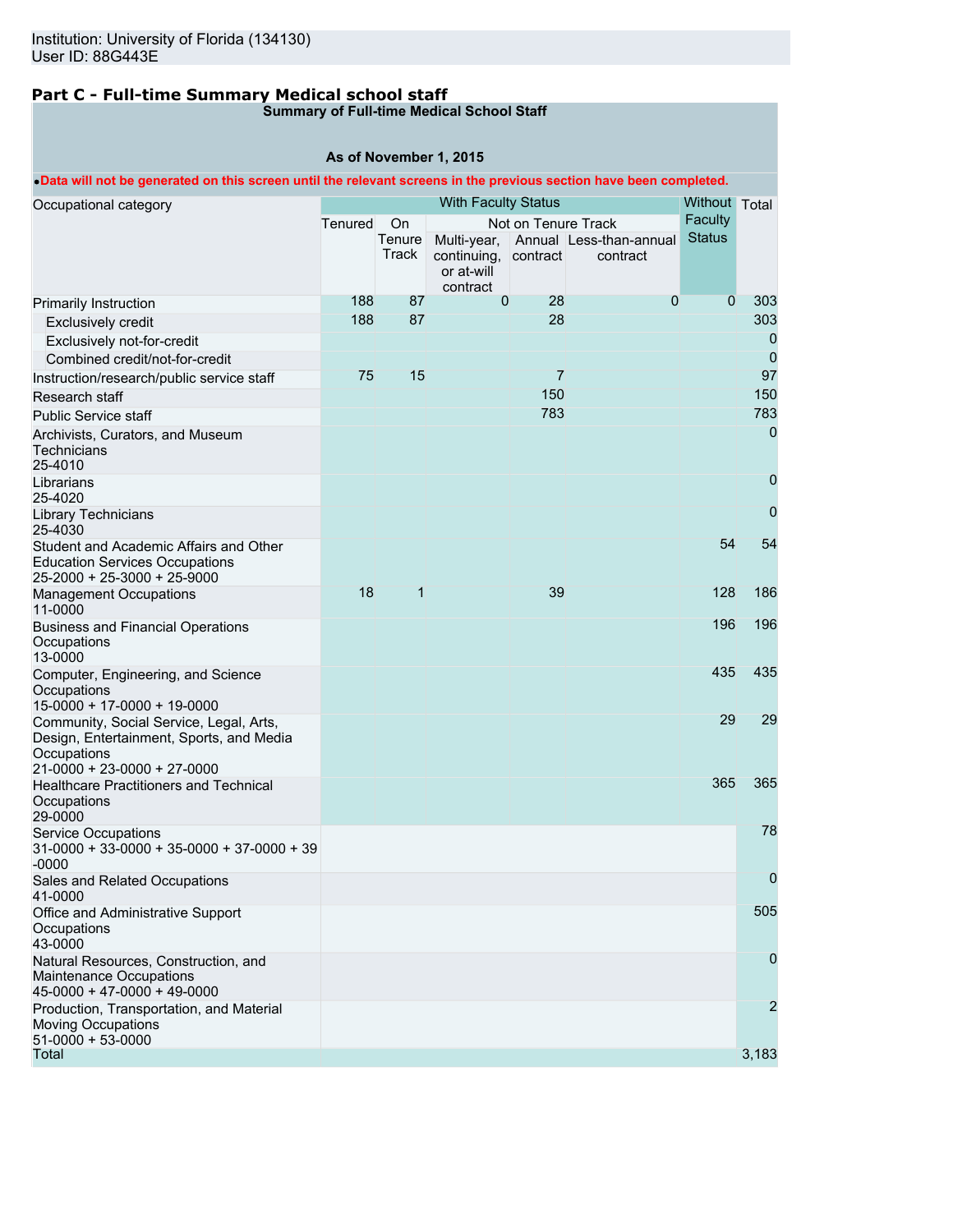## **Part G - Salaries Worksheet**

## **Number of Full-time Non-medical School Instructional Staff**

**For Calculation of Total Number of Months**

### **Annual Salary, 2015-16**

•**Report the number of instructional staff based on the number of months to be worked**

•**Months reported should correspond with the number of months that staff worked (which may differ from the number of**

**months over which they are paid)**

•**Include ONLY full-time, non-medical school instructional staff**

•**Include instructional staff** *with* **faculty status and** *without* **faculty status**

•**Include instructional staff regardless of tenure status**

#### •**Balance column should include instructional staff whose annual salary covers less than 9 months worked**

| Gender and              |     |                | Months worked                     |       | Total staff             | <b>O</b> Total      | Total full-time non-                                 | Balance (all                            |
|-------------------------|-----|----------------|-----------------------------------|-------|-------------------------|---------------------|------------------------------------------------------|-----------------------------------------|
| academic rank           | 12  | 11             | 10<br>months months months months | 9     | for salary<br>reporting | number of<br>months | medical school<br>instructional staff from<br>Part A | other full-time<br>instructional staff) |
| <b>Men</b>              |     |                |                                   |       |                         |                     |                                                      |                                         |
| Professors              | 230 |                |                                   | 400   | 630                     | 6,360               |                                                      |                                         |
| Associate<br>professors | 105 |                |                                   | 245   | 350                     | 3,465               |                                                      |                                         |
| Assistant<br>professors | 73  |                |                                   | 96    | 169                     | 1,740               |                                                      |                                         |
| <b>Instructors</b>      |     |                |                                   |       | $\overline{0}$          | $\Omega$            |                                                      |                                         |
| Lecturers               | 45  |                |                                   | 76    | 121                     | 1,224               |                                                      |                                         |
| No academic<br>rank     | 53  |                |                                   |       | 53                      | 636                 |                                                      |                                         |
| <b>Total men</b>        | 506 | $\overline{0}$ | $\mathbf{0}$                      | 817   | 1,323                   | 13,425              |                                                      |                                         |
|                         |     |                |                                   |       |                         |                     |                                                      |                                         |
| <b>Women</b>            |     |                |                                   |       |                         |                     |                                                      |                                         |
| Professors              | 64  |                |                                   | 119   | 183                     | 1,839               |                                                      |                                         |
| Associate<br>professors | 67  |                |                                   | 128   | 195                     | 1,956               |                                                      |                                         |
| Assistant<br>professors | 49  |                |                                   | 90    | 139                     | 1,398               |                                                      |                                         |
| Instructors             |     |                |                                   |       | $\Omega$                | $\Omega$            |                                                      |                                         |
| Lecturers               | 59  |                |                                   | 110   | 169                     | 1,698               |                                                      |                                         |
| No academic<br>rank     | 60  |                |                                   | 2     | 62                      | 738                 |                                                      |                                         |
| <b>Total women</b>      | 299 | $\mathbf{0}$   | $\overline{0}$                    | 449   | 748                     | 7,629               |                                                      |                                         |
| Total (men +<br>women)  | 805 | $\mathbf{0}$   | $\mathbf{0}$                      | 1,266 | 2,071                   | 21,054              | 2,071                                                | 0                                       |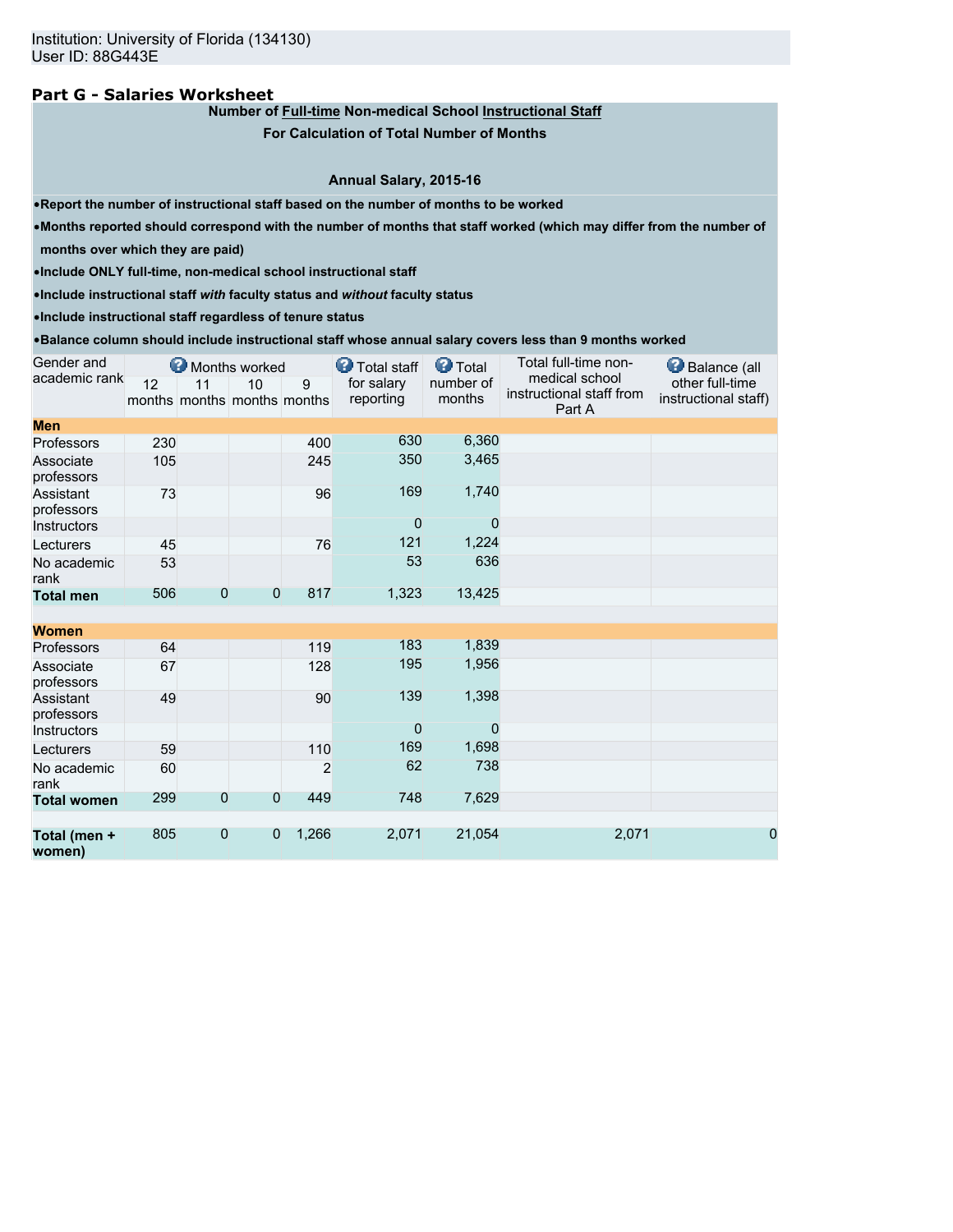## **Part G - Salary Outlays for Instructional Staff**

**Salary Outlays**

## **for Full-time Non-medical School Instructional Staff**

## **Annual Salary Outlays, 2015-16**

### •**Report the TOTAL ANNUAL salary outlays for the full-time Non-medical School instructional staff reported in the 12**

**months, 11 months, 10 months, and 9 months columns on the previous screen**

| Gender and academic<br>rank | Total staff for salary<br>reporting<br>(from Part G,<br>screen 1) | Total number of<br>months<br>(from Part G,<br>screen 1) | <b>T</b> otal annual<br>salary outlays | Weighted average monthly<br>salaries |
|-----------------------------|-------------------------------------------------------------------|---------------------------------------------------------|----------------------------------------|--------------------------------------|
| <b>Men</b>                  |                                                                   |                                                         |                                        |                                      |
| <b>Professors</b>           | 630                                                               | 6,360                                                   | 95,579,498                             | 15,028                               |
| Associate professors        | 350                                                               | 3,465                                                   | 34,536,454                             | 9,967                                |
| Assistant professors        | 169                                                               | 1,740                                                   | 16,380,670                             | 9,414                                |
| <b>Instructors</b>          | 0                                                                 | 0                                                       |                                        |                                      |
| Lecturers                   | 121                                                               | 1,224                                                   | 8,812,694                              | 7,200                                |
| No academic rank            | 53                                                                | 636                                                     | 4,596,361                              | 7,227                                |
| <b>Total men</b>            | 1,323                                                             | 13,425                                                  | 159,905,677                            | 11,911                               |
| <b>Women</b>                |                                                                   |                                                         |                                        |                                      |
| Professors                  | 183                                                               | 1,839                                                   | 24,937,284                             | 13,560                               |
| Associate professors        | 195                                                               | 1,956                                                   | 18,905,728                             | 9,666                                |
| Assistant professors        | 139                                                               | 1,398                                                   | 11,849,187                             | 8,476                                |
| <b>Instructors</b>          | $\Omega$                                                          | $\Omega$                                                |                                        |                                      |
| Lecturers                   | 169                                                               | 1,698                                                   | 10,672,066                             | 6,285                                |
| No academic rank            | 62                                                                | 738                                                     | 4,386,289                              | 5,943                                |
| <b>Total women</b>          | 748                                                               | 7,629                                                   | 70,750,554                             | 9,274                                |
| Total (men + women)         | 2,071                                                             | 21,054                                                  | 230,656,231                            | 10,955                               |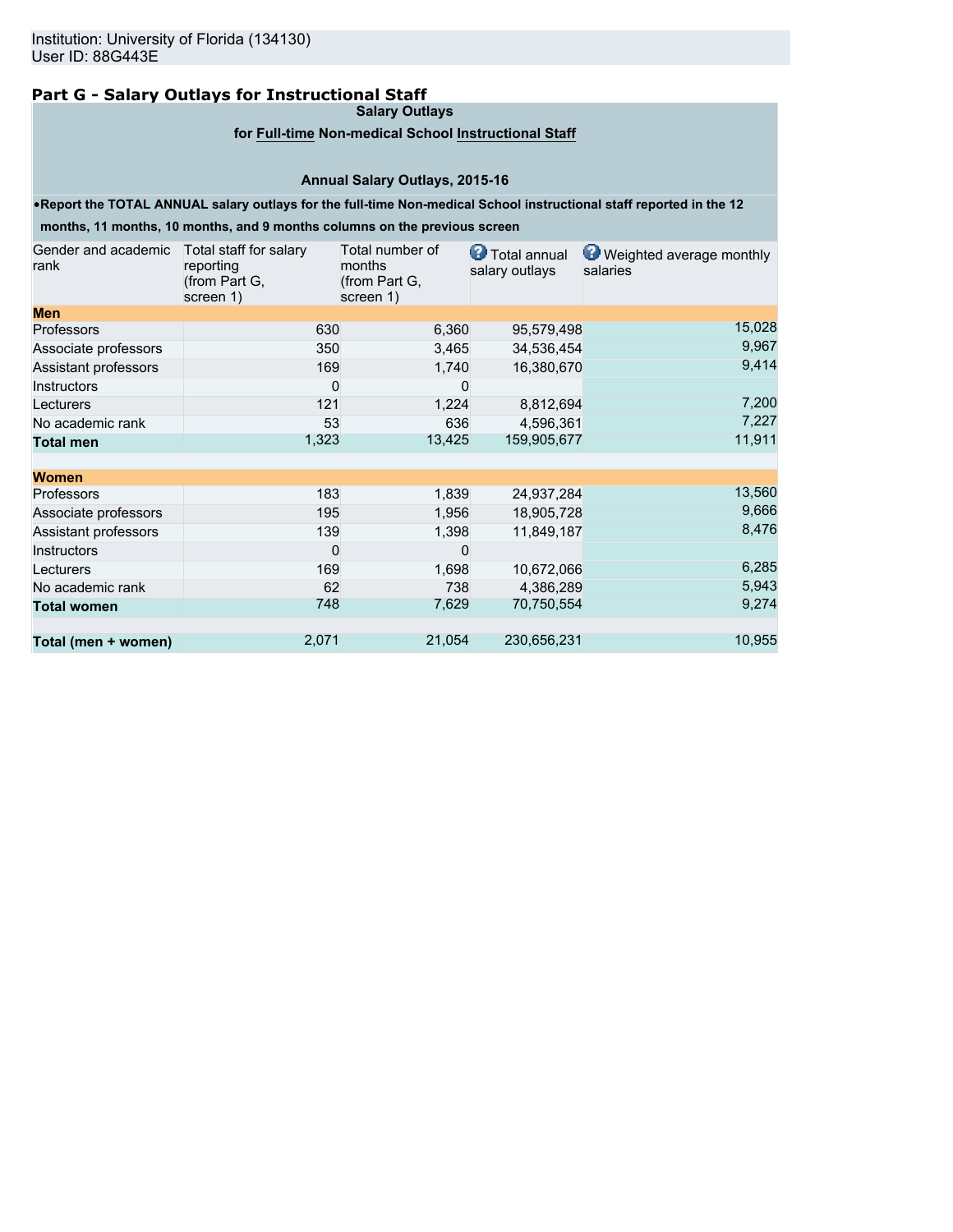## **Part G - Salary Outlays for Non-instructional Staff**

**Salary Outlays**

## **for Full-time Non-medical School Non-instructional Staff**

## **Annual Salary Outlays, 2015-16**

| Occupational category                                                                                                                  | Number of<br>full-time staff<br>(carried forward from<br>previous screens) | <b>D</b> Total annual<br>salary outlays |
|----------------------------------------------------------------------------------------------------------------------------------------|----------------------------------------------------------------------------|-----------------------------------------|
| Research staff                                                                                                                         | 348                                                                        | 30,842,890                              |
| <b>Public Service staff</b>                                                                                                            | 488                                                                        | 36,203,360                              |
| Library and Student and Academic Affairs and Other Education<br><b>Services Occupations</b><br>$25-4000 + 25-2000 + 25-3000 + 25-9000$ | 730                                                                        | 33,888,913                              |
| <b>Management Occupations</b><br>11-0000                                                                                               | 706                                                                        | 87,617,740                              |
| <b>Business and Financial Operations Occupations</b><br>13-0000                                                                        | 714                                                                        | 40,892,986                              |
| Computer, Engineering, and Science Occupations<br>15-0000 + 17-0000 + 19-0000                                                          | 1,524                                                                      | 85,316,006                              |
| Community, Social Service, Legal, Arts, Design, Entertainment, Sports,<br>and Media Occupations<br>$21-0000 + 23-0000 + 27-0000$       | 361                                                                        | 16,855,807                              |
| Healthcare Practitioners and Technical Occupations<br>29-0000                                                                          | 187                                                                        | 9,476,257                               |
| <b>Service Occupations</b><br>$31-0000 + 33-0000 + 35-0000 + 37-0000 + 39-0000$                                                        | 819                                                                        | 24,326,849                              |
| Sales and Related Occupations<br>41-0000                                                                                               | 8                                                                          | 278,139                                 |
| Office and Administrative Support Occupations<br>43-0000                                                                               | 1,448                                                                      | 57,250,938                              |
| Natural Resources, Construction, and Maintenance Occupations<br>$45-0000 + 47-0000 + 49-0000$                                          | 605                                                                        | 23,622,282                              |
| Production, Transportation, and Material Moving Occupations<br>$51-0000 + 53-0000$                                                     | 50                                                                         | 1,515,509                               |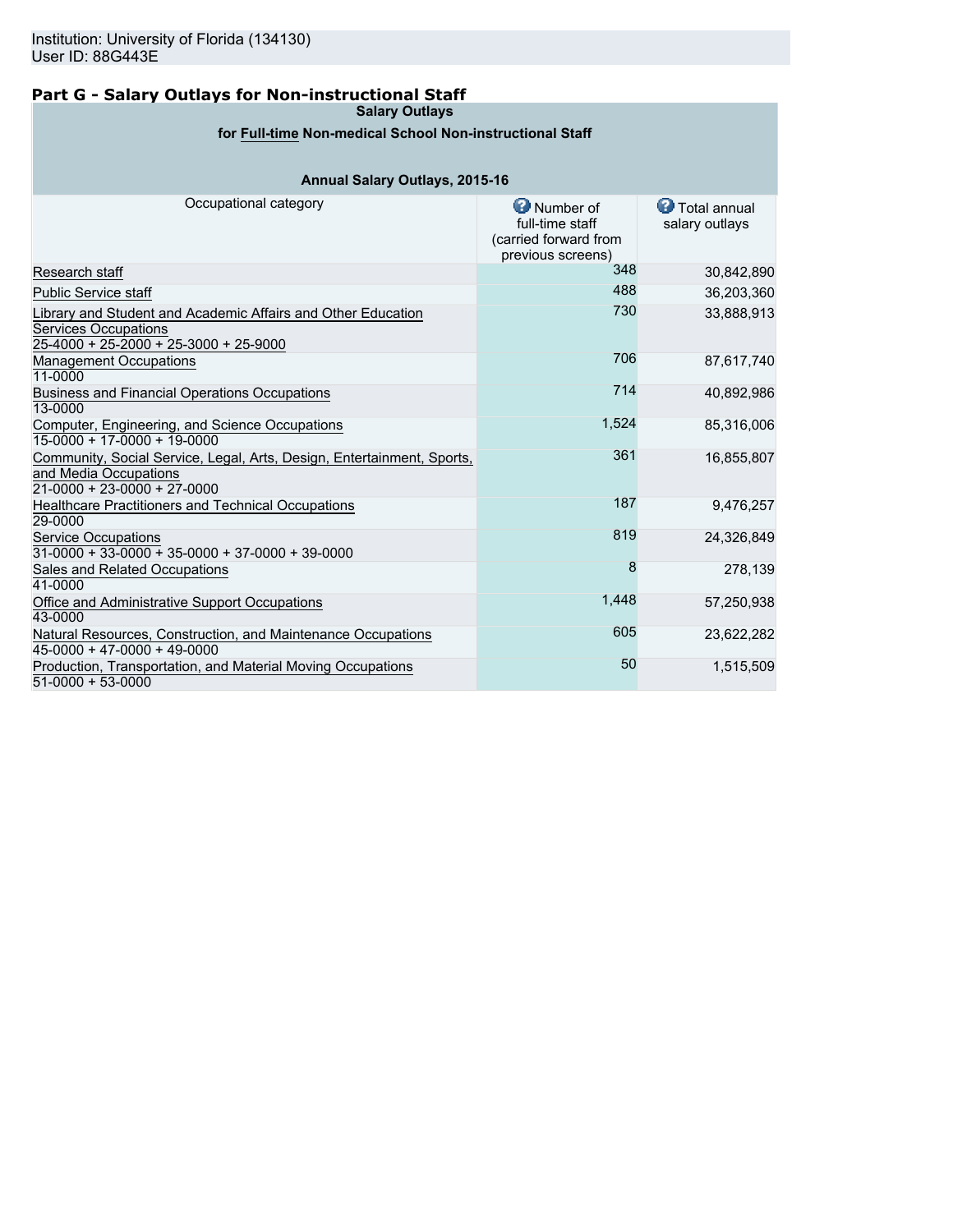**Number of Part-time Staff by Occupational Category**

#### **As of November 1, 2015**

•**Report Hispanic/Latino individuals of any race as Hispanic/Latino**

•**Report race for non-Hispanic/Latino individuals only**

**Men**

•**Include both medical school and non-medical school staff**

| меш                                       |                     |                |                             |
|-------------------------------------------|---------------------|----------------|-----------------------------|
| Race/ethnicity                            | Instructional staff | Research staff | <b>Public Service staff</b> |
| Nonresident alien                         | ۰.                  |                |                             |
| Hispanic/Latino                           | 13                  |                | 17                          |
| American Indian or Alaska Native          |                     |                |                             |
| Asian                                     | 17                  | 9              | 25                          |
| <b>Black or African American</b>          |                     |                | $\overline{4}$              |
| Native Hawaiian or Other Pacific Islander |                     |                |                             |
| White                                     | 264                 | 30             | 129                         |
| Two or more races                         |                     |                |                             |
| Race and ethnicity unknown                |                     |                |                             |
| <b>Total men</b>                          | 317                 | 48             | 178                         |
|                                           |                     |                |                             |

| <b>Women</b>                              |                     |                |                             |
|-------------------------------------------|---------------------|----------------|-----------------------------|
| Race/ethnicity                            | Instructional staff | Research staff | <b>Public Service staff</b> |
| Nonresident alien                         | 3                   |                |                             |
| Hispanic/Latino                           | 9                   | 2              | 20                          |
| American Indian or Alaska Native          |                     |                |                             |
| Asian                                     | 15                  |                | 43                          |
| <b>Black or African American</b>          | 4                   |                | 9                           |
| Native Hawaiian or Other Pacific Islander |                     |                |                             |
| White                                     | 170                 | 19             | 145                         |
| Two or more races                         | 2                   |                | 2                           |
| Race and ethnicity unknown                | 6                   |                | $\overline{2}$              |
| <b>Total women</b>                        | 210                 | 30             | 223                         |
|                                           |                     |                |                             |
| Total (men+women)                         | 527                 | 78             | 401                         |
| Total from prior year                     | 471                 | 78             | 347                         |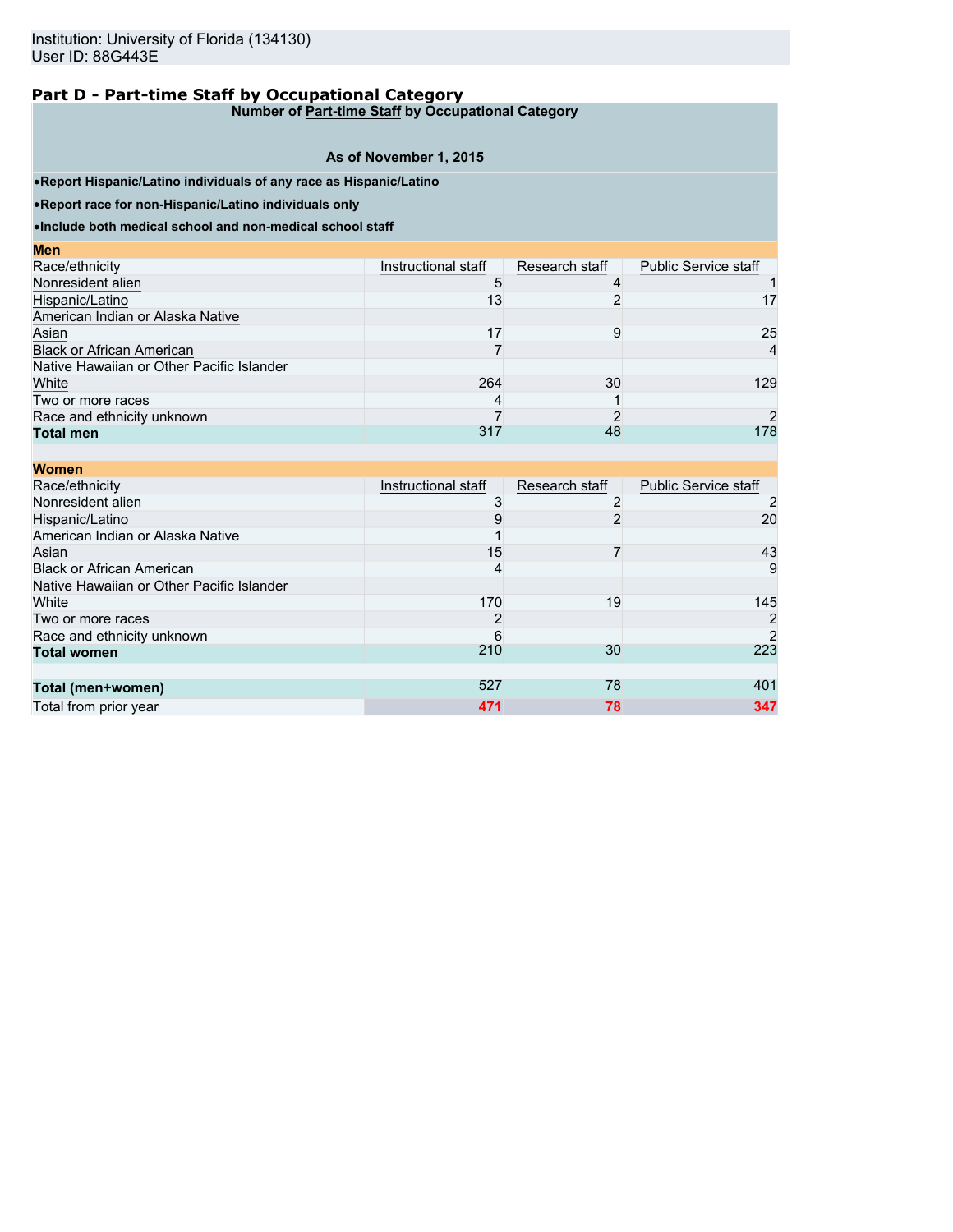**Number of Part-time Staff by Occupational Category**

#### **As of November 1, 2015**

•**Report Hispanic/Latino individuals of any race as Hispanic/Latino**

•**Report race for non-Hispanic/Latino individuals only**

#### •**Include both medical school and non-medical school staff**

## **Men**

| Race/ethnicity                                         | Archivists,<br>Curators, and<br>Museum<br><sup>-</sup> echnicians<br>25-4010 | Librarians<br>25-4020 | Library<br>Technicians<br>25-4030 | <b>Student and Academic Affairs</b><br>and Other Education Services<br>Occupations<br>$25 - 2000 + 25 - 3000 + 25 - 9000$ | Library and Student and<br>Academic Affairs and<br><b>Other Education</b><br><b>Services Occupations</b> |
|--------------------------------------------------------|------------------------------------------------------------------------------|-----------------------|-----------------------------------|---------------------------------------------------------------------------------------------------------------------------|----------------------------------------------------------------------------------------------------------|
| Nonresident alien                                      |                                                                              |                       |                                   |                                                                                                                           |                                                                                                          |
| Hispanic/Latino                                        |                                                                              |                       |                                   |                                                                                                                           | 0                                                                                                        |
| American Indian or<br>Alaska Native                    |                                                                              |                       |                                   |                                                                                                                           | $\overline{0}$                                                                                           |
| Asian                                                  |                                                                              |                       |                                   |                                                                                                                           |                                                                                                          |
| <b>Black or African</b><br>American                    |                                                                              |                       |                                   |                                                                                                                           | 0                                                                                                        |
| Native Hawaiian or<br><b>Other Pacific</b><br>Islander |                                                                              |                       |                                   |                                                                                                                           | $\mathbf 0$                                                                                              |
| White                                                  |                                                                              |                       |                                   | 4                                                                                                                         | 5                                                                                                        |
| Two or more races                                      |                                                                              |                       |                                   |                                                                                                                           |                                                                                                          |
| Race and ethnicity<br>unknown                          |                                                                              |                       |                                   |                                                                                                                           | 0                                                                                                        |
| <b>Total men</b>                                       | 0                                                                            | 0                     |                                   | 4                                                                                                                         | 5                                                                                                        |

| Race/ethnicity                                                | Archivists,<br>Curators, and<br>Museum<br><u>Fechnicians</u><br>25-4010 | Librarians<br>25-4020 | Library<br><b>Technicians</b><br>25-4030 | <b>Student and Academic Affairs</b><br>and Other Education Services<br>Occupations<br>$25-2000 + 25-3000 + 25-9000$ | Library and Student and<br>Academic Affairs and<br><b>Other Education</b><br>Services Occupations |
|---------------------------------------------------------------|-------------------------------------------------------------------------|-----------------------|------------------------------------------|---------------------------------------------------------------------------------------------------------------------|---------------------------------------------------------------------------------------------------|
| Nonresident alien                                             |                                                                         |                       |                                          |                                                                                                                     |                                                                                                   |
| Hispanic/Latino                                               |                                                                         |                       |                                          |                                                                                                                     |                                                                                                   |
| American Indian or<br>Alaska Native                           |                                                                         |                       |                                          |                                                                                                                     | 0                                                                                                 |
| Asian                                                         |                                                                         |                       |                                          |                                                                                                                     |                                                                                                   |
| <b>Black or African</b><br>American                           |                                                                         |                       |                                          |                                                                                                                     |                                                                                                   |
| Native Hawaiian or<br><b>Other Pacific</b><br><b>Islander</b> |                                                                         |                       |                                          |                                                                                                                     | $\overline{0}$                                                                                    |
| White                                                         |                                                                         |                       |                                          | 20                                                                                                                  | 21                                                                                                |
| Two or more races                                             |                                                                         |                       |                                          |                                                                                                                     | $\mathbf 0$                                                                                       |
| Race and ethnicity<br>unknown                                 |                                                                         |                       |                                          |                                                                                                                     | $\overline{0}$                                                                                    |
| <b>Total women</b>                                            | $\overline{2}$                                                          | $\overline{0}$        | 0                                        | 22                                                                                                                  | 24                                                                                                |
|                                                               |                                                                         |                       |                                          |                                                                                                                     |                                                                                                   |
| <b>Total</b><br>(men+women)                                   | $\overline{2}$                                                          | $\Omega$              |                                          | 26                                                                                                                  | 29                                                                                                |
| Total from prior<br>vear                                      | 3                                                                       |                       |                                          | 14                                                                                                                  | 18                                                                                                |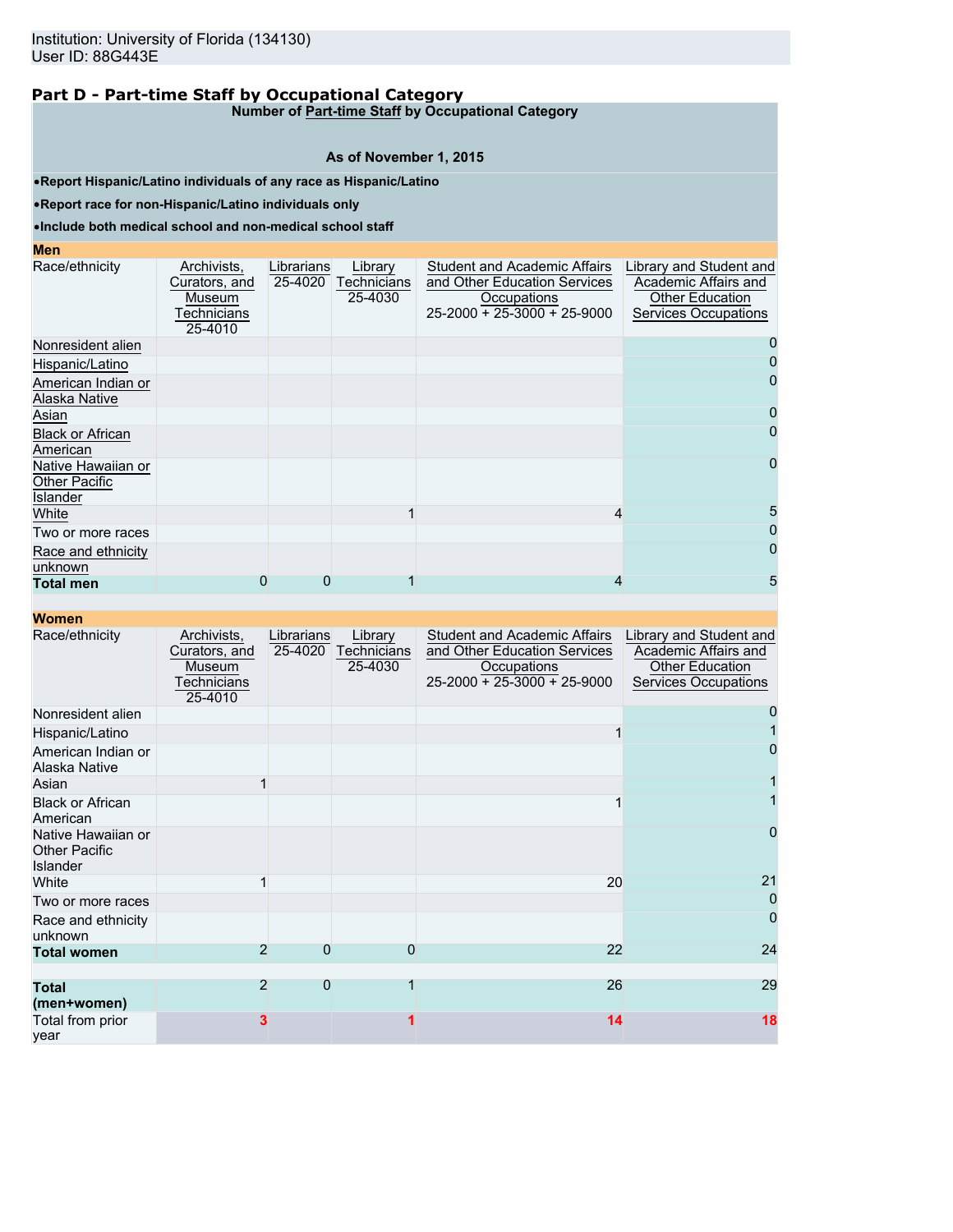**Number of Part-time Staff**

#### **As of November 1, 2015**

•**Report Hispanic/Latino individuals of any race as Hispanic/Latino**

•**Report race for non-Hispanic/Latino individuals only**

## •**Include both medical school and non-medical school staff**

| <b>Men</b>                                      |                                      |                                                                   |                                                                                       |                                                                                                                                             |                                                                        |
|-------------------------------------------------|--------------------------------------|-------------------------------------------------------------------|---------------------------------------------------------------------------------------|---------------------------------------------------------------------------------------------------------------------------------------------|------------------------------------------------------------------------|
| Race/ethnicity                                  | Management<br>Occupations<br>11-0000 | Business and<br>Financial<br>Operations<br>Occupations<br>13-0000 | Computer, Engineering,<br>and Science Occupations<br>$15-0000 + 17-0000 + 19$<br>0000 | Community, Social Service,<br>Legal, Arts, Design,<br>Entertainment, Sports, and<br><b>Media Occupations</b><br>21-0000 + 23-0000 + 27-0000 | Healthcare<br>Practitioners<br>and Technical<br>Occupations<br>29-0000 |
| Nonresident<br>alien                            |                                      |                                                                   |                                                                                       |                                                                                                                                             |                                                                        |
| Hispanic/Latino                                 |                                      |                                                                   | 2                                                                                     |                                                                                                                                             |                                                                        |
| American Indian<br>or Alaska Native             |                                      |                                                                   |                                                                                       |                                                                                                                                             |                                                                        |
| Asian                                           |                                      |                                                                   |                                                                                       |                                                                                                                                             |                                                                        |
| <b>Black or African</b><br>American             |                                      |                                                                   |                                                                                       |                                                                                                                                             |                                                                        |
| Native Hawaiian<br>or Other Pacific<br>Islander |                                      |                                                                   |                                                                                       |                                                                                                                                             |                                                                        |
| White                                           |                                      | $\overline{2}$                                                    | 11                                                                                    | $\overline{2}$                                                                                                                              | 2                                                                      |
| Two or more<br>races                            |                                      |                                                                   |                                                                                       |                                                                                                                                             |                                                                        |
| Race and<br>ethnicity<br>unknown                |                                      |                                                                   |                                                                                       |                                                                                                                                             |                                                                        |
| <b>Total men</b>                                | 8                                    | 2                                                                 | 15                                                                                    |                                                                                                                                             | 2                                                                      |

| Race/ethnicity                                  | Management<br>Occupations<br>11-0000 | <b>Business and</b><br>Financial<br>Operations<br>Occupations<br>13-0000 | Computer, Engineering,<br>and Science Occupations<br>$15-0000 + 17-0000 + 19$<br>0000 | Community, Social Service,<br>Legal, Arts, Design,<br>Entertainment, Sports, and<br><b>Media Occupations</b><br>$21 - 0000 + 23 - 0000 + 27 - 0000$ | Healthcare<br>Practitioners<br>and Technical<br>Occupations<br>29-0000 |
|-------------------------------------------------|--------------------------------------|--------------------------------------------------------------------------|---------------------------------------------------------------------------------------|-----------------------------------------------------------------------------------------------------------------------------------------------------|------------------------------------------------------------------------|
| Nonresident<br>alien                            |                                      |                                                                          |                                                                                       |                                                                                                                                                     |                                                                        |
| Hispanic/Latino                                 | 1                                    | 2                                                                        | 3                                                                                     |                                                                                                                                                     | $\overline{a}$                                                         |
| American Indian<br>or Alaska Native             |                                      |                                                                          |                                                                                       |                                                                                                                                                     |                                                                        |
| Asian                                           | 1                                    | 3                                                                        | $\overline{2}$                                                                        |                                                                                                                                                     | 1                                                                      |
| <b>Black or African</b><br>American             |                                      |                                                                          |                                                                                       |                                                                                                                                                     |                                                                        |
| Native Hawaiian<br>or Other Pacific<br>Islander |                                      |                                                                          |                                                                                       |                                                                                                                                                     |                                                                        |
| White                                           |                                      | 18                                                                       | 13                                                                                    | 8                                                                                                                                                   | 35                                                                     |
| Two or more<br>races                            |                                      |                                                                          |                                                                                       |                                                                                                                                                     |                                                                        |
| Race and<br>ethnicity<br>unknown                |                                      |                                                                          |                                                                                       |                                                                                                                                                     |                                                                        |
| <b>Total women</b>                              | 10                                   | 23                                                                       | 20                                                                                    | 8                                                                                                                                                   | 38                                                                     |
| <b>Total</b><br>(men+women)                     | 18                                   | 25                                                                       | 35                                                                                    | 10                                                                                                                                                  | 40                                                                     |
| Total from prior<br>vear                        | 11                                   | 17                                                                       | 41                                                                                    | 15                                                                                                                                                  | 41                                                                     |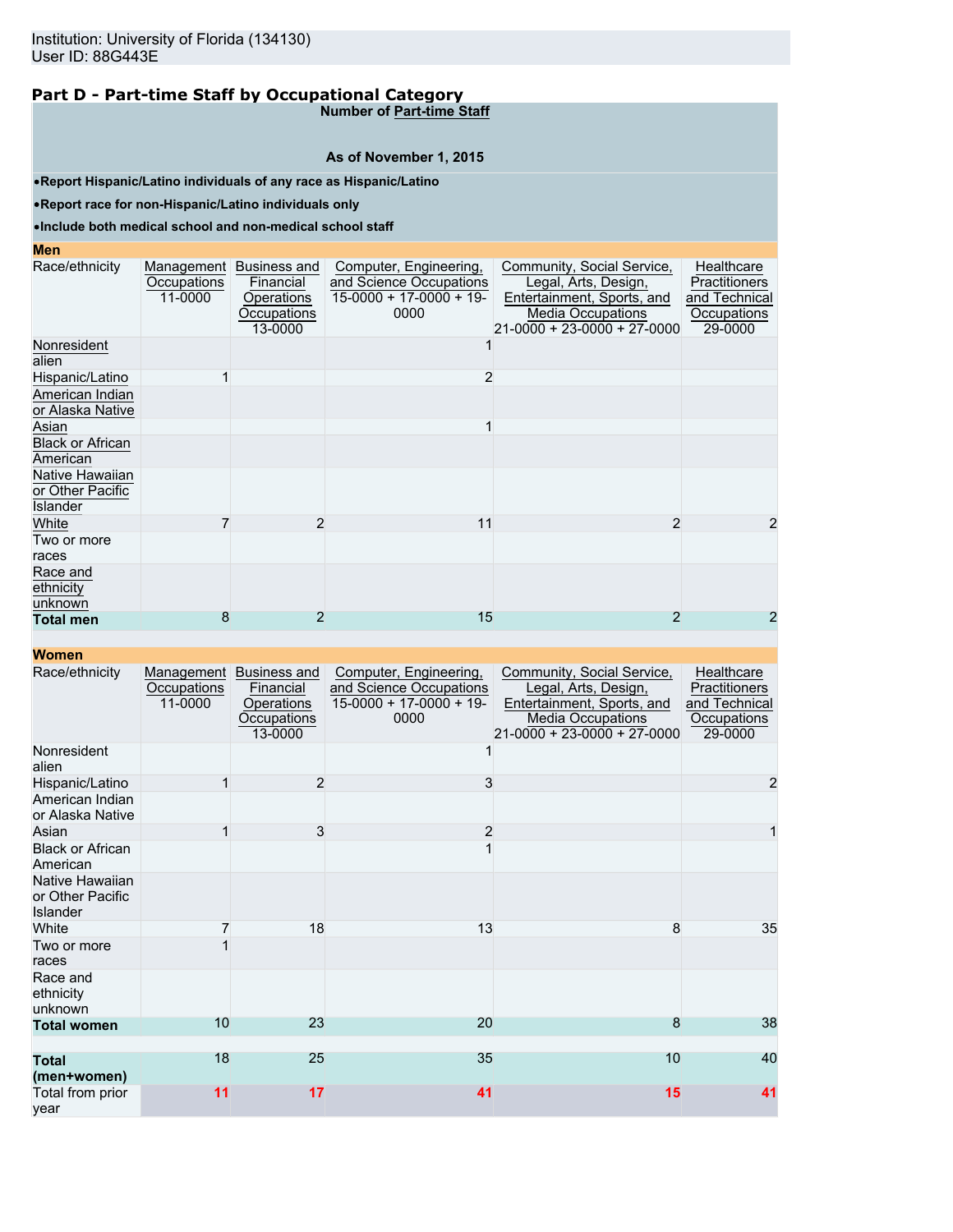**Number of Part-time Staff**

#### **As of November 1, 2015**

•**Report Hispanic/Latino individuals of any race as Hispanic/Latino**

•**Report race for non-Hispanic/Latino individuals only**

#### •**Include both medical school and non-medical school staff**

**Men**

|                                                    | Race/ethnicity Service Occupations<br>$31-0000 + 33-0000 + 35-0000 + 37-0000$<br>$+39-0000$ | Sales and<br>Related<br>Occupations Support<br>41-0000 | Office and<br>Occupations<br>43-0000 | Natural Resources,<br>Administrative Construction, and<br>Maintenance<br>Occupations<br>$45-0000 + 47-0000 + 49$ -Occupations<br>0000 | Production,<br>Transportation,<br>and Material<br>Moving<br>$51-0000 + 53$<br>0000 | Grand<br>Total<br>(All part-<br>time<br>staff) |
|----------------------------------------------------|---------------------------------------------------------------------------------------------|--------------------------------------------------------|--------------------------------------|---------------------------------------------------------------------------------------------------------------------------------------|------------------------------------------------------------------------------------|------------------------------------------------|
| Nonresident<br>alien                               |                                                                                             |                                                        |                                      |                                                                                                                                       |                                                                                    | 11                                             |
| Hispanic/Latino                                    |                                                                                             |                                                        |                                      |                                                                                                                                       |                                                                                    | 35                                             |
| American<br>Indian or<br>Alaska Native             |                                                                                             |                                                        |                                      |                                                                                                                                       |                                                                                    | $\mathbf 0$                                    |
| Asian                                              |                                                                                             |                                                        |                                      |                                                                                                                                       |                                                                                    | 52                                             |
| Black or<br>African<br>American                    |                                                                                             |                                                        |                                      |                                                                                                                                       |                                                                                    | 12                                             |
| Native<br>Hawaiian or<br>Other Pacific<br>Islander |                                                                                             |                                                        |                                      |                                                                                                                                       |                                                                                    | $\mathbf 0$                                    |
| White                                              |                                                                                             |                                                        | 3                                    | 1                                                                                                                                     |                                                                                    | 456                                            |
| Two or more<br>races                               |                                                                                             |                                                        |                                      |                                                                                                                                       |                                                                                    | 5                                              |
| Race and<br>ethnicity<br>unknown                   |                                                                                             |                                                        |                                      |                                                                                                                                       |                                                                                    | 11                                             |
| <b>Total men</b>                                   | 0                                                                                           | $\Omega$                                               | 3                                    | 2                                                                                                                                     | 0                                                                                  | 582                                            |

| <b>TYVIIIGH</b>                                                  |                                                                                             |                                                        |                                      |                                                                                                                                       |                                                                                    |                                                |
|------------------------------------------------------------------|---------------------------------------------------------------------------------------------|--------------------------------------------------------|--------------------------------------|---------------------------------------------------------------------------------------------------------------------------------------|------------------------------------------------------------------------------------|------------------------------------------------|
|                                                                  | Race/ethnicity Service Occupations<br>$31-0000 + 33-0000 + 35-0000 + 37-0000$<br>$+39-0000$ | Sales and<br>Related<br>Occupations Support<br>41-0000 | Office and<br>Occupations<br>43-0000 | Natural Resources,<br>Administrative Construction, and<br>Maintenance<br>Occupations<br>$45-0000 + 47-0000 + 49$ -Occupations<br>0000 | Production,<br>Transportation,<br>and Material<br>Moving<br>$51-0000 + 53$<br>0000 | Grand<br>Total<br>(All part-<br>time<br>staff) |
| Nonresident<br>alien                                             |                                                                                             |                                                        |                                      |                                                                                                                                       |                                                                                    | 8                                              |
| Hispanic/Latino                                                  | 3                                                                                           |                                                        | $\overline{c}$                       |                                                                                                                                       |                                                                                    | 45                                             |
| American<br>Indian or<br>Alaska Native                           |                                                                                             |                                                        |                                      |                                                                                                                                       |                                                                                    |                                                |
| Asian                                                            |                                                                                             |                                                        |                                      |                                                                                                                                       |                                                                                    | 73                                             |
| Black or<br>African<br>American                                  |                                                                                             |                                                        | 4                                    |                                                                                                                                       |                                                                                    | 20                                             |
| <b>Native</b><br>Hawaiian or<br><b>Other Pacific</b><br>Islander |                                                                                             |                                                        |                                      |                                                                                                                                       |                                                                                    | $\pmb{0}$                                      |
| White                                                            | 3                                                                                           |                                                        | 23                                   |                                                                                                                                       |                                                                                    | 463                                            |
| Two or more<br>races                                             |                                                                                             |                                                        |                                      |                                                                                                                                       |                                                                                    | 5                                              |
| Race and<br>ethnicity<br>unknown                                 |                                                                                             |                                                        |                                      |                                                                                                                                       |                                                                                    | 8                                              |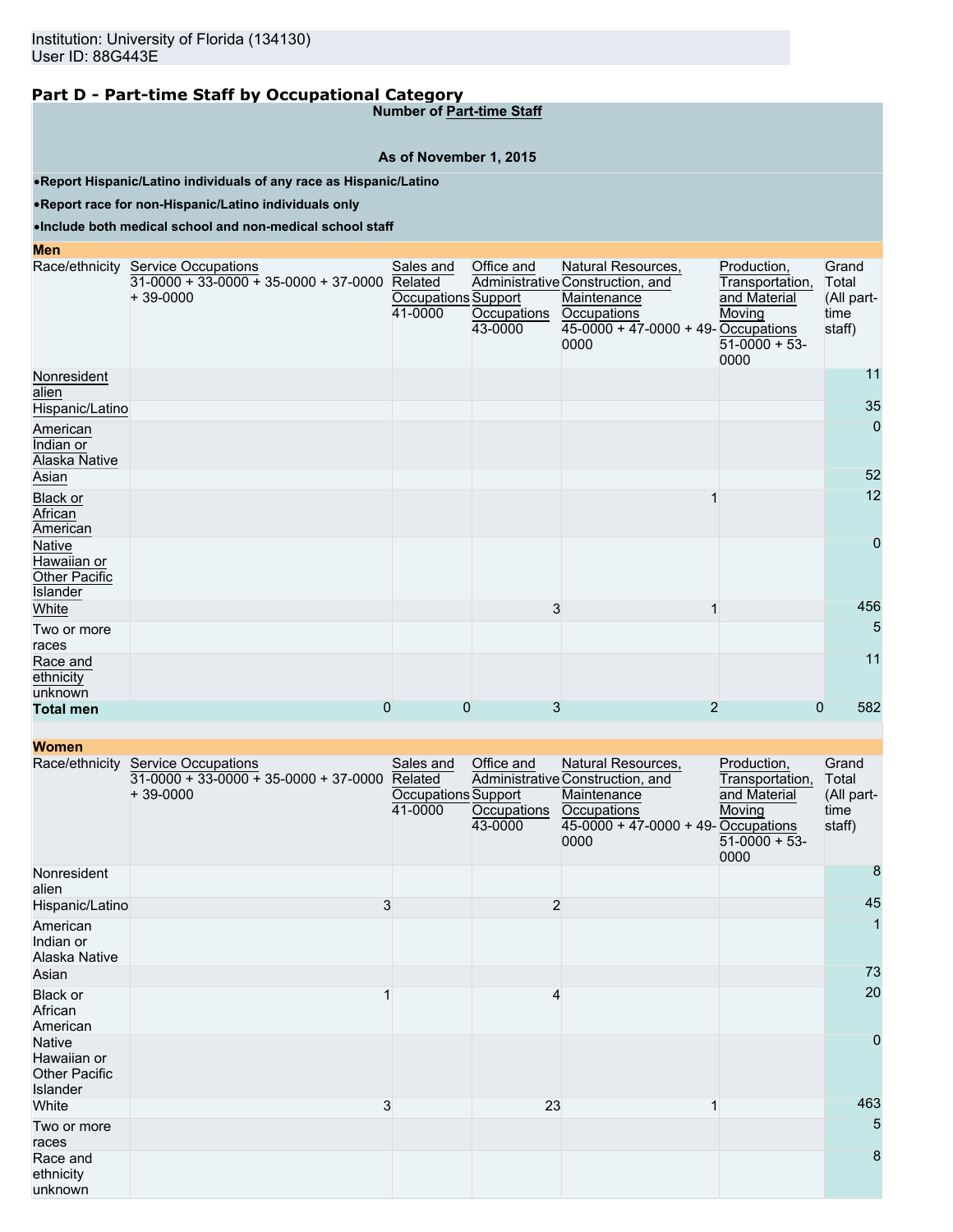| <b>Total women</b>          |    | 29 |  | 623   |
|-----------------------------|----|----|--|-------|
| <b>Total</b><br>(men+women) |    | 32 |  | ,205  |
| Total from prior<br>year    | 10 |    |  | 1,084 |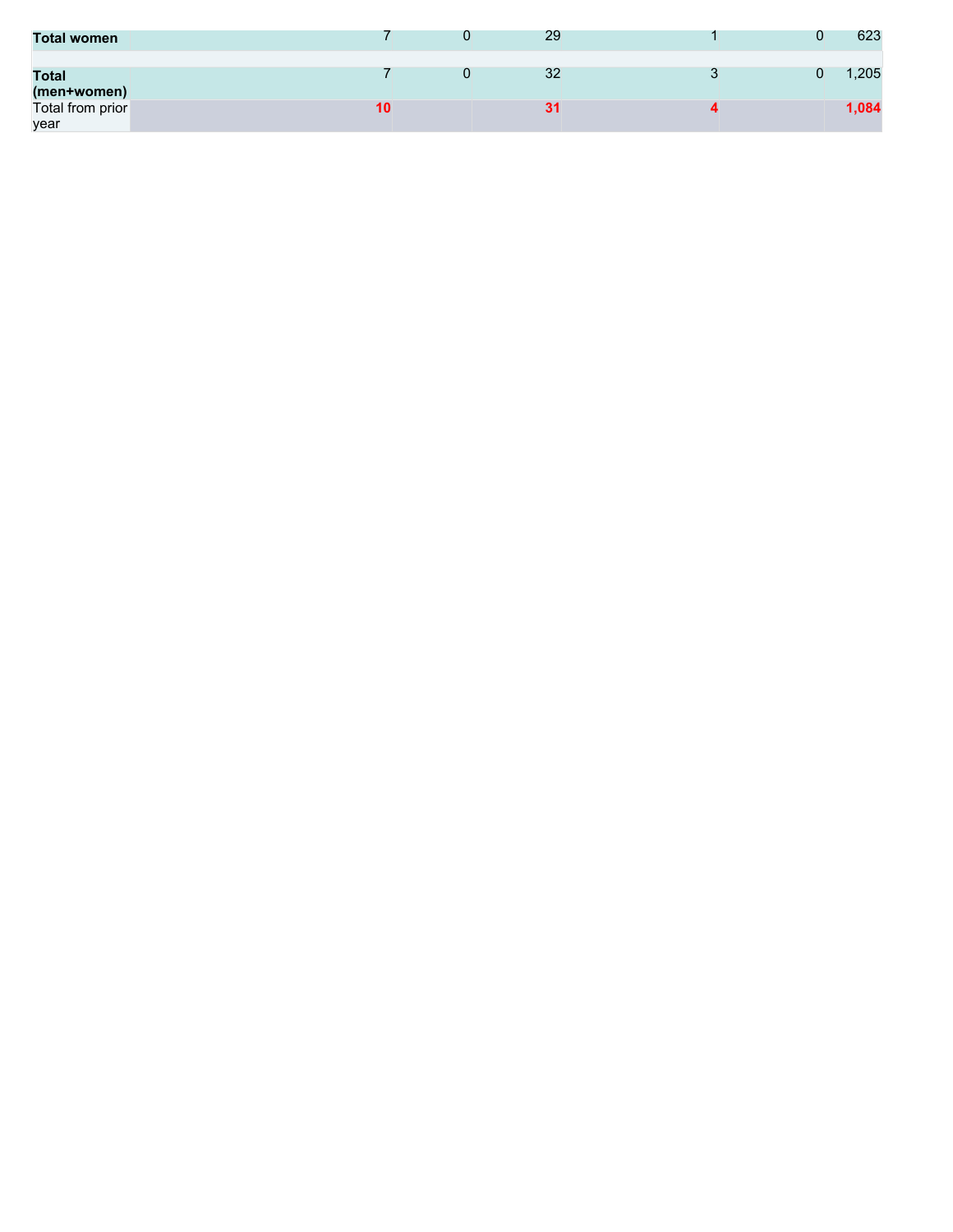## **Part D - Graduate assistants**

### **Number of Graduate Assistants**

#### **As of November 1, 2015**

•**Report Hispanic/Latino individuals of any race as Hispanic/Latino**

### •**Report race for non-Hispanic/Latino individuals only**

#### **Men**

| Race/ethnicity Teaching Research Management                             | 25-1191 |       | Occupations<br>11-0000 | <b>Business</b><br>and<br>Financial<br>Operations<br><b>Occupations</b><br>13-0000 | Computer,<br>Engineering,<br>and Science<br>Occupations<br>15-0000<br>$+ 17 - 0000$<br>$+ 19 - 0000$ | Community,<br>Social<br>Service,<br>Legal, Arts,<br>Design,<br>Entertainment,<br>Sports, and | Library and   Healthcare<br>Academic<br>Affairs and<br>Other<br>Education<br><b>Services</b> | <b>Student and Practitioners</b><br>and<br>Technical<br>Occupations<br>29-0000 | Total  |
|-------------------------------------------------------------------------|---------|-------|------------------------|------------------------------------------------------------------------------------|------------------------------------------------------------------------------------------------------|----------------------------------------------------------------------------------------------|----------------------------------------------------------------------------------------------|--------------------------------------------------------------------------------|--------|
|                                                                         |         |       |                        |                                                                                    |                                                                                                      | Media<br>Occupations<br>21-0000<br>$+23-0000$<br>$+27-0000$                                  | Occupations<br>25-4000<br>$+25-2000$<br>$+25-3000$<br>$+25-9000$                             |                                                                                |        |
| Nonresident<br>alien                                                    | 219     | 476   |                        | 66                                                                                 |                                                                                                      |                                                                                              |                                                                                              |                                                                                | 761    |
| Hispanic/Latino                                                         | 53      | 71    |                        | 9                                                                                  |                                                                                                      |                                                                                              |                                                                                              |                                                                                | 133    |
| American<br>Indian or<br>Alaska Native                                  |         | 3     |                        |                                                                                    |                                                                                                      |                                                                                              |                                                                                              |                                                                                | 4      |
| Asian                                                                   | 33      | 81    |                        | 11                                                                                 |                                                                                                      |                                                                                              |                                                                                              |                                                                                | 125    |
| <b>Black or</b><br>African<br>American                                  | 24      | 29    |                        | 9                                                                                  |                                                                                                      |                                                                                              |                                                                                              |                                                                                | 62     |
| <b>Native</b><br>Hawaiian or<br><b>Other Pacific</b><br><b>Islander</b> |         |       |                        |                                                                                    |                                                                                                      |                                                                                              |                                                                                              |                                                                                | 0      |
| White                                                                   | 327     | 512   |                        | 85                                                                                 |                                                                                                      |                                                                                              |                                                                                              |                                                                                | 924    |
| Two or more<br>races                                                    | 13      | 20    |                        | 3                                                                                  |                                                                                                      |                                                                                              |                                                                                              |                                                                                | 36     |
| Race and<br>ethnicity<br>unknown                                        | 48      | 48    |                        | $\overline{\mathbf{A}}$                                                            |                                                                                                      |                                                                                              |                                                                                              |                                                                                | 100    |
| <b>Total men</b>                                                        | 718     | 1,240 | 0                      | 187                                                                                | 0                                                                                                    | 0                                                                                            | 0                                                                                            |                                                                                | 02,145 |

| Women |  |
|-------|--|
|-------|--|

| women                                  |         |     |                                                               |                                                               |                                                                                                                 |                                                                                                                                                             |                                                                                                                                      |                                                                                                          |                |
|----------------------------------------|---------|-----|---------------------------------------------------------------|---------------------------------------------------------------|-----------------------------------------------------------------------------------------------------------------|-------------------------------------------------------------------------------------------------------------------------------------------------------------|--------------------------------------------------------------------------------------------------------------------------------------|----------------------------------------------------------------------------------------------------------|----------------|
| Race/ethnicity                         | 25-1191 |     | Teaching Research Management<br><b>Occupations</b><br>11-0000 | <b>Business</b><br>and<br>Financial<br>Occupations<br>13-0000 | Computer,<br>Engineering,<br>and Science<br>Operations Occupations<br>15-0000<br>$+ 17 - 0000$<br>$+ 19 - 0000$ | Community,<br>Social<br>Service,<br>Legal, Arts,<br>Design,<br>Entertainment,<br>Sports, and<br>Media<br>Occupations<br>21-0000<br>$+23-0000$<br>$+27-0000$ | Academic<br>Affairs and<br>Other<br>Education<br><b>Services</b><br>Occupations<br>25-4000<br>$+25-2000$<br>$+25-3000$<br>$+25-9000$ | Library and Healthcare<br><b>Student and Practitioners</b><br>and<br>Technical<br>Occupations<br>29-0000 | Total          |
| Nonresident<br>alien                   | 175     | 262 |                                                               | 70                                                            |                                                                                                                 |                                                                                                                                                             |                                                                                                                                      |                                                                                                          | 507            |
| Hispanic/Latino                        | 51      | 76  |                                                               | 19                                                            |                                                                                                                 |                                                                                                                                                             |                                                                                                                                      |                                                                                                          | 146            |
| American<br>Indian or<br>Alaska Native |         |     |                                                               |                                                               |                                                                                                                 |                                                                                                                                                             |                                                                                                                                      |                                                                                                          | $\overline{2}$ |
| Asian                                  | 36      | 61  |                                                               | 6                                                             |                                                                                                                 |                                                                                                                                                             |                                                                                                                                      |                                                                                                          | 103            |
| <b>Black or</b><br>African<br>American | 27      | 37  |                                                               | 16                                                            |                                                                                                                 |                                                                                                                                                             |                                                                                                                                      |                                                                                                          | 80             |
|                                        |         |     |                                                               |                                                               |                                                                                                                 |                                                                                                                                                             |                                                                                                                                      |                                                                                                          | 0              |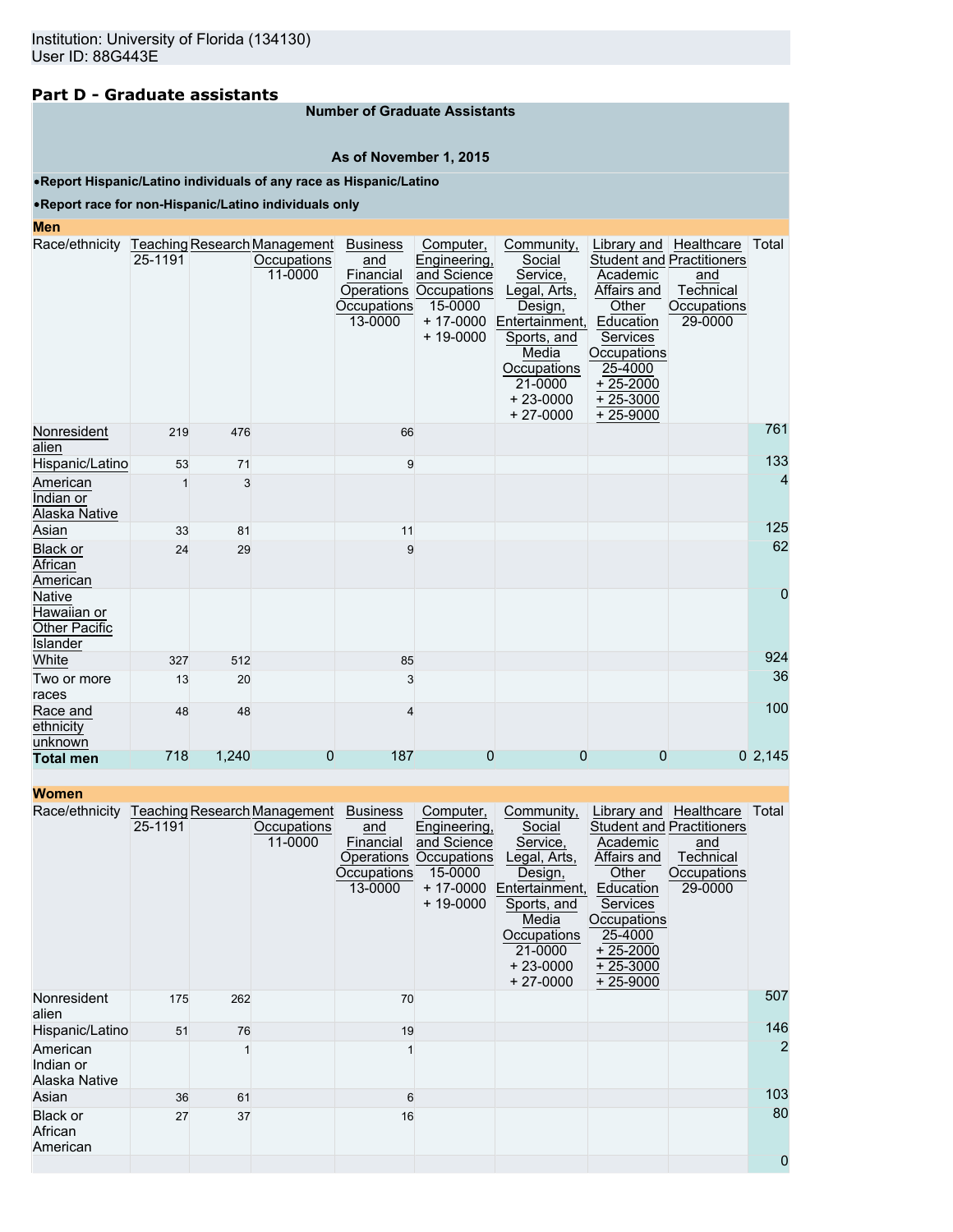| Native<br>Hawaiian or<br><b>Other Pacific</b><br>Islander |       |       |   |     |                |   |                |            |
|-----------------------------------------------------------|-------|-------|---|-----|----------------|---|----------------|------------|
| White                                                     | 344   | 383   |   | 132 |                |   |                | 859        |
| Two or more<br>races                                      | 12    | 9     |   | 5   |                |   |                | 26         |
| Race and<br>ethnicity<br>unknown                          | 26    | 41    |   | 8   |                |   |                | 75         |
| <b>Total women</b>                                        | 671   | 870   | 0 | 257 | 0              | 0 | $\mathbf 0$    | $0$ 1,798  |
|                                                           |       |       |   |     |                |   |                |            |
| <b>Total</b><br>(men+women)                               | 1,389 | 2,110 | 0 | 444 | $\overline{0}$ | 0 | $\overline{0}$ | $0\,3,943$ |
| Total from prior<br>year                                  | 1,302 | 2,065 |   | 448 |                |   |                | 3,815      |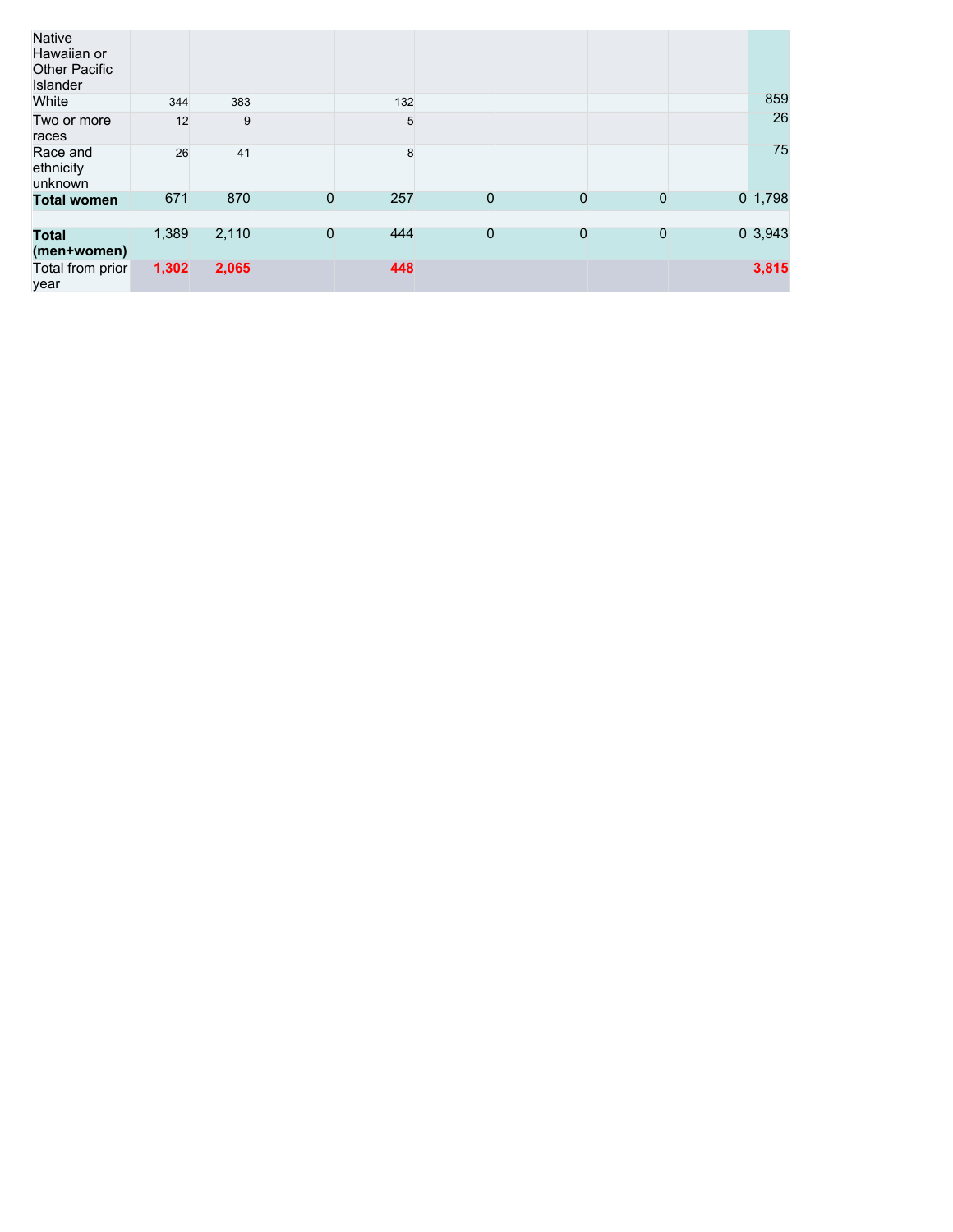### **Part E - Part-time Staff by Occupational Category and Tenure Status Number of Part-time Staff**

|  | As of November 1, 2015 |  |
|--|------------------------|--|
|--|------------------------|--|

| Non-medical school staff                                                                                                            |                |                |                         |                     |                         |                |                |
|-------------------------------------------------------------------------------------------------------------------------------------|----------------|----------------|-------------------------|---------------------|-------------------------|----------------|----------------|
| Occupational category                                                                                                               |                |                | Without Total           |                     |                         |                |                |
|                                                                                                                                     | Tenured        | On             |                         | Not on Tenure Track |                         | <b>Faculty</b> |                |
|                                                                                                                                     |                | Tenure         | Multi-year,             |                     | Annual Less-than-annual | <b>Status</b>  |                |
|                                                                                                                                     |                | Track          | continuing, or contract |                     | contract                |                |                |
|                                                                                                                                     |                |                | at-will contract        |                     |                         |                |                |
| Primarily Instruction                                                                                                               | 30             | 1              | 0                       | 379                 | $\overline{0}$          |                | 0,410          |
| Exclusively credit                                                                                                                  | 30             | 1              |                         | 379                 |                         |                | 410            |
| Exclusively not-for-<br>credit                                                                                                      |                |                |                         |                     |                         |                | $\overline{0}$ |
| Combined credit/not-<br>for-credit                                                                                                  |                |                |                         |                     |                         |                | $\mathbf 0$    |
| Instruction/research/public service staff                                                                                           | 5              |                |                         | 1                   |                         |                | 6              |
| Research staff                                                                                                                      | 1              |                |                         | 55                  |                         |                | 56             |
| <b>Public Service staff</b>                                                                                                         |                | 1              |                         | 122                 |                         |                | 123            |
| Archivists, Curators, and Museum<br>Technicians<br>25-4010                                                                          |                |                |                         |                     |                         | $\overline{2}$ | $\overline{2}$ |
| Librarians<br>25-4020                                                                                                               |                |                |                         |                     |                         |                | $\overline{0}$ |
| <b>Library Technicians</b><br>25-4030                                                                                               |                |                |                         |                     |                         | $\mathbf{1}$   |                |
| <b>O</b> Student and Academic Affairs and Other<br><b>Education Services Occupations</b><br>$25 - 2000 + 25 - 3000 + 25 - 9000$     | $\overline{2}$ |                |                         |                     |                         | 19             | 21             |
| <b>Management Occupations</b><br>11-0000                                                                                            | 3              |                |                         | 3                   |                         | $\overline{7}$ | 13             |
| <b>Business and Financial Operations</b><br>Occupations<br>13-0000                                                                  |                |                |                         |                     |                         | 22             | 22             |
| Computer, Engineering, and Science<br>Occupations<br>$15-0000 + 17-0000 + 19-0000$                                                  |                |                |                         |                     |                         | 28             | 28             |
| Community, Social Service, Legal, Arts,<br>Design, Entertainment, Sports, and Media<br>Occupations<br>$21-0000 + 23-0000 + 27-0000$ |                |                |                         |                     |                         | 5              | 5              |
| <b>Healthcare Practitioners and Technical</b><br>Occupations<br>29-0000                                                             |                |                |                         |                     |                         | 10             | 10             |
| Total                                                                                                                               | 41             | $\overline{2}$ | $\mathbf 0$             | 560                 | $\overline{0}$          | 94             | 697            |
| Total from prior year                                                                                                               | 38             | 4              |                         | 536                 |                         |                | 83 661         |

## **Medical school staff**

| Occupational category                     |                                    |         |        | <b>Without Total</b>                        |         |                         |               |             |
|-------------------------------------------|------------------------------------|---------|--------|---------------------------------------------|---------|-------------------------|---------------|-------------|
|                                           |                                    | Tenured | On     | Not on Tenure Track                         | Faculty |                         |               |             |
|                                           |                                    |         | Tenure | Multi-year,                                 |         | Annual Less-than-annual | <b>Status</b> |             |
|                                           |                                    |         | Track  | continuing, or contract<br>at-will contract |         | contract                |               |             |
| Primarily Instruction                     |                                    | 41      | 13     | 0                                           | 50      |                         |               | 104         |
|                                           | <b>Exclusively credit</b>          | 41      | 13     |                                             | 50      |                         |               | 104         |
|                                           | Exclusively not-for-<br>credit     |         |        |                                             |         |                         |               | 0           |
|                                           | Combined credit/not-<br>for-credit |         |        |                                             |         |                         |               | $\mathbf 0$ |
| Instruction/research/public service staff |                                    | 6       |        |                                             |         |                         |               | 7           |
| Research staff                            |                                    |         |        |                                             | 22      |                         |               | 22          |
| <b>Public Service staff</b>               |                                    |         |        |                                             | 277     |                         |               | 278         |
|                                           |                                    |         |        |                                             |         |                         |               | 0           |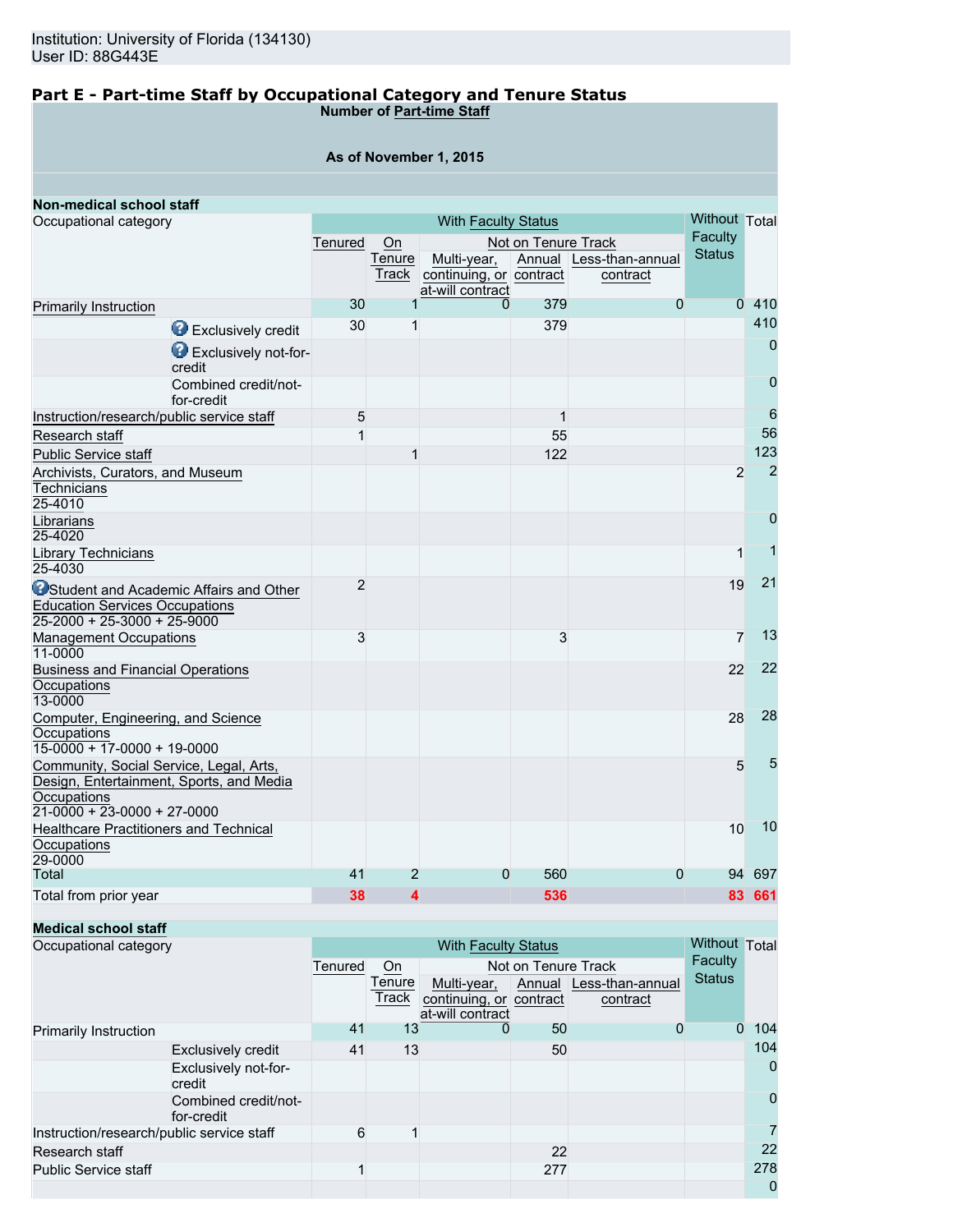| Archivists, Curators, and Museum<br>Technicians<br>25-4010                                                                                |                       |    |   |     |   |                |                |
|-------------------------------------------------------------------------------------------------------------------------------------------|-----------------------|----|---|-----|---|----------------|----------------|
| Librarians<br>25-4020                                                                                                                     |                       |    |   |     |   |                | 0              |
| <b>Library Technicians</b><br>25-4030                                                                                                     |                       |    |   |     |   |                | $\overline{0}$ |
| Student and Academic Affairs and Other<br><b>Education Services Occupations</b><br>$25 - 2000 + 25 - 3000 + 25 - 9000$                    |                       |    |   |     |   | 5              | 5              |
| <b>Management Occupations</b><br>11-0000                                                                                                  |                       |    |   | 2   |   | $\overline{2}$ | 5              |
| <b>Business and Financial Operations</b><br>Occupations<br>13-0000                                                                        |                       |    |   |     |   | 3              | 3              |
| Computer, Engineering, and Science<br>Occupations<br>$15-0000 + 17-0000 + 19-0000$                                                        |                       |    |   |     |   | $\overline{7}$ | 7              |
| Community, Social Service, Legal, Arts,<br>Design, Entertainment, Sports, and Media<br>Occupations<br>$21 - 0000 + 23 - 0000 + 27 - 0000$ |                       |    |   |     |   | 5              | 5              |
| <b>Healthcare Practitioners and Technical</b><br>Occupations<br>29-0000                                                                   |                       |    |   |     |   | 30             | 30             |
| Total                                                                                                                                     | $\bigtriangledown$ 49 | 14 | 0 | 351 | 0 | 52             | 466            |
| Total from prior year                                                                                                                     | 21                    | 6  |   | 298 |   |                | 53 378         |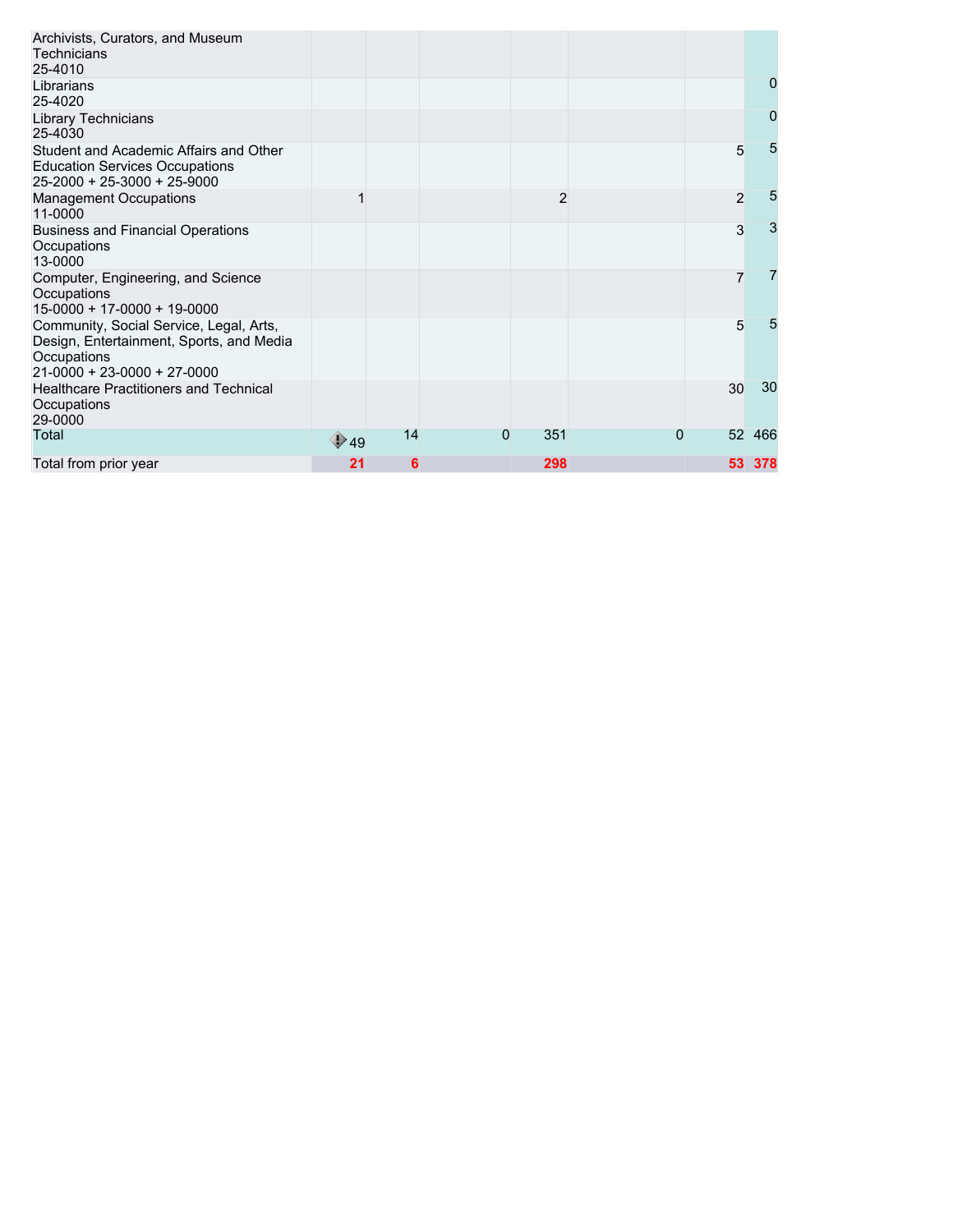## **Part E - Part-time Staff by Medical School Status**

**Number of Part-time Staff**

| As of November 1, 2015 |  |  |
|------------------------|--|--|
|------------------------|--|--|

| Occupational category                                                                                                                   | Total<br>(carried<br>forward<br>from Part D) | Non-medical Medical<br>school staff | school<br>staff |
|-----------------------------------------------------------------------------------------------------------------------------------------|----------------------------------------------|-------------------------------------|-----------------|
| <b>Service Occupations</b><br>$31-0000 + 33-0000 + 35-0000 + 37-0000 + 39-0000$                                                         |                                              | 5                                   | $\overline{2}$  |
| Sales and Related Occupations<br>41-0000                                                                                                | $\overline{0}$                               |                                     |                 |
| Office and Administrative Support Occupations<br>43-0000                                                                                | 32                                           | 30                                  | 2               |
| Natural Resources, Construction, and Maintenance Occupations<br>$45-0000 + 47-0000 + 49-0000$                                           | 3                                            | 3                                   |                 |
| Production, Transportation, and Material Moving Occupations<br>$51-0000 + 53-0000$                                                      | $\overline{0}$                               |                                     |                 |
| Total                                                                                                                                   |                                              | 38                                  | 4               |
| PY Total                                                                                                                                |                                              | 39                                  | 6               |
|                                                                                                                                         |                                              |                                     |                 |
| <b>Graduate Assistants</b>                                                                                                              | 3,943                                        | 3,508                               | 435             |
| <b>PY Graduate Assistants</b>                                                                                                           |                                              | 3,399                               | 416             |
| Teaching                                                                                                                                | 1,389                                        | 1.313                               | 76              |
| 25-1191                                                                                                                                 | 2,110                                        |                                     |                 |
| Research                                                                                                                                | 0                                            | 1,807                               | 303             |
| <b>Management Occupations</b><br>11-0000                                                                                                |                                              |                                     |                 |
| <b>Business and Financial Operations Occupations</b><br>13-0000                                                                         | 444                                          | 388                                 | 56              |
| Computer, Engineering, and Science Occupations<br>15-0000 + 17-0000 + 19-0000                                                           | 0                                            |                                     |                 |
| Community, Social Service, Legal, Arts, Design, Entertainment, Sports, and<br><b>Media Occupations</b><br>$21-0000 + 23-0000 + 27-0000$ | 0                                            |                                     |                 |
| Library and Student and Academic Affairs and Other Education Services<br>Occupations<br>$25-4000 + 25-2000 + 25-3000 + 25-9000$         | 0                                            |                                     |                 |
| Healthcare Practitioners and Technical Occupations<br>29-0000                                                                           | $\overline{0}$                               |                                     |                 |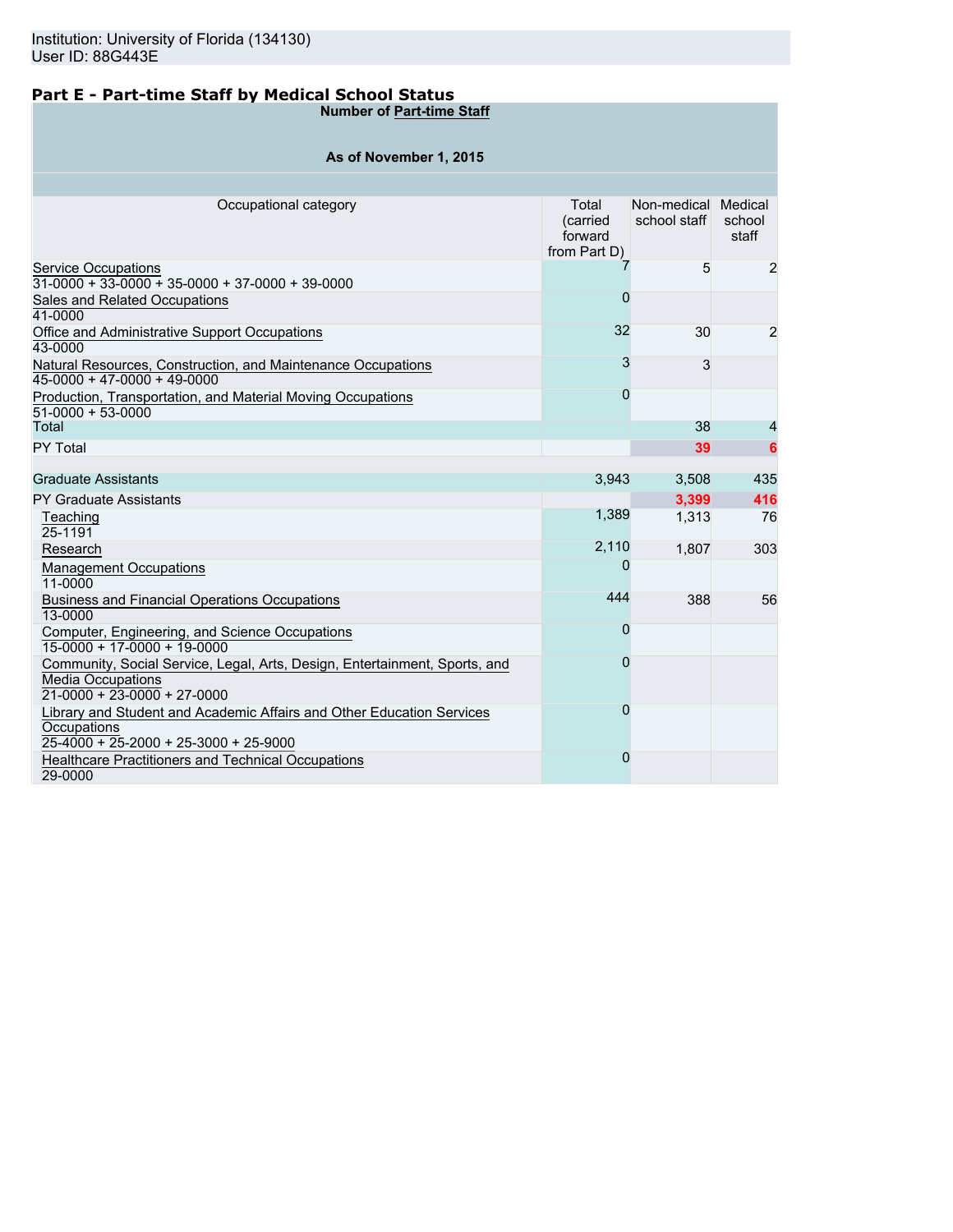## **Part F - Part-time Summary Non-medical school staff**

**Summary of Part-time Non-medical School Staff**

|                                                                                                                                   |                |                 | As of November 1, 2015                                     |                     |                                     |                |                |
|-----------------------------------------------------------------------------------------------------------------------------------|----------------|-----------------|------------------------------------------------------------|---------------------|-------------------------------------|----------------|----------------|
| Occupational category                                                                                                             |                |                 | <b>With Faculty Status</b>                                 |                     |                                     | Without        | Total          |
|                                                                                                                                   | Tenured        | On              |                                                            | Not on Tenure Track |                                     | Faculty        |                |
|                                                                                                                                   |                | Tenure<br>Track | Multi-year,<br>continuing, or contract<br>at-will contract |                     | Annual Less-than-annual<br>contract | <b>Status</b>  |                |
| Primarily Instruction                                                                                                             | 30             | 1               | 0                                                          | 379                 | $\mathbf{0}$                        | $\overline{0}$ | 410            |
| <b>Exclusively credit</b>                                                                                                         | 30             | 1               |                                                            | 379                 |                                     |                | 410            |
| Exclusively not-for-credit                                                                                                        |                |                 |                                                            |                     |                                     |                | 0              |
| Combined credit/not-for-credit                                                                                                    |                |                 |                                                            |                     |                                     |                | 0              |
| Instruction/research/public service staff                                                                                         | 5              |                 |                                                            | 1                   |                                     |                | 6              |
| Research staff                                                                                                                    | 1              |                 |                                                            | 55                  |                                     |                | 56             |
| <b>Public Service staff</b>                                                                                                       |                | 1               |                                                            | 122                 |                                     |                | 123            |
| Archivists, Curators, and Museum<br>Technicians<br>25-4010                                                                        |                |                 |                                                            |                     |                                     | $\overline{2}$ | $\overline{2}$ |
| Librarians<br>25-4020                                                                                                             |                |                 |                                                            |                     |                                     |                | 0              |
| Library Technicians<br>25-4030                                                                                                    |                |                 |                                                            |                     |                                     | $\mathbf{1}$   | 1              |
| Student and Academic Affairs and Other<br><b>Education Services Occupations</b><br>25-2000 + 25-3000 + 25-9000                    | $\overline{2}$ |                 |                                                            |                     |                                     | 19             | 21             |
| <b>Management Occupations</b><br>11-0000                                                                                          | 3              |                 |                                                            | 3                   |                                     | $\overline{7}$ | 13             |
| <b>Business and Financial Operations</b><br>Occupations<br>13-0000                                                                |                |                 |                                                            |                     |                                     | 22             | 22             |
| Computer, Engineering, and Science<br>Occupations<br>15-0000 + 17-0000 + 19-0000                                                  |                |                 |                                                            |                     |                                     | 28             | 28             |
| Community, Social Service, Legal, Arts,<br>Design, Entertainment, Sports, and Media<br>Occupations<br>21-0000 + 23-0000 + 27-0000 |                |                 |                                                            |                     |                                     | 5              | 5              |
| <b>Healthcare Practitioners and Technical</b><br>Occupations<br>29-0000                                                           |                |                 |                                                            |                     |                                     | 10             | 10             |
| <b>Service Occupations</b><br>31-0000 + 33-0000 + 35-0000 + 37-0000<br>$+39-0000$                                                 |                |                 |                                                            |                     |                                     |                | 5              |
| Sales and Related Occupations<br>41-0000                                                                                          |                |                 |                                                            |                     |                                     |                |                |
| Office and Administrative Support<br>Occupations<br>43-0000                                                                       |                |                 |                                                            |                     |                                     |                | 30             |
| Natural Resources, Construction, and<br><b>Maintenance Occupations</b><br>45-0000 + 47-0000 + 49-0000                             |                |                 |                                                            |                     |                                     |                | 3              |
| Production, Transportation, and Material<br>Moving Occupations<br>51-0000 + 53-0000                                               |                |                 |                                                            |                     |                                     |                |                |
| <b>Graduate Assistants</b>                                                                                                        |                |                 |                                                            |                     |                                     |                | 3,508          |
| Teaching<br>25-1191                                                                                                               |                |                 |                                                            |                     |                                     |                | 1,313          |
| Research                                                                                                                          |                |                 |                                                            |                     |                                     |                | 1,807          |
| <b>Management Occupations</b><br>11-0000                                                                                          |                |                 |                                                            |                     |                                     |                |                |
| <b>Business and Financial Operations</b><br>Occupations<br>13-0000                                                                |                |                 |                                                            |                     |                                     |                | 388            |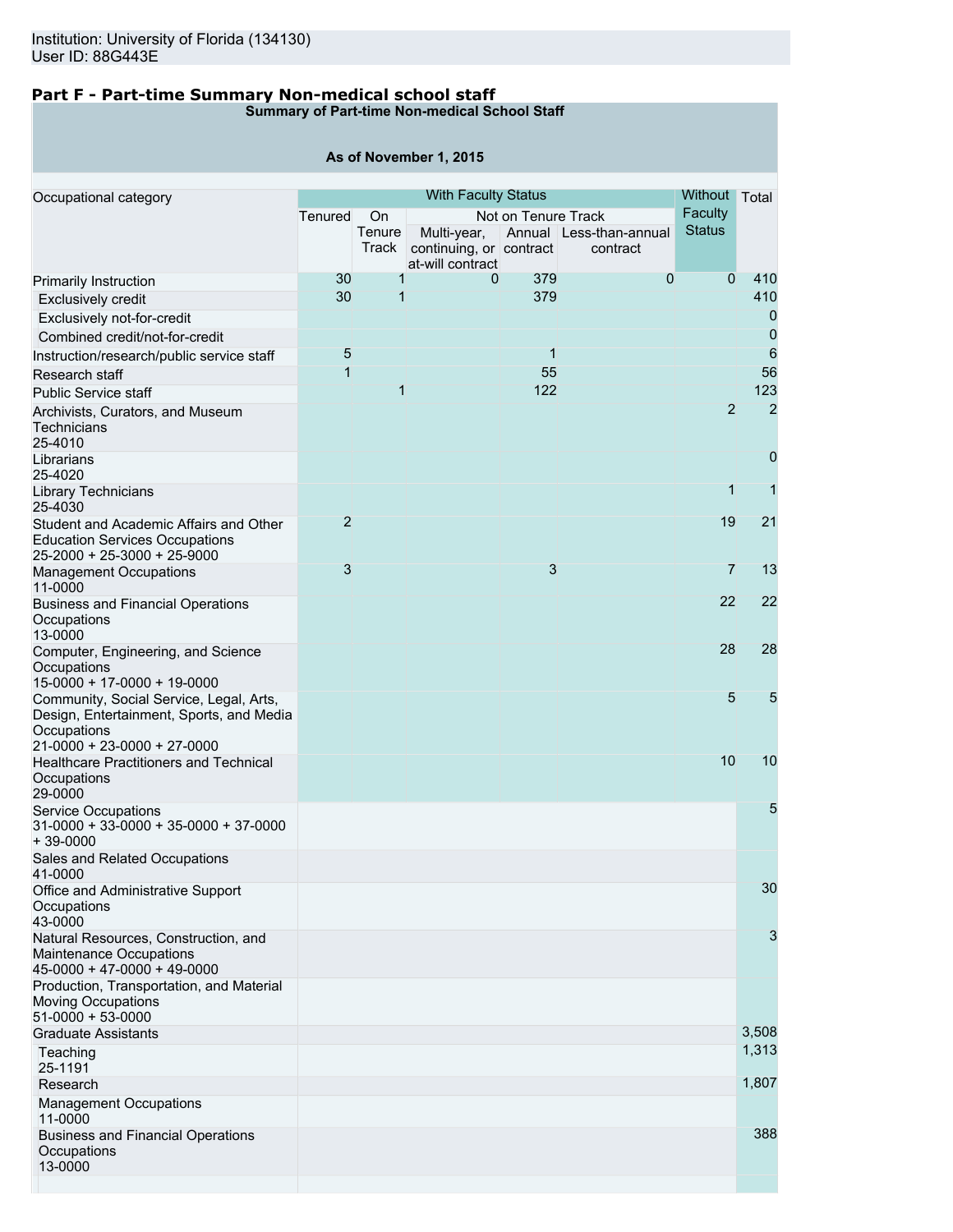| Computer, Engineering, and Science<br>Occupations<br>15-0000 + 17-0000 + 19-0000                                                                 |       |
|--------------------------------------------------------------------------------------------------------------------------------------------------|-------|
| Community, Social Service, Legal, Arts,<br>Design, Entertainment, Sports, and<br><b>Media Occupations</b><br>$21 - 0000 + 23 - 0000 + 27 - 0000$ |       |
| Library and Student and Academic Affairs<br>and Other Education Services<br>Occupations<br>$25-4000 + 25-2000 + 25-3000 + 25-9000$               |       |
| <b>Healthcare Practitioners and Technical</b><br>Occupations<br>29-0000                                                                          |       |
| Total                                                                                                                                            | 4,243 |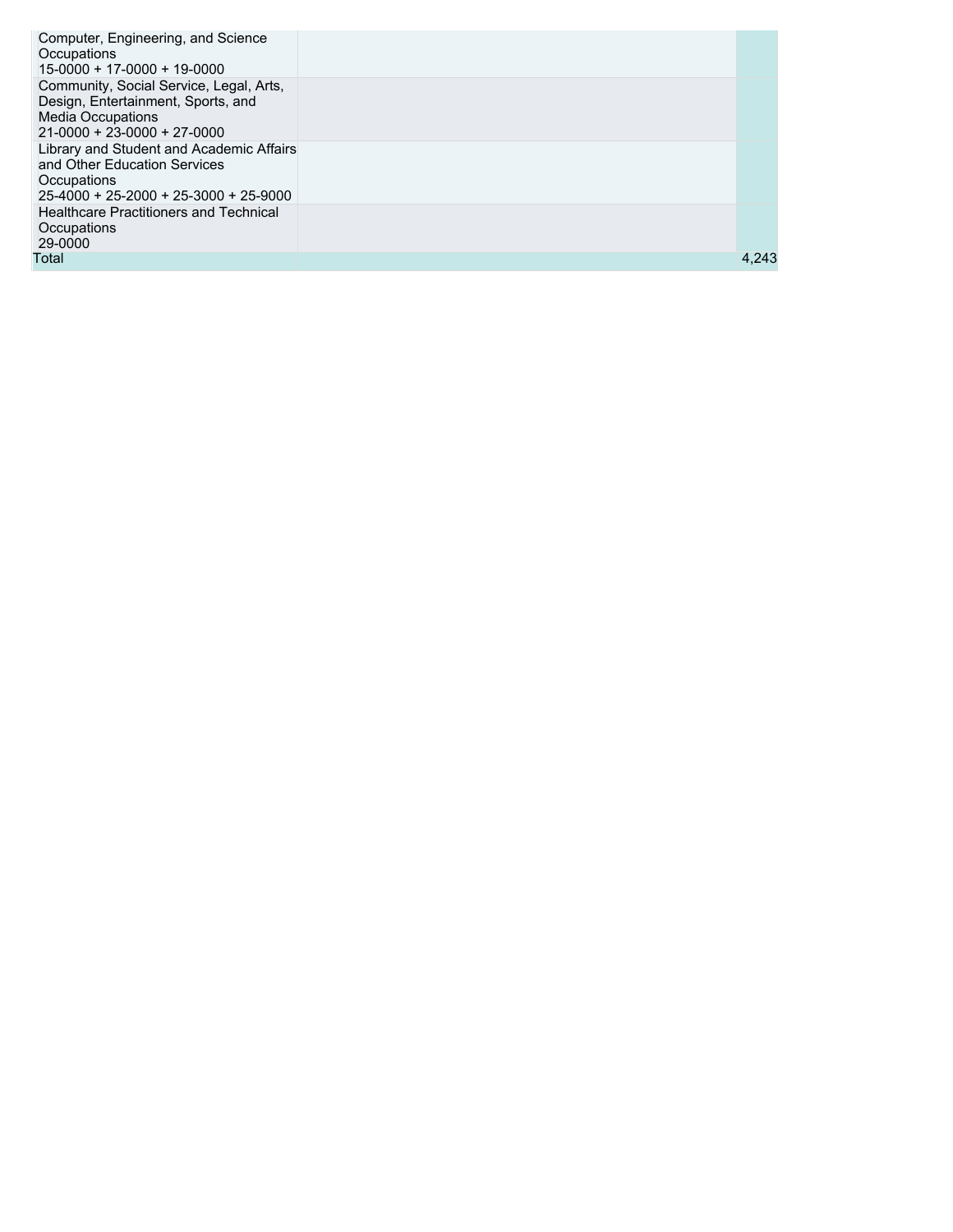## **Part F - Part-time Summary Medical school staff**

## **Summary of Part-time Medical School Staff**

## **As of November 1, 2015**

| Occupational category                                                                                                                     |              | <b>With Faculty Status</b> |                                                 |                     |                                                        |                | <b>Without Total</b> |
|-------------------------------------------------------------------------------------------------------------------------------------------|--------------|----------------------------|-------------------------------------------------|---------------------|--------------------------------------------------------|----------------|----------------------|
|                                                                                                                                           | Tenured      | On                         |                                                 | Not on Tenure Track |                                                        | Faculty        |                      |
|                                                                                                                                           |              |                            | Track continuing, at contract<br>-will contract |                     | Tenure Multi-year, Annual Less-than-annual<br>contract | <b>Status</b>  |                      |
| Primarily Instruction                                                                                                                     | 41           | 13                         | 0                                               | 50                  | $\overline{0}$                                         | $\Omega$       | 104                  |
| <b>Exclusively credit</b>                                                                                                                 | 41           | 13                         |                                                 | 50                  |                                                        |                | 104                  |
| Exclusively not-for-credit                                                                                                                |              |                            |                                                 |                     |                                                        |                | 0                    |
| Combined credit/not-for-credit                                                                                                            |              |                            |                                                 |                     |                                                        |                | $\overline{0}$       |
| Instruction/research/public service staff                                                                                                 | 6            | 1                          |                                                 |                     |                                                        |                | $\overline{7}$       |
|                                                                                                                                           |              |                            |                                                 | 22                  |                                                        |                | 22                   |
| Research staff                                                                                                                            | $\mathbf{1}$ |                            |                                                 | 277                 |                                                        |                | 278                  |
| <b>Public Service staff</b>                                                                                                               |              |                            |                                                 |                     |                                                        |                |                      |
| Archivists, Curators, and Museum Technicians<br>25-2000 + 25-3000 + 25-9000                                                               |              |                            |                                                 |                     |                                                        |                | 0                    |
| Librarians<br>25-4020                                                                                                                     |              |                            |                                                 |                     |                                                        |                | 0                    |
| Library Technicians<br>25-4030                                                                                                            |              |                            |                                                 |                     |                                                        |                | $\mathbf 0$          |
| Student and Academic Affairs and Other<br><b>Education Services Occupations</b><br>25-2000 + 25-3000 + 25-9000                            |              |                            |                                                 |                     |                                                        | 5              | 5                    |
| <b>Management Occupations</b><br>11-0000                                                                                                  | 1            |                            |                                                 | $\overline{2}$      |                                                        | $\overline{2}$ | 5                    |
| <b>Business and Financial Operations</b><br>Occupations<br>13-0000                                                                        |              |                            |                                                 |                     |                                                        | 3              | 3                    |
| Computer, Engineering, and Science<br>Occupations<br>15-0000 + 17-0000 + 19-0000                                                          |              |                            |                                                 |                     |                                                        | $\overline{7}$ | $\overline{7}$       |
| Community, Social Service, Legal, Arts,<br>Design, Entertainment, Sports, and Media<br>Occupations<br>$21 - 0000 + 23 - 0000 + 27 - 0000$ |              |                            |                                                 |                     |                                                        | 5              | 5                    |
| <b>Healthcare Practitioners and Technical</b><br>Occupations<br>29-0000                                                                   |              |                            |                                                 |                     |                                                        | 30             | 30                   |
| <b>Service Occupations</b><br>$31-0000 + 33-0000 + 35-0000 + 37-0000 + 39-$<br>0000                                                       |              |                            |                                                 |                     |                                                        |                | 2                    |
| Sales and Related Occupations<br>41-0000                                                                                                  |              |                            |                                                 |                     |                                                        |                |                      |
| Office and Administrative Support Occupations<br>43-0000                                                                                  |              |                            |                                                 |                     |                                                        |                | $\overline{c}$       |
| Natural Resources, Construction, and<br>Maintenance Occupations<br>$45-0000 + 47-0000 + 49-0000$                                          |              |                            |                                                 |                     |                                                        |                |                      |
| Production, Transportation, and Material<br><b>Moving Occupations</b><br>$51-0000 + 53-0000$                                              |              |                            |                                                 |                     |                                                        |                |                      |
| <b>Graduate Assistants</b>                                                                                                                |              |                            |                                                 |                     |                                                        |                | 435                  |
| Teaching<br>25-1191                                                                                                                       |              |                            |                                                 |                     |                                                        |                | 76                   |
| Research                                                                                                                                  |              |                            |                                                 |                     |                                                        |                | 303                  |
| <b>Management Occupations</b><br>11-0000                                                                                                  |              |                            |                                                 |                     |                                                        |                |                      |
| <b>Business and Financial Operations</b><br>Occupations<br>13-0000                                                                        |              |                            |                                                 |                     |                                                        |                | 56                   |
| Computer, Engineering, and Science<br>Occupations<br>15-0000 + 17-0000 + 19-0000                                                          |              |                            |                                                 |                     |                                                        |                |                      |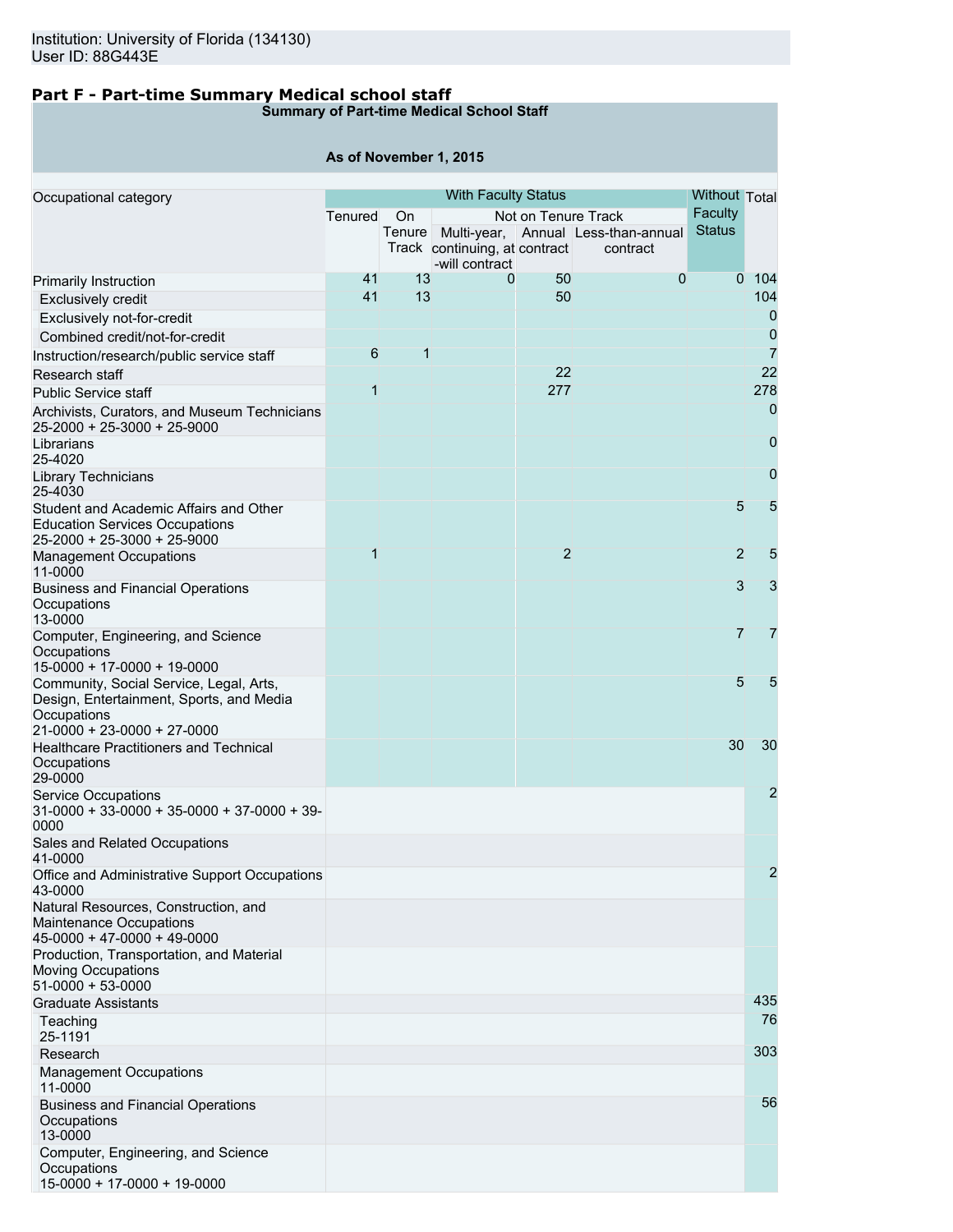| Community, Social Service, Legal, Arts,<br>Design, Entertainment, Sports, and Media<br>Occupations<br>$21-0000 + 23-0000 + 27-0000$ |     |
|-------------------------------------------------------------------------------------------------------------------------------------|-----|
| Library and Student and Academic Affairs<br>and Other Education Services Occupations<br>$25-4000 + 25-2000 + 25-3000 + 25-9000$     |     |
| <b>Healthcare Practitioners and Technical</b><br>Occupations<br>29-0000                                                             |     |
| Total                                                                                                                               | 905 |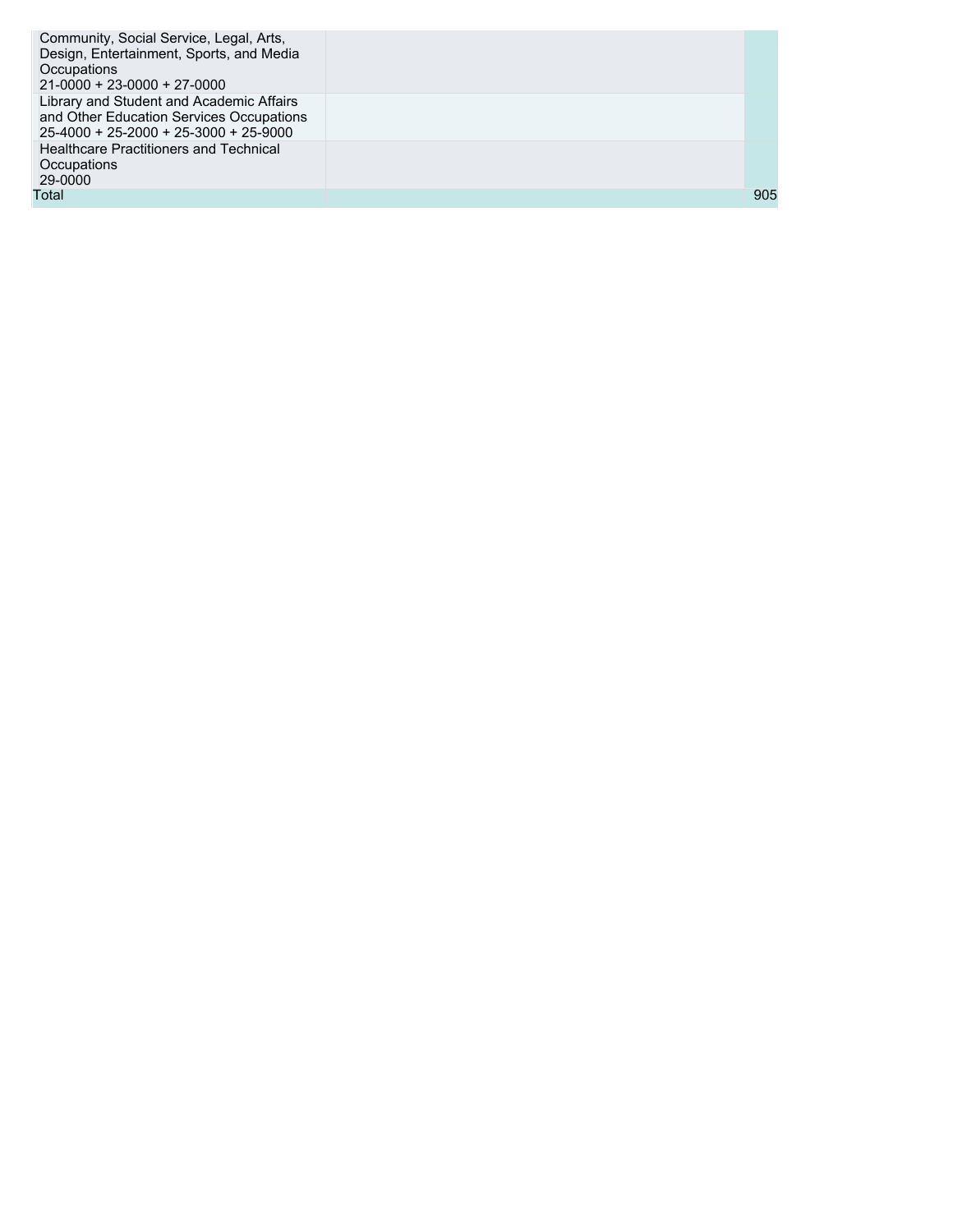Institution: University of Florida (134130) User ID: 88G443E

#### **Part H - New Hires, Full-time Instructional Staff by Tenure Status Number of Newly Hired Full-time Permanent Instructional Staff**

**(Hired full-time between July 1 and October 31, 2015 and still on the payroll of the institution as of November 1, 2015)**

•**Report Hispanic/Latino individuals of any race as Hispanic/Latino**

•**Report race for non-Hispanic/Latino individuals only**

•**Include Primarily Instruction and Instruction Combined with Research and Public Service**

•**Include both medical school and non-medical school staff**

| Race/ethnicity                               | <b>With Faculty Status</b> |                          |                                                |                     |                              |               | Total |
|----------------------------------------------|----------------------------|--------------------------|------------------------------------------------|---------------------|------------------------------|---------------|-------|
|                                              |                            | <b>Tenured On Tenure</b> |                                                | Not on Tenure Track |                              | Faculty       |       |
|                                              |                            | Track                    | Multi-year, continuing,<br>or at-will contract | Annual<br>contract  | Less-than-annual<br>contract | <b>Status</b> |       |
| Nonresident alien                            |                            | 6                        |                                                |                     |                              |               | 11    |
| Hispanic/Latino                              |                            | 3                        |                                                |                     |                              |               |       |
| American Indian or<br>Alaska Native          |                            |                          |                                                |                     |                              |               | 0     |
| Asian                                        |                            | 4                        |                                                | 2                   |                              |               |       |
| <b>Black or African</b><br>American          |                            |                          |                                                |                     |                              |               | 2     |
| Native Hawaiian or Other<br>Pacific Islander |                            |                          |                                                |                     |                              |               | 0     |
| White                                        | 8                          | 17                       |                                                | 8                   |                              |               | 33    |
| Two or more races                            |                            |                          |                                                |                     |                              |               |       |
| Race and ethnicity<br>unknown                |                            |                          |                                                |                     |                              |               |       |
| <b>Total men</b>                             | 10                         | 31                       | 0                                              | 21                  |                              |               | 62    |

**Women**

**Men**

| Race/ethnicity                               | <b>With Faculty Status</b>               |                |                                                |                    |                              |                | Total               |
|----------------------------------------------|------------------------------------------|----------------|------------------------------------------------|--------------------|------------------------------|----------------|---------------------|
|                                              | Tenured On Tenure<br>Not on Tenure Track |                |                                                |                    |                              | <b>Faculty</b> |                     |
|                                              |                                          | Track          | Multi-year, continuing,<br>or at-will contract | Annual<br>contract | Less-than-annual<br>contract | <b>Status</b>  |                     |
| Nonresident alien                            |                                          | 3              |                                                |                    |                              |                |                     |
| Hispanic/Latino                              |                                          | $\overline{2}$ |                                                |                    |                              |                | $\overline{4}$      |
| American Indian or<br>Alaska Native          |                                          |                |                                                |                    |                              |                | 0                   |
| Asian                                        |                                          | 8              |                                                |                    |                              |                | 8                   |
| <b>Black or African</b><br>American          |                                          | 3              |                                                |                    |                              |                | 4                   |
| Native Hawaiian or Other<br>Pacific Islander |                                          |                |                                                |                    |                              |                | 0                   |
| White                                        | 4                                        | 14             |                                                | 10                 |                              |                | 28                  |
| Two or more races                            |                                          |                |                                                |                    |                              |                | 0                   |
| Race and ethnicity<br>unknown                |                                          |                |                                                |                    |                              |                | 0                   |
| <b>Total women</b>                           | 5                                        | 30             | 0                                              | 16                 | 0                            | $\Omega$       | 51                  |
| Total (men+women)                            | 15                                       | 61             | 0                                              | 37                 | $\mathbf 0$                  |                | 113<br>$\mathbf{0}$ |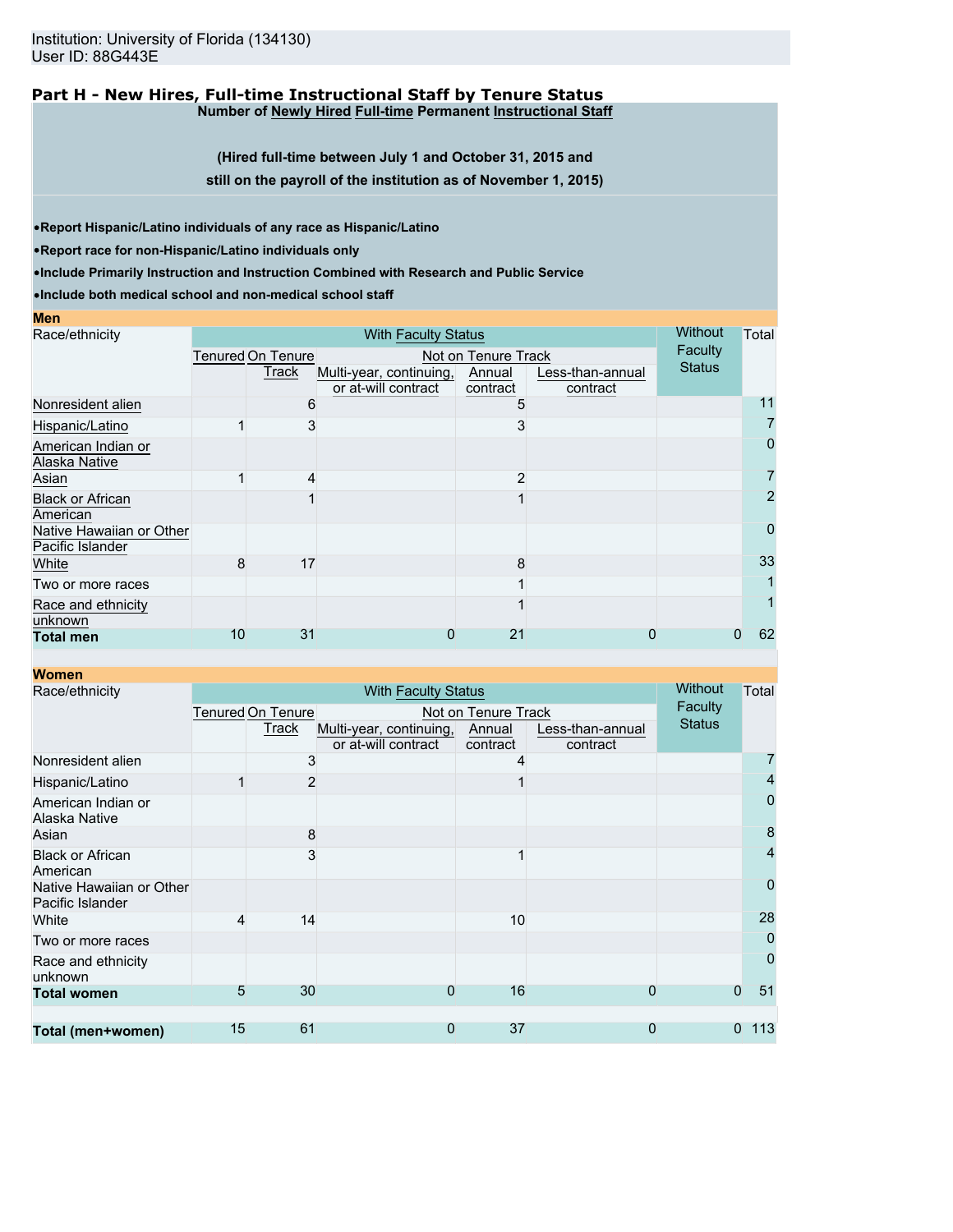Institution: University of Florida (134130) User ID: 88G443E

#### **Part H - New Hires, Full-time Staff by Occupational Category Number of Newly Hired Full-time Staff**

**(Hired full-time between July 1 and October 31, 2015 and still on the payroll of the institution as of November 1, 2015)**

•**Report Hispanic/Latino individuals of any race as Hispanic/Latino**

•**Report race for non-Hispanic/Latino individuals only**

•**Include both medical school and non-medical school staff**

**Men**

| Race/ethnicity                               | Instructional<br>Staff<br>(from Part H,<br>screen 1) | Research<br>staff | Public<br>Service<br>staff | Library and Student and Academic Affairs and Other<br><b>Education Services Occupations</b><br>$25-4000 + 25-2000 + 25-3000 + 25-9000$ |
|----------------------------------------------|------------------------------------------------------|-------------------|----------------------------|----------------------------------------------------------------------------------------------------------------------------------------|
| Nonresident alien                            | 11                                                   | 8                 | 5                          |                                                                                                                                        |
| Hispanic/Latino                              |                                                      |                   | $\mathcal{P}$              |                                                                                                                                        |
| American Indian or<br>Alaska Native          |                                                      |                   |                            |                                                                                                                                        |
| Asian                                        |                                                      | 4                 | 8                          |                                                                                                                                        |
| <b>Black or African</b><br>American          |                                                      |                   |                            |                                                                                                                                        |
| Native Hawaiian or Other<br>Pacific Islander |                                                      |                   |                            |                                                                                                                                        |
| White                                        | 33                                                   | 3                 | 28                         | 12                                                                                                                                     |
| Two or more races                            |                                                      |                   | 3                          |                                                                                                                                        |
| Race and ethnicity<br>unknown                |                                                      |                   |                            |                                                                                                                                        |
| <b>Total men</b>                             | 62                                                   | 16                | 50                         | 14                                                                                                                                     |

| Race/ethnicity                               | Instructional<br>Staff<br>(from Part H,<br>screen 1) | Research<br>staff | <b>Public</b><br>Service<br>staff | Library and Student and Academic Affairs and Other<br><b>Education Services Occupations</b><br>25-4000 + 25-2000 + 25-3000 + 25-9000 |
|----------------------------------------------|------------------------------------------------------|-------------------|-----------------------------------|--------------------------------------------------------------------------------------------------------------------------------------|
| Nonresident alien                            |                                                      | $\overline{2}$    | 6                                 |                                                                                                                                      |
| Hispanic/Latino                              |                                                      |                   | 6                                 | 3                                                                                                                                    |
| American Indian or<br>Alaska Native          |                                                      |                   |                                   |                                                                                                                                      |
| Asian                                        |                                                      | $\overline{2}$    | 5                                 |                                                                                                                                      |
| <b>Black or African</b><br>American          |                                                      |                   |                                   |                                                                                                                                      |
| Native Hawaiian or Other<br>Pacific Islander |                                                      |                   |                                   |                                                                                                                                      |
| White                                        | 28                                                   | 5                 | 19                                | 6                                                                                                                                    |
| Two or more races                            |                                                      |                   |                                   |                                                                                                                                      |
| Race and ethnicity<br>unknown                |                                                      |                   |                                   |                                                                                                                                      |
| <b>Total women</b>                           | 51                                                   | 10                | 41                                | 16                                                                                                                                   |
|                                              |                                                      |                   |                                   |                                                                                                                                      |
| Total (men+women)                            | 113                                                  | 26                | 91                                | 30                                                                                                                                   |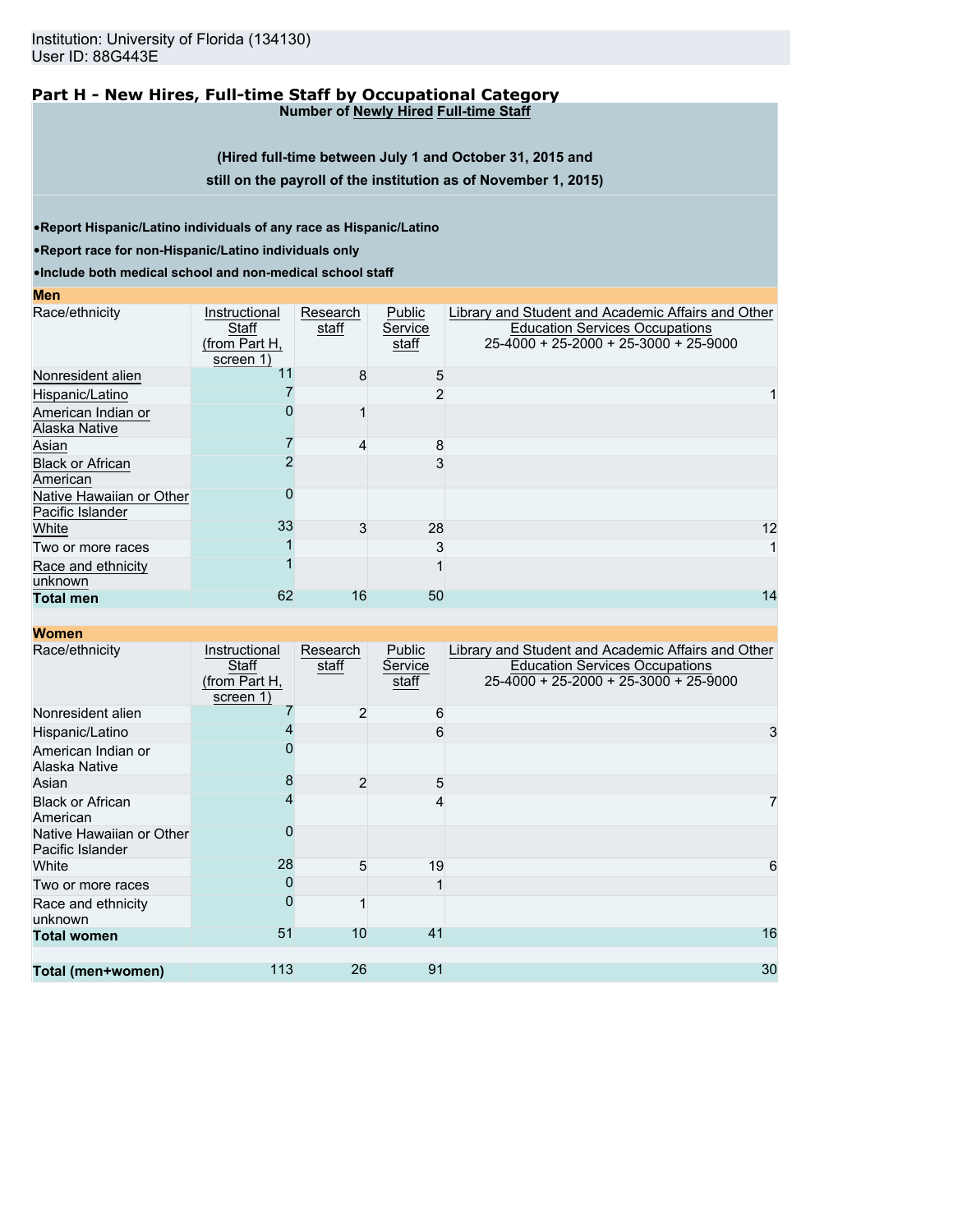#### **Part H - New Hires, Full-time Staff by Occupational Category Number of Newly Hired Full-time Staff**

**(Hired full-time between July 1 and October 31, 2015 and**

#### **still on the payroll of the institution as of November 1, 2015)**

•**Report Hispanic/Latino individuals of any race as Hispanic/Latino**

#### •**Report race for non-Hispanic/Latino individuals only**

## **Men**

| MCII                                                   |                        |                                                                              |                                                                                        |                                                                                                                                             |                                                                        |
|--------------------------------------------------------|------------------------|------------------------------------------------------------------------------|----------------------------------------------------------------------------------------|---------------------------------------------------------------------------------------------------------------------------------------------|------------------------------------------------------------------------|
| Race/ethnicity                                         | Occupations<br>11-0000 | Management Business and<br>Financial<br>Operations<br>Occupations<br>13-0000 | Computer, Engineering,<br>and Science Occupations<br>$15-0000 + 17-0000 + 19-$<br>0000 | Community, Social Service,<br>Legal, Arts, Design,<br>Entertainment, Sports, and<br><b>Media Occupations</b><br>21-0000 + 23-0000 + 27-0000 | Healthcare<br>Practitioners<br>and Technical<br>Occupations<br>29-0000 |
| Nonresident<br>alien                                   |                        |                                                                              | 4                                                                                      |                                                                                                                                             |                                                                        |
| Hispanic/Latino                                        |                        |                                                                              | 9                                                                                      |                                                                                                                                             |                                                                        |
| American Indian<br>or Alaska Native                    |                        |                                                                              |                                                                                        |                                                                                                                                             |                                                                        |
| Asian                                                  |                        |                                                                              |                                                                                        |                                                                                                                                             |                                                                        |
| <b>Black or African</b><br>American                    |                        |                                                                              |                                                                                        |                                                                                                                                             | 3                                                                      |
| Native Hawaiian<br>or Other Pacific<br><b>Islander</b> |                        |                                                                              |                                                                                        |                                                                                                                                             |                                                                        |
| White                                                  | 14                     | 5                                                                            | 24                                                                                     | 4                                                                                                                                           | 3                                                                      |
| Two or more<br>races                                   |                        |                                                                              | 2                                                                                      |                                                                                                                                             |                                                                        |
| Race and<br>ethnicity<br>unknown                       |                        |                                                                              |                                                                                        |                                                                                                                                             |                                                                        |
| <b>Total men</b>                                       | 17                     | 9                                                                            | 45                                                                                     | 6                                                                                                                                           | 9                                                                      |
|                                                        |                        |                                                                              |                                                                                        |                                                                                                                                             |                                                                        |

| Race/ethnicity                                         | Management<br>Occupations<br>11-0000 | Business and<br>Financial<br>Operations<br>Occupations<br>13-0000 | Computer, Engineering,<br>and Science Occupations<br>$15-0000 + 17-0000 + 19$<br>0000 | Community, Social Service,<br>Legal, Arts, Design,<br>Entertainment, Sports, and<br><b>Media Occupations</b><br>$21 - 0000 + 23 - 0000 + 27 - 0000$ | Healthcare<br>Practitioners<br>and Technical<br>Occupations<br>29-0000 |
|--------------------------------------------------------|--------------------------------------|-------------------------------------------------------------------|---------------------------------------------------------------------------------------|-----------------------------------------------------------------------------------------------------------------------------------------------------|------------------------------------------------------------------------|
| Nonresident<br>alien                                   |                                      |                                                                   |                                                                                       |                                                                                                                                                     |                                                                        |
| Hispanic/Latino<br>American Indian<br>or Alaska Native |                                      |                                                                   | 4                                                                                     | 3                                                                                                                                                   | 8                                                                      |
| Asian                                                  |                                      |                                                                   | 4                                                                                     |                                                                                                                                                     |                                                                        |
| <b>Black or African</b><br>American                    | $\overline{2}$                       |                                                                   |                                                                                       | 6                                                                                                                                                   | 3                                                                      |
| Native Hawaiian<br>or Other Pacific<br>Islander        |                                      |                                                                   |                                                                                       |                                                                                                                                                     |                                                                        |
| White                                                  | 5                                    | 16                                                                | 19                                                                                    | 15                                                                                                                                                  | 21                                                                     |
| Two or more<br>races                                   |                                      |                                                                   |                                                                                       |                                                                                                                                                     |                                                                        |
| Race and<br>ethnicity<br>unknown                       |                                      |                                                                   |                                                                                       |                                                                                                                                                     | 1                                                                      |
| <b>Total women</b>                                     | 8                                    | 18                                                                | 29                                                                                    | 25                                                                                                                                                  | 33                                                                     |
| <b>Total</b>                                           | 25                                   | 27                                                                | 74                                                                                    | 31                                                                                                                                                  | 42                                                                     |
| (men+women)                                            |                                      |                                                                   |                                                                                       |                                                                                                                                                     |                                                                        |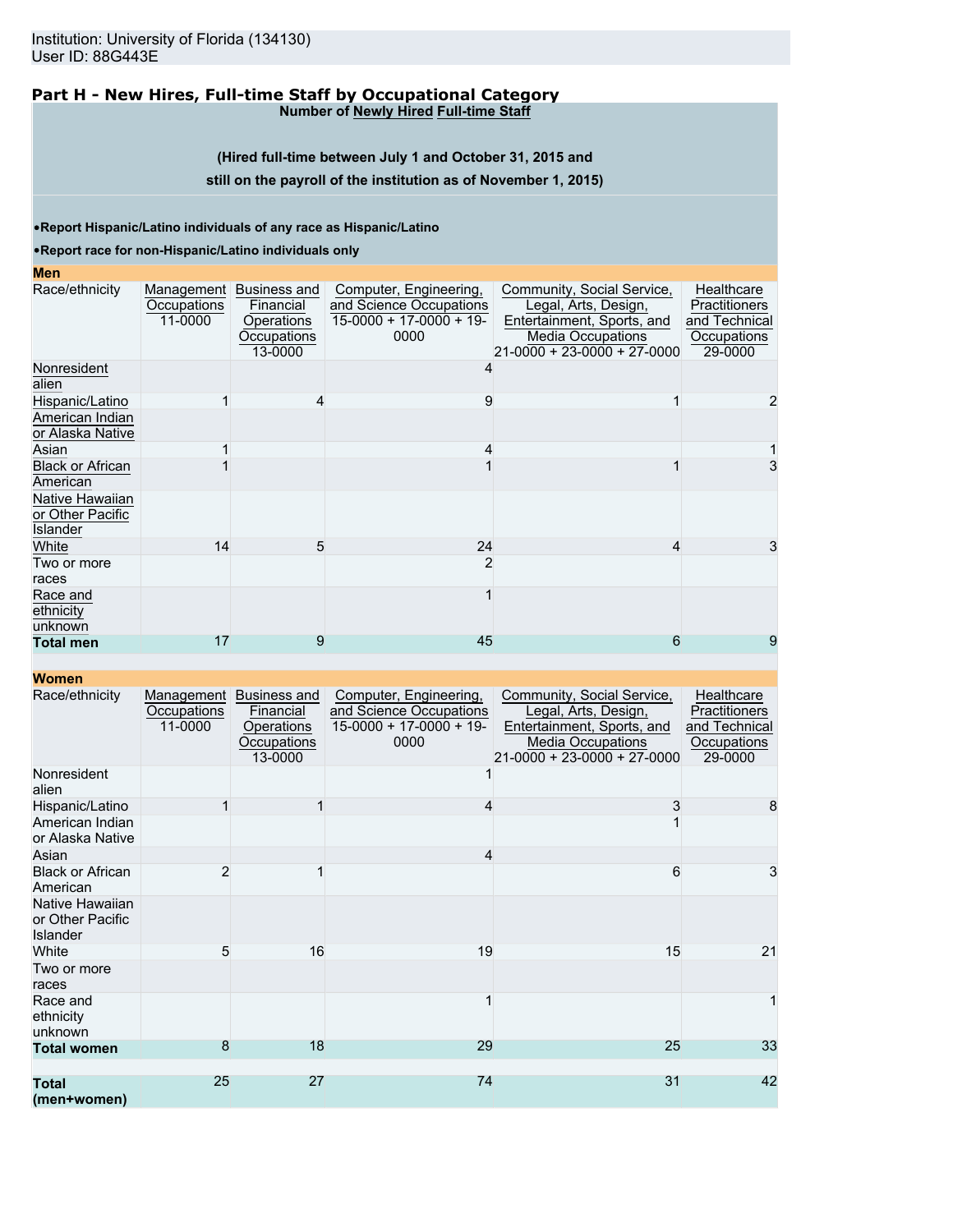# **Part H - New Hires, Full-time Staff by Occupational Category**

**Number of Newly Hired Full-time Staff**

## **(Hired full-time between July 1 and October 31, 2015 and**

#### **still on the payroll of the institution as of November 1, 2015)**

•**Report Hispanic/Latino individuals of any race as Hispanic/Latino**

•**Report race for non-Hispanic/Latino individuals only**

**Men**

•**Include both medical school and non-medical school staff**

|                                                    | Race/ethnicity Service Occupations<br>$31-0000 + 33-0000 + 35-0000 + 37-0000$<br>$+39-0000$ | Sales and<br>Related<br><b>Occupations Support</b><br>41-0000 | Office and<br>Occupations<br>43-0000 | Natural Resources,<br>Administrative Construction, and<br>Maintenance<br>Occupations<br>$45-0000 + 47-0000 + 49 -$ Occupations<br>0000 | Production,<br>Transportation,<br>and Material<br>Moving<br>$51-0000 + 53$<br>0000 | Grand<br><b>Total</b><br>(All full-<br>time<br>new<br>hires) |
|----------------------------------------------------|---------------------------------------------------------------------------------------------|---------------------------------------------------------------|--------------------------------------|----------------------------------------------------------------------------------------------------------------------------------------|------------------------------------------------------------------------------------|--------------------------------------------------------------|
| Nonresident<br>alien                               |                                                                                             |                                                               |                                      |                                                                                                                                        |                                                                                    | 28                                                           |
| Hispanic/Latino                                    | 5                                                                                           |                                                               | 6                                    | $\overline{2}$                                                                                                                         |                                                                                    | 40                                                           |
| American<br>Indian or<br><b>Alaska Native</b>      |                                                                                             |                                                               |                                      |                                                                                                                                        |                                                                                    |                                                              |
| Asian                                              |                                                                                             |                                                               |                                      |                                                                                                                                        |                                                                                    | 26                                                           |
| Black or<br>African<br>American                    | 14                                                                                          |                                                               |                                      |                                                                                                                                        |                                                                                    | 27                                                           |
| Native<br>Hawaiian or<br>Other Pacific<br>Islander |                                                                                             |                                                               |                                      |                                                                                                                                        |                                                                                    | $\overline{0}$                                               |
| White                                              | 10                                                                                          |                                                               | 11                                   | 10                                                                                                                                     |                                                                                    | 157                                                          |
| Two or more<br>races                               |                                                                                             |                                                               |                                      |                                                                                                                                        |                                                                                    | 8                                                            |
| Race and<br>ethnicity<br>unknown                   |                                                                                             |                                                               |                                      |                                                                                                                                        |                                                                                    | 3                                                            |
| <b>Total men</b>                                   | 30                                                                                          | $\Omega$                                                      | 18                                   | 14                                                                                                                                     | 0                                                                                  | 290                                                          |

| <b>Women</b>                                                     |                                                                                     |                                                               |                                      |                                                                                                                                       |                                                                                    |                                                              |
|------------------------------------------------------------------|-------------------------------------------------------------------------------------|---------------------------------------------------------------|--------------------------------------|---------------------------------------------------------------------------------------------------------------------------------------|------------------------------------------------------------------------------------|--------------------------------------------------------------|
| Race/ethnicity                                                   | <b>Service Occupations</b><br>$31-0000 + 33-0000 + 35-0000 + 37-0000$<br>$+39-0000$ | Sales and<br>Related<br><b>Occupations Support</b><br>41-0000 | Office and<br>Occupations<br>43-0000 | Natural Resources,<br>Administrative Construction, and<br>Maintenance<br>Occupations<br>$45-0000 + 47-0000 + 49$ -Occupations<br>0000 | Production,<br>Transportation,<br>and Material<br>Moving<br>$51-0000 + 53$<br>0000 | Grand<br><b>Total</b><br>(All full-<br>time<br>new<br>hires) |
| Nonresident<br>alien                                             |                                                                                     |                                                               |                                      |                                                                                                                                       |                                                                                    | 16                                                           |
| Hispanic/Latino                                                  | 8                                                                                   |                                                               | 3                                    |                                                                                                                                       |                                                                                    | 42                                                           |
| American<br>Indian or<br>Alaska Native                           |                                                                                     |                                                               |                                      |                                                                                                                                       |                                                                                    | $\mathbf{1}$                                                 |
| Asian                                                            |                                                                                     |                                                               |                                      |                                                                                                                                       |                                                                                    | 21                                                           |
| Black or<br>African<br>American                                  | 11                                                                                  |                                                               | 6                                    |                                                                                                                                       |                                                                                    | 44                                                           |
| <b>Native</b><br>Hawaiian or<br><b>Other Pacific</b><br>Islander |                                                                                     |                                                               |                                      |                                                                                                                                       |                                                                                    | $\Omega$                                                     |
| White                                                            | 10                                                                                  |                                                               | 49                                   |                                                                                                                                       |                                                                                    | 194                                                          |
| Two or more<br>races                                             | $\overline{2}$                                                                      |                                                               |                                      |                                                                                                                                       |                                                                                    | 4                                                            |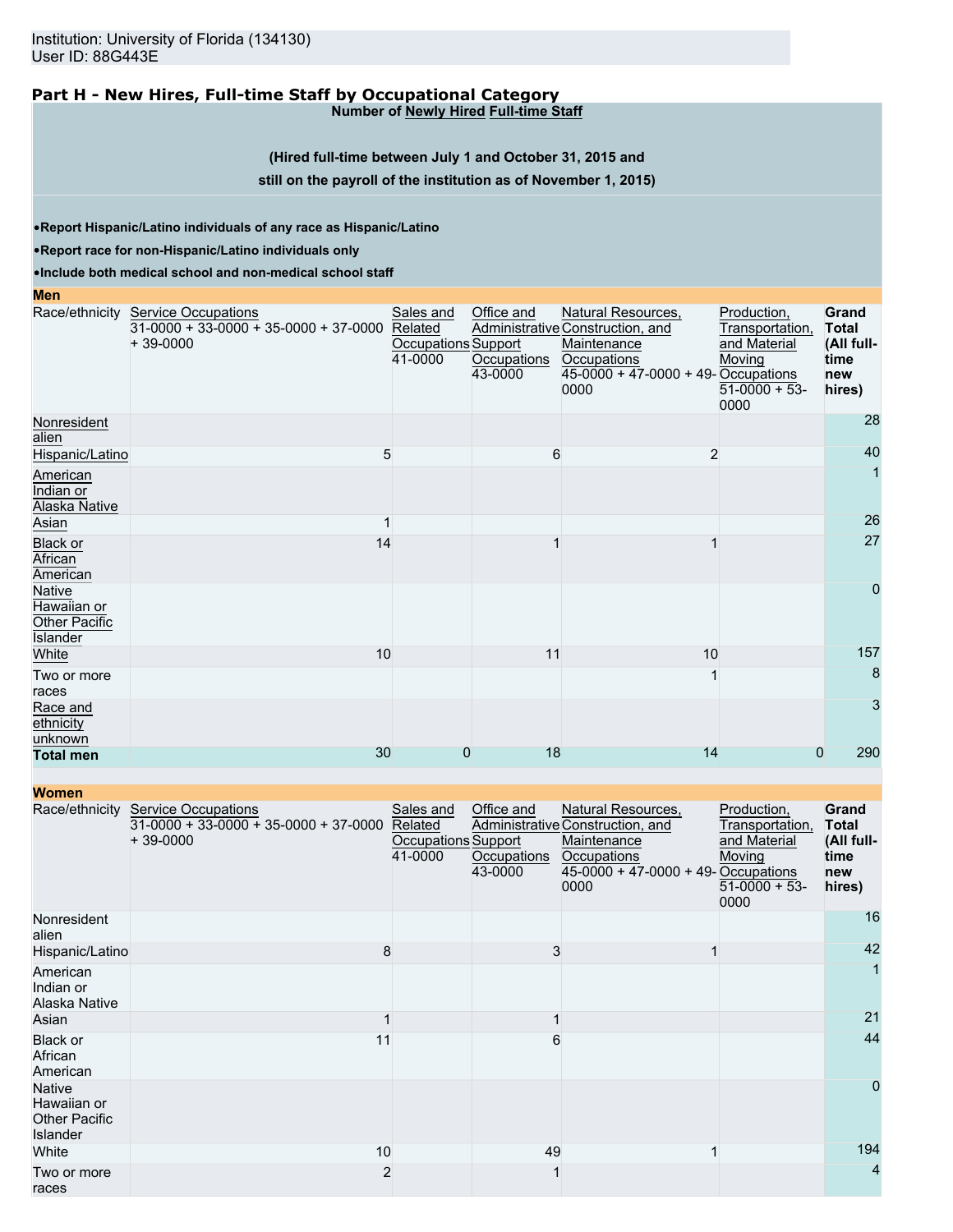| Race and<br>ethnicity<br>unknown |    |    |    | $\Delta$ |
|----------------------------------|----|----|----|----------|
| <b>Total women</b>               | 32 | 61 |    | 326      |
|                                  |    |    |    |          |
| <b>Total</b><br>(men+women)      | 62 | 79 | 16 | 616      |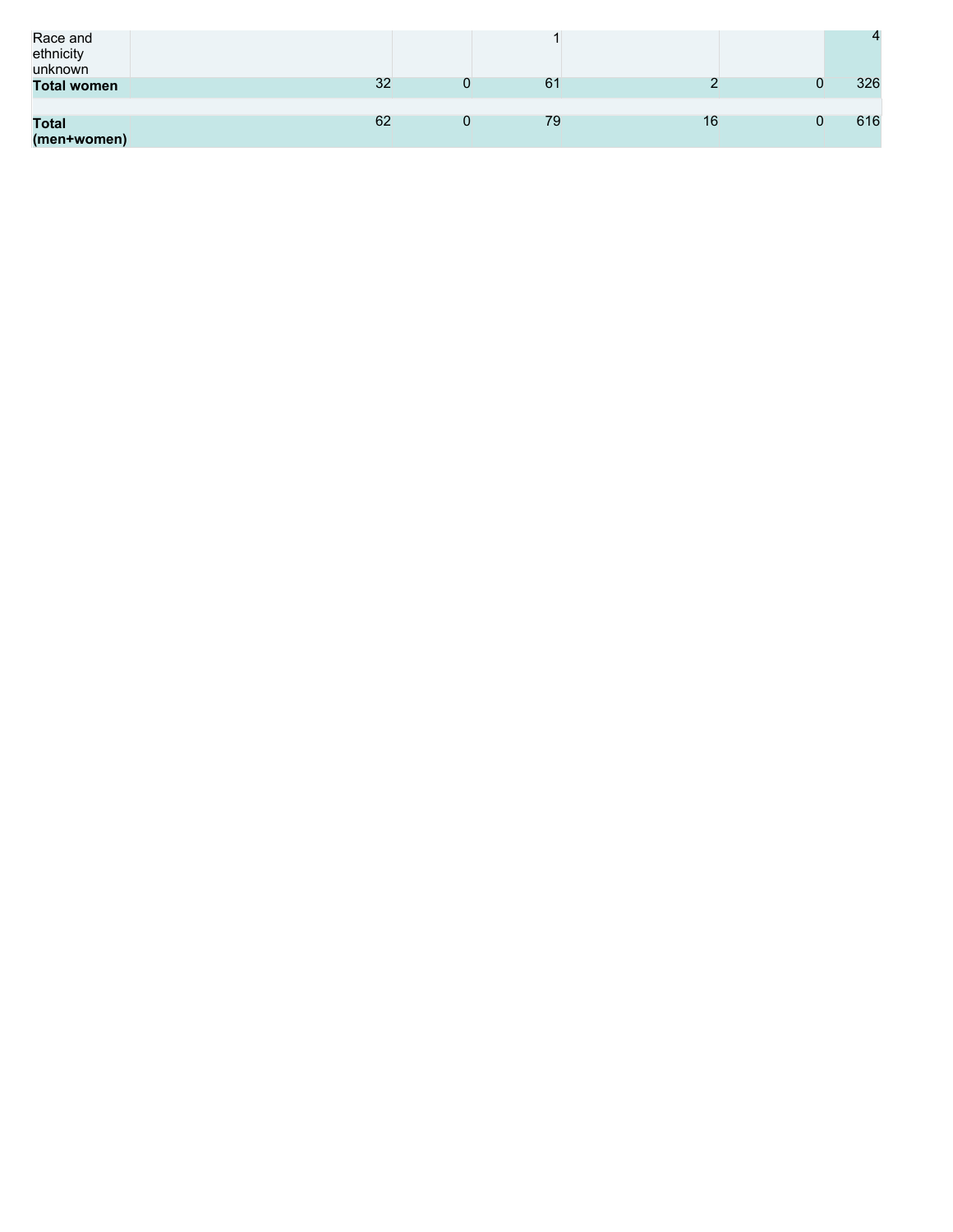## **Human Resources Survey Evaluation**

**Were any staff members difficult to categorize? If so, please explain in the box below.**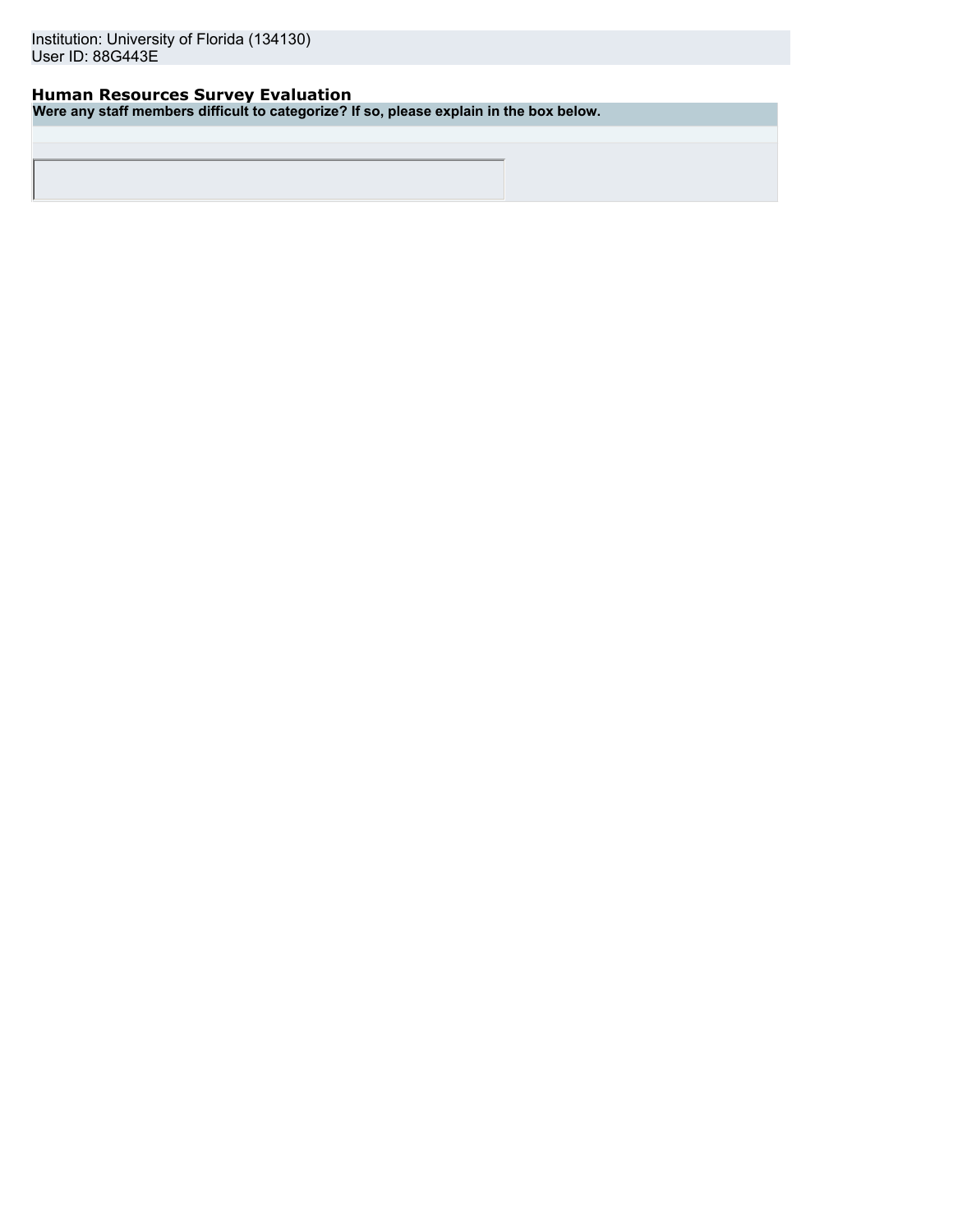## **Summary**

## **Human Resources Component Summary**

IPEDS collects important information regarding your institution. All data reported in IPEDS survey components become available in the IPEDS Data Center and appear as aggregated data in various Department of Education reports. Additionally, some of the reported data appears specifically for your institution through the College Navigator website and is included in your institution's Data Feedback Report (DFR). The purpose of this summary is to provide you an opportunity to view some of the data that, when accepted through the IPEDS quality control process, will appear on the College Navigator website and/or your DFR. College Navigator is updated approximately three months after the data collection period closes and Data Feedback Reports will be available through the [Data Center](http://nces.ed.gov/ipeds/datacenter/) and sent to your institution's CEO in November 2016.

Please review your data for accuracy. If you have questions about the data displayed below after reviewing the data reported on the survey screens, please contact the IPEDS Help Desk at: 1-877-225-2568 or ipedshelp@rti.org.

| Number of staff by employment status and occupational category:<br><b>Fall 2015</b>                                               |                                     |                                     |                     |
|-----------------------------------------------------------------------------------------------------------------------------------|-------------------------------------|-------------------------------------|---------------------|
| <b>Occupational category</b>                                                                                                      | <b>Reported values</b>              |                                     | <b>FTE</b><br>staff |
|                                                                                                                                   | <b>Number of</b><br>full-time staff | <b>Number of</b><br>part-time staff |                     |
| <b>Total number of staff</b>                                                                                                      | 13,242                              | 1,205                               | 13,644              |
| <b>Instructional Staff</b>                                                                                                        | 2,471                               | 527                                 | 2,647               |
| Primary Instruction                                                                                                               | 2,197                               | 514                                 | 2,368               |
| Exclusively credit                                                                                                                | 2,197                               | 514                                 | 2,368               |
| Exclusively not-for-credit                                                                                                        | 0                                   | 0                                   | 0                   |
| Combined credit/not-for-credit                                                                                                    | 0                                   | 0                                   | 0                   |
| Instruction/research/public service                                                                                               | 274                                 | 13                                  | 278                 |
| Research Staff                                                                                                                    | 498                                 | 78                                  | 524                 |
| <b>Public Service Staff</b>                                                                                                       | 1,271                               | 401                                 | 1,405               |
| Library and Student and Academic Affairs and Other Education<br>Services Occupations SOC                                          | 784                                 | 29                                  | 794                 |
| Librarians, Curators, and Archivists<br>SOC 25-4000                                                                               | 186                                 | 3                                   | 187                 |
| Archivists, Curators, and Museum Technicians<br>SOC 25-4010                                                                       | 57                                  | 2                                   | 58                  |
| Librarians<br>SOC 25-4020                                                                                                         | 69                                  | 0                                   | 69                  |
| Library Technicians<br>SOC 25-4030                                                                                                | 60                                  | $\mathbf{1}$                        | 60                  |
| Student and Academic Affairs and Other Education Services<br>Occupations<br>SOC 25-2000 + 25-3000 + 25-9000                       | 598                                 | 26                                  | 607                 |
| <b>Management Occupations</b><br>SOC 11-0000                                                                                      | 892                                 | 18                                  | 898                 |
| Business and Financial Operations Occupations<br>SOC 13-0000                                                                      | 910                                 | 25                                  | 918                 |
| Computer, Engineering, and Science Occupations<br>SOC 15-0000 + 17-0000 + 19-0000                                                 | 1,959                               | 35                                  | 1,971               |
| Community, Social Service, Legal, Arts, Design, Entertainment,<br>Sports and Media Occupations<br>SOC 21-0000 + 23-0000 + 27-0000 | 390                                 | 10                                  | 393                 |
| Healthcare Practitioners and Technical Occupations<br>SOC 29-0000                                                                 | 552                                 | 40                                  | 565                 |
| Service Occupations<br>$SOC$ 31-0000 + 33-0000 + 35-0000 + 37-0000 + 39-0000                                                      | 897                                 | 7                                   | 899                 |
| Sales and Related Occupations<br>SOC 41-0000                                                                                      | 8                                   |                                     | 8                   |
| Office and Administrative Support Occupations<br>SOC 43-0000                                                                      | 1,953                               | 32                                  | 1,964               |
| Natural Resources, Construction, and Maintenance Occupations<br>$SOC$ 45-0000 + 47-0000 + 49-0000                                 | 605                                 | 3                                   | 606                 |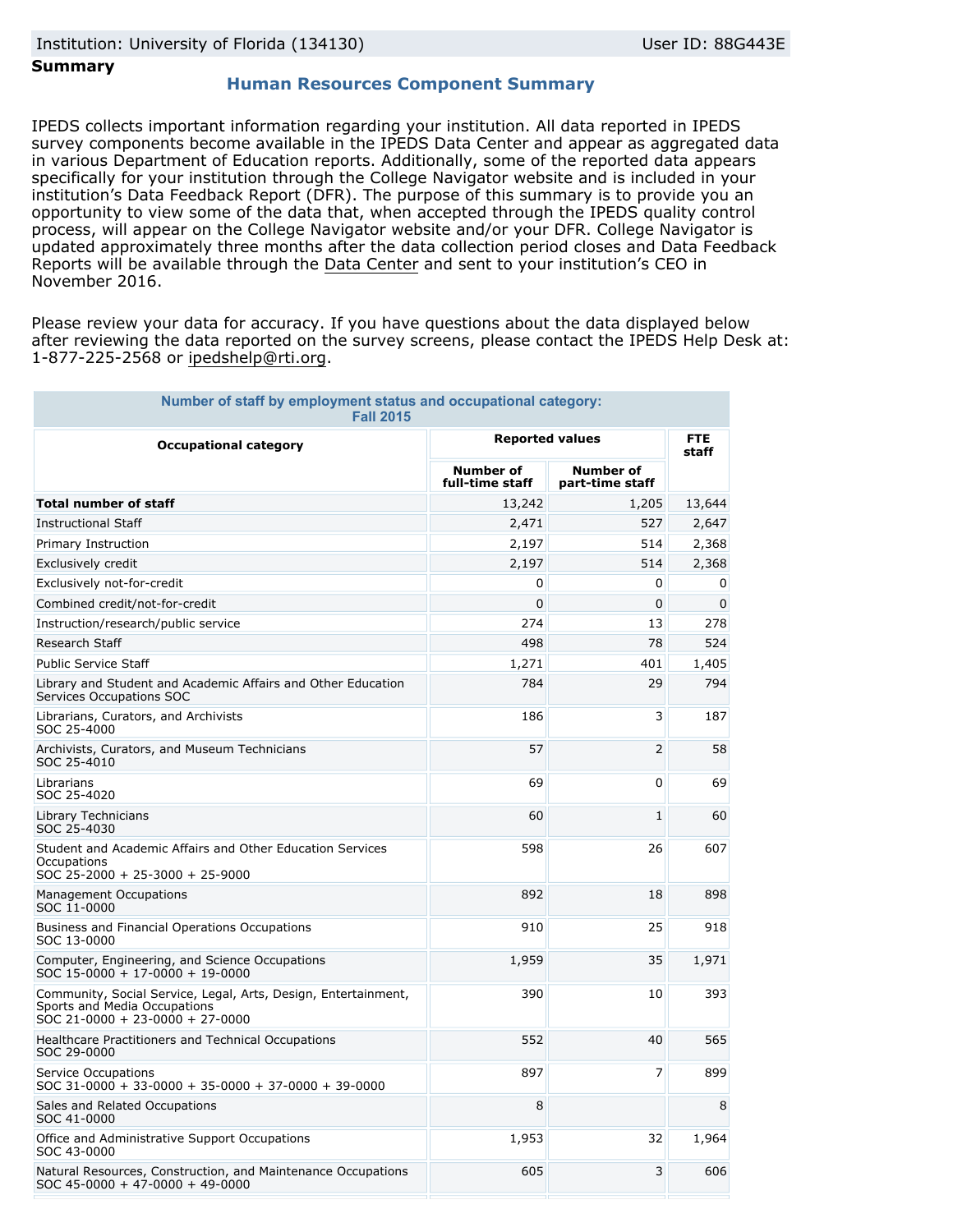| Number of staff by employment status and occupational category:<br><b>Fall 2015</b>  |    |  |    |  |  |  |
|--------------------------------------------------------------------------------------|----|--|----|--|--|--|
| Production, Transportation, and Material Moving Occupations<br>SOC 51-0000 + 53-0000 | 52 |  | 52 |  |  |  |

NOTE: Full-time-equivalent (FTE) staff is calculated by summing the total number of full-time staff and adding onethird of the total number of part-time staff. Graduate assistants are not included in the above figures. Many of the FTE figures may be included in the DFR.

| Salaries of full-time instructional staff by contract length and academic rank:<br>Academic year 2015-16 |              |                                        |              |          |                                               |                                     |                          |                                                   |
|----------------------------------------------------------------------------------------------------------|--------------|----------------------------------------|--------------|----------|-----------------------------------------------|-------------------------------------|--------------------------|---------------------------------------------------|
| Academic<br>rank                                                                                         |              | <b>Months Covered by Annual Salary</b> |              |          | <b>Total Staff</b><br>for Salary<br>reporting | Total<br><b>Number</b><br>of Months | <b>Salarv</b><br>Outlays | Weighted<br>Average<br>Monthly<br><b>Salaries</b> |
|                                                                                                          | 12<br>months | 11<br>months                           | 10<br>months | 9 months |                                               |                                     |                          |                                                   |
| <b>All Ranks</b>                                                                                         | 805          |                                        |              | 1,266    | 2,071                                         | 21,054                              | \$230,656,231            | \$10,955                                          |
| Professor                                                                                                | 294          |                                        |              | 519      | 813                                           | 8,199                               | \$120,516,782            | \$14,699                                          |
| Associate<br>professor                                                                                   | 172          |                                        |              | 373      | 545                                           | 5,421                               | \$53,442,182             | \$9,858                                           |
| Assistant<br>professor                                                                                   | 122          |                                        |              | 186      | 308                                           | 3,138                               | \$28,229,857             | \$8,996                                           |
| Instructor                                                                                               |              |                                        |              |          |                                               |                                     |                          |                                                   |
| Lecturer                                                                                                 | 104          |                                        |              | 186      | 290                                           | 2,922                               | \$19,484,760             | \$6,668                                           |
| No academic<br>rank                                                                                      | 113          |                                        |              | 2        | 115                                           | 1,374                               | \$8,982,650              | \$6,538                                           |

NOTE: The above data are based on the Salary Outlays part of the IPEDS HR component. The Weighted average monthly salaries of full-time instructional staff by academic rank are calculated by adding the salary outlays reported for Men plus Women by academic rank, then dividing the sum by the "Total Number of Months" for Men plus Women by academic rank. Salaries of full-time instructional staff paid less than 9 months per year are not collected. Also, salaries of medical school staff are not collected. The weighted average monthly salaries may be included in the DFR.